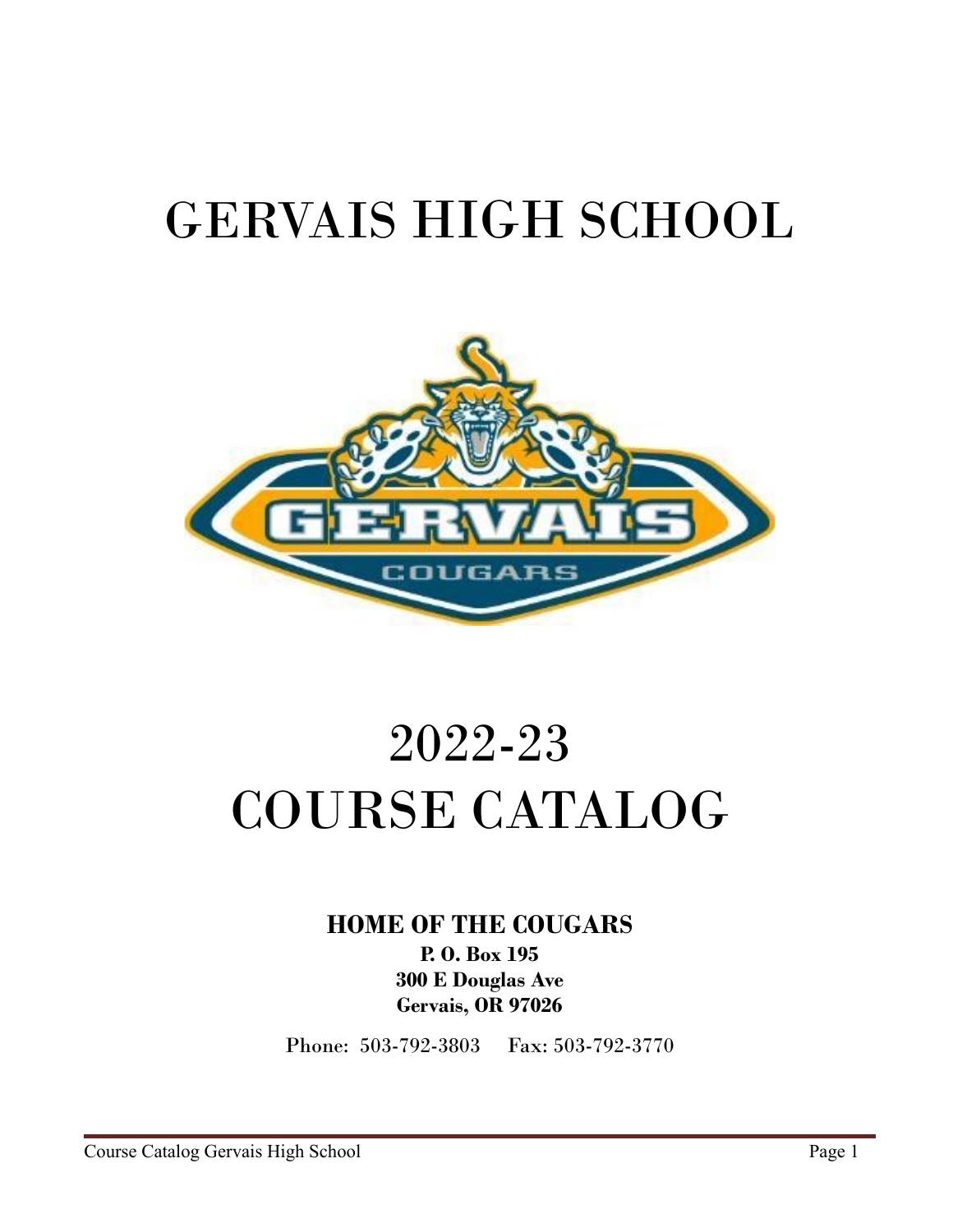## **OFFICE OF ADMINISTRATION - CONTACT INFORMATION**

<span id="page-1-0"></span>

| PRINCIPAL                             | Mr. Andrew Aman      | 503-792-3803 x 3010 |
|---------------------------------------|----------------------|---------------------|
| ASSISTANT PRINCIPAL                   | TBD.                 | 503-792-3803 x 3090 |
| <b>COUNSELOR</b>                      | Ms. Andrea Oropeza   | 503-792-3803 x 3024 |
| <b>COUNSELOR</b>                      | Ms. Laura Zurita     | 503-792-3803 x 3022 |
| REGISTRAR/OFFICE MANAGER              | Ms. Becky Miller     | 503-792-3803 x 3020 |
| FRONT OFFICE/ATTENDANCE               | Ms. Melissa Ayala    | 503-792-3803 x 3030 |
| ATHLETIC DIRECTOR                     | Mr. Tim Bowman       | 503-792-3803 x 3070 |
| <b>ACTIVITIES/LEADERSHIP DIRECTOR</b> | Ms. Sheena Bettis    | 503-792-3803 x 3132 |
| <b>AVID DIRECTOR</b>                  | Ms. Amber Enfield    | 503-792-3803 x 3120 |
| <b>MEDIA SPECIALIST</b>               | Ms. Michelle Zelenka | 503-792-3803 x 3040 |

[All staff emails are in the following format: firstname lastname@gervais.k12.or.us]

| <b>GENERAL INFORMATION</b> | PAGE |
|----------------------------|------|
|                            |      |
|                            |      |
|                            |      |
|                            |      |
|                            |      |
|                            |      |
|                            | 6    |
|                            | 6    |
|                            | 6    |
|                            |      |
|                            | 8    |
|                            | 13   |
|                            | 14   |
|                            | 15   |

### **COURSE OFFERINGS BY DEPARTMENT PAGE**

## Sample Course [Description…](#page-17-0)……………………………………………………………..……….. 18 [Agricultural](#page-18-0) Science and Technology …………………………………………………………...…. 19 Arts - Fine and [Visual](#page-20-0) …………………………………………………………………....................... 21 Arts - [Performing](#page-23-0) ……………………………………………………………………………………. 24 Computer [Technology](#page-24-0) ………………………………………………………………………………. 25 [Construction](#page-25-0) Technology ……………………………………………………………………….….. 26 English Language [Development](#page-27-0) ……………………………………………………......................... 28 Health [Education](#page-28-0) ……………………………………………………………………………………. 30 [Language](#page-30-0) Arts ……………………………………………………………………………………... 31 [Mathematics…](#page-32-0)………………………………………………………………………........................ 33 [Music](#page-35-0) - Vocal ……………………………………………………………………………………….. 36 Physical [Education…](#page-36-0)………………………………………………………………………………. 37 [Science](#page-37-0)…………………………………………………………………………………………….... 38 Social [Studies…](#page-40-0)……………………………………………………………………………………. 41 World [Languages](#page-42-0) ………………………………………………….................................................. 43 [Miscellaneous](#page-44-0) …………………………………………………………………………………...….. 45 [Archived](#page-47-0) ……………………………………………………………………………………………. 48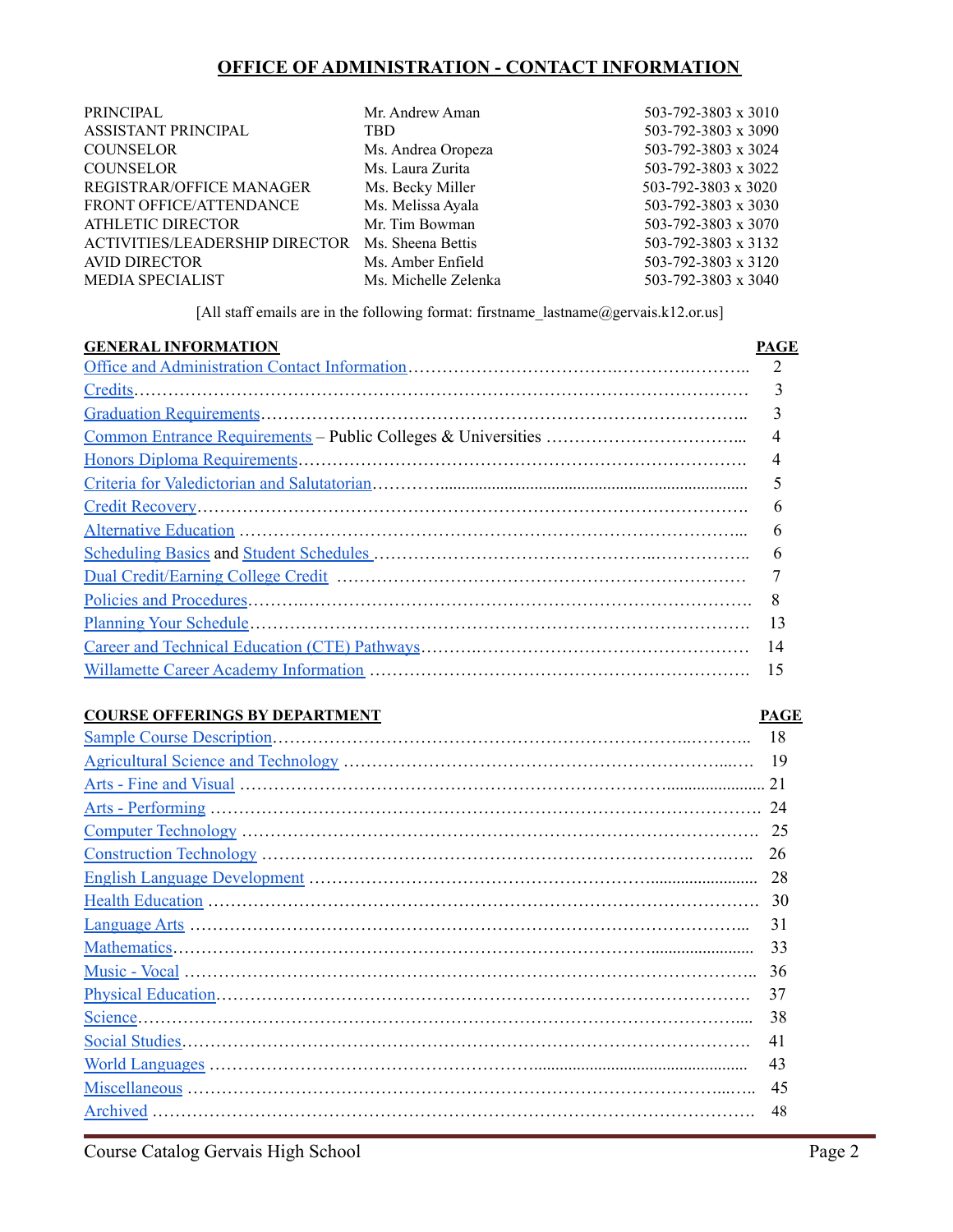## **CREDITS**

<span id="page-2-0"></span>Unlike all  $K - 8<sup>th</sup>$  grade classes, all high school classes earn "credits." Credits are the units by which academic progress is measured. Each semester class a student successfully passes may earn the student up to 0.5 credits for passing. To "pass" a class a student must earn an "A", "B", "C" or "D". A failing grade, "F", earns a student 0.0 credits. Although "D's" are passing grades we highly recommend C's or better as college admissions do not accept D's as passing grades and we want to help all students have multiple options once they graduate from high school.

At GHS students have the potential to earn 6.50 credits per year (with the successful completion of 12 classes (6.0 credits) and .25 elective credits earned for each semester of Advisory). Students must earn 24.0 credits total, in the correct areas (Math, Language Arts, Science, etc.), to graduate from Gervais High School. (See the chart below for current graduation requirements)

## **GHS GRADUATION REQUIREMENTS**

## **(Credits, Essential Skills, Community Service)**

<span id="page-2-1"></span>There are three (3) types of requirements for a student to fulfill to graduate from Gervais High School:

- 1. Earn 24 credits
- 2. Prove proficiency of state required "essential skills"
- 3. Complete required community service hours

See below for details on each of the three requirements

## 1. CREDITS

Credits toward graduation are granted after successful completion of course work. To graduate, students must successfully complete the # of credits listed below and in the following areas:

| <b>SUBJECT AREA</b>                                 | <b>CREDITS REQUIRED</b> |
|-----------------------------------------------------|-------------------------|
| English                                             | 4.0                     |
| Mathematics (Algebra 1 and above)                   | 3.0                     |
| <b>Social Science</b>                               | 3.0                     |
| <b>Science</b>                                      | 3.0                     |
| Arts, Second Language, Career & Technical Education | 3.0                     |
| <b>Health Education</b>                             | 1.0                     |
| <b>Physical Education</b>                           | 1.0                     |
| <b>Senior Survey</b>                                | 0.5                     |
| <b>Electives</b>                                    | 5.5                     |
| TOTAL                                               | <b>24 Credits</b>       |

2. Essential Skills requirements in Reading, Writing and Math (as required by the state of Oregon)

*All students must demonstrate proficiency to read and comprehend a variety of texts, write clearly and accurately, and apply mathematics in a variety of settings. Students can meet this requirement in a variety of ways including: SBAC, PSAT, SAT, ACT, WorkKeys, & Essential Skill Work Samples*.

**[These requirements have been waived for the classes of 2023 - 2024]**

| $\sigma$ . Community between to the $\sigma$                       |                        |
|--------------------------------------------------------------------|------------------------|
| For school year 2022 - 23 we expect the required hours will be:    |                        |
| Freshman $-20$ hours                                               | Sophomores $-30$ hours |
| Juniors $-30$ hours                                                | Seniors $-40$ hours    |
| [These requirements have been waived for the classes of 2020-2023] |                        |

3. Community Service Hours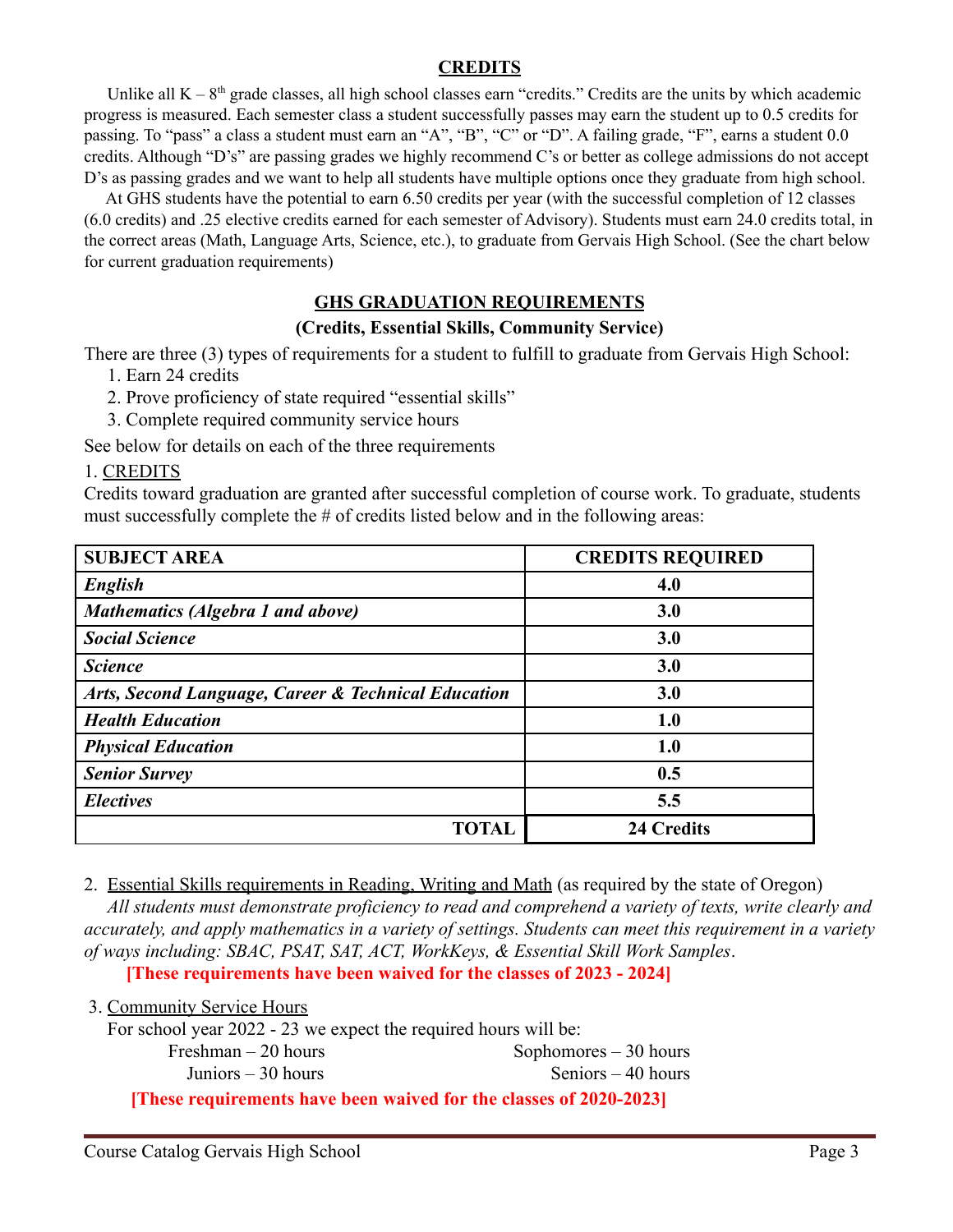The graduation requirements on the previous page are for graduating from Gervais High School, but many of you have your sights set on attending a four-year college or university. Those entrance requirements are a bit higher than high school exit requirements.

See below for typical college entrance requirements.

## <span id="page-3-0"></span>**COMMON ENTRANCE REQUIREMENTS - PUBLIC COLLEGES & UNIVERSITIES**

[**All require "C" grades, or better, in all of these classes]**

- **English** 4 credits (must include college-prep courses if available)
- **Science**  $-3$  credits (recommended that classes include lab sciences)
- **● Social Studies –** 3 credits
- **Math –** 3 credits (at least through Algebra II or higher)
- **Foreign Language\* –** 2 years of the same foreign language **Since college entrance is competitive, the higher your grades, and the harder classes you take, the better!**

## **GHS HONORS DIPLOMA**

<span id="page-3-1"></span>Students who desire to be challenged to achieve academic excellence and increase their chances for success in college or other post-secondary programs, are encouraged to pursue the GHS Honors Diploma.

## I. Eligibility Requirements

- A. Earn a minimum cumulative GPA of **3.50** by the end of 1st semester of the senior year, with no individual course grades lower than a "C", and without grade replacement (retaking a course to get a better grade).
- B. Complete at least **26** credits by the end of senior year. (24 Credits are needed for graduation. The list below requires a year of Math, and a year of Science, beyond graduation requirements)
- C. Complete all other graduation requirements.
- D. Earn at least **10.0** credits from successfully completing honors requirements from embedded honors courses and/or college credits. Embedded honors classes means each student can choose to complete the regular classwork and assessments, or the honors level classwork and assessments. By completing the "honors" level work in a class successfully a student will have the "Honors" title put on their transcript for that course. Example - English 10 becomes Honors English 10.

| II. Honors Diploma Credit Requirements | Credits    | <b>Regular Diploma Credit Requirements</b> |
|----------------------------------------|------------|--------------------------------------------|
| Arts / CTE                             | 1.0        | $3.0$ (the regular diploma combines        |
| World Languages (same language)        | 2.0        | Arts/CTE/World Languages)                  |
| English                                | 4.0        | 4.0                                        |
| Health                                 | 1.0        | 1.0                                        |
| Math                                   | 4.0        | 3.0                                        |
| <b>PE</b>                              | 1.0        | 1.0                                        |
| Science                                | 4.0        | 3.0                                        |
| Senior Survey                          | 0.5        | 0.5                                        |
| <b>Social Studies</b>                  | 3.0        | 3.0                                        |
| Electives                              | <u>5.5</u> | <u>5.5</u>                                 |
| <b>TOTAL</b>                           | 26.0       | 24.0                                       |

## III. Other Requirements

- A. Students earning an Honors diploma must exhibit academic integrity. Students who have even a single incident of academic dishonesty or plagiarism, will not be eligible to earn an Honors diploma.
- B. Complete an "Honors Diploma" application by the end of first semester of senior year.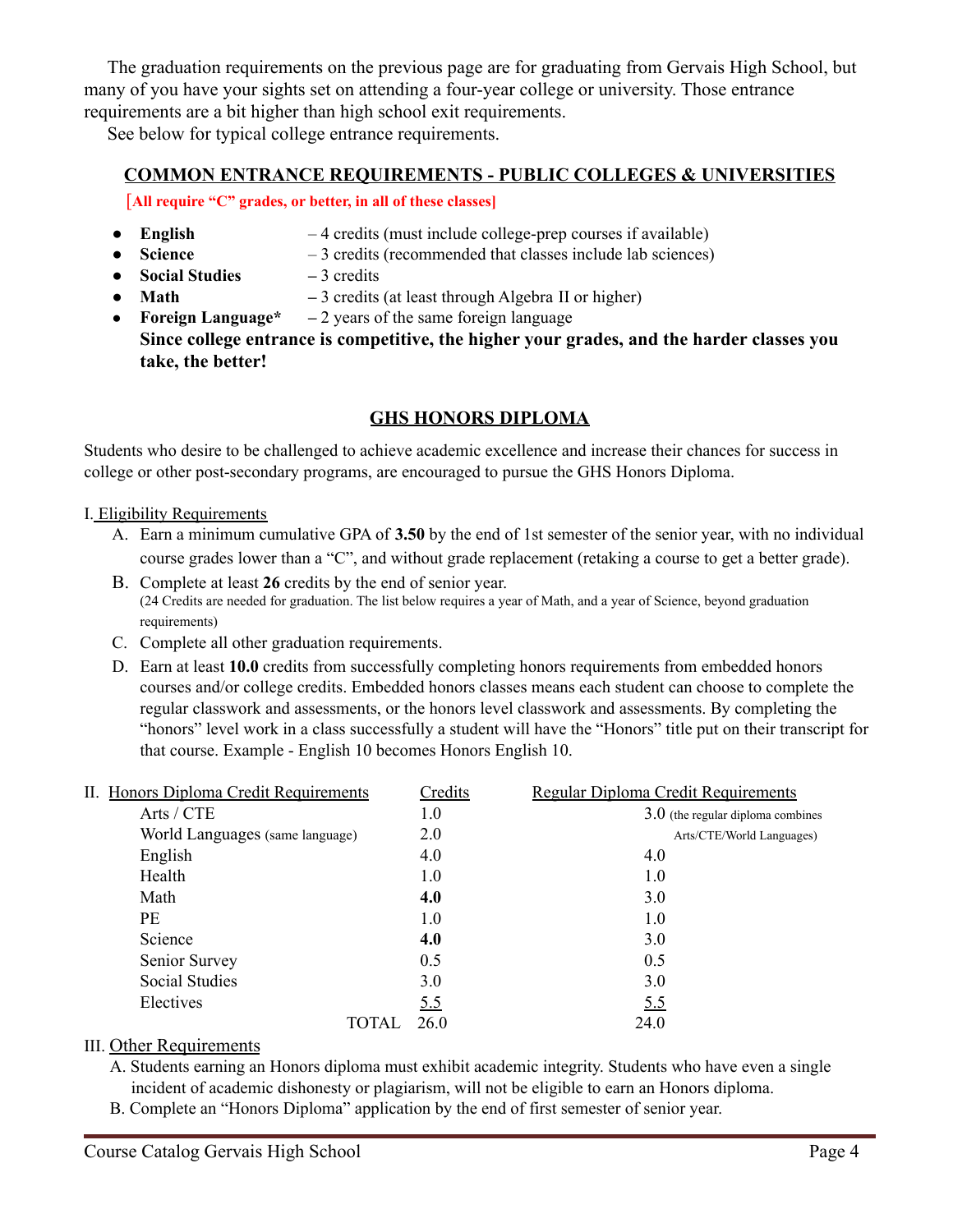## IV. Graduation Honors

## A. Valedictorian

We will recognize the senior student with the highest cumulative GPA over the first seven (7) semesters in high school, who also earns an Honors diploma, as that year's valedictorian. In the case of ties, there may be multiple valedictorians.

## B. Salutatorian

We will recognize the senior student with the next highest cumulative GPA over the first seven (7) semesters in high school, who also earns an Honors diploma, as that year's salutatorian. In the case of ties, there may be multiple salutatorians.

**For the Class of 2023** all requirements for earning the Honors Diploma remain the same, except:

- Complete at least  $26\overline{25}$  credits by the end of senior year. (Credits needed for graduation is 24. The list below requires a year of Math,  $\theta$ R a year of Science, beyond graduation requirements)
- Earn at least  $\overline{10.0}$  a.0 credits from successfully completing honors requirements in embedded honors courses.

(No grade lower than a "C".)

**For the Class of 2024** all requirements for earning the Honors Diploma remain the same, except:

• Earn at least  $\overline{10.0}$  are equirements from successfully completing honors requirements from embedded honors courses.

(No grade lower than a "C".)

## **CRITERIA FOR VALEDICTORIAN and SALUTATORIAN**

- <span id="page-4-0"></span>• The valedictorian and salutatorian must fulfill all graduation requirements (credits, essential skills, community service).
- The cumulative GPA of all senior students at the end of the **first** semester of the senior year will be used to determine the class salutatorian(s) and valedictorian(s). The highest GPA will determine the class valedictorian, and the 2<sup>nd</sup> highest the class salutatorian. In the case of GPAs that are within 0.05 of each other, course difficulty will be considered (advanced coursework, college coursework, etc.). It is possible that multiple valedictorians and salutatorians will be honored.
- The valedictorian and salutatorian must have been enrolled in a high school program for four years.
- The valedictorian and salutatorian must have been enrolled at Gervais H.S. for both semesters of their senior year. \*Unique circumstances will be considered.
- The salutatorian and valedictorian must each have been enrolled in at least 5 classes during the first semester of the senior year.
- Only original grades will be considered for salutatorian and valedictorian. Higher grades due to retaking classes will not be considered for consideration of salutatorian and valedictorian.
- Foreign exchange students may not be considered.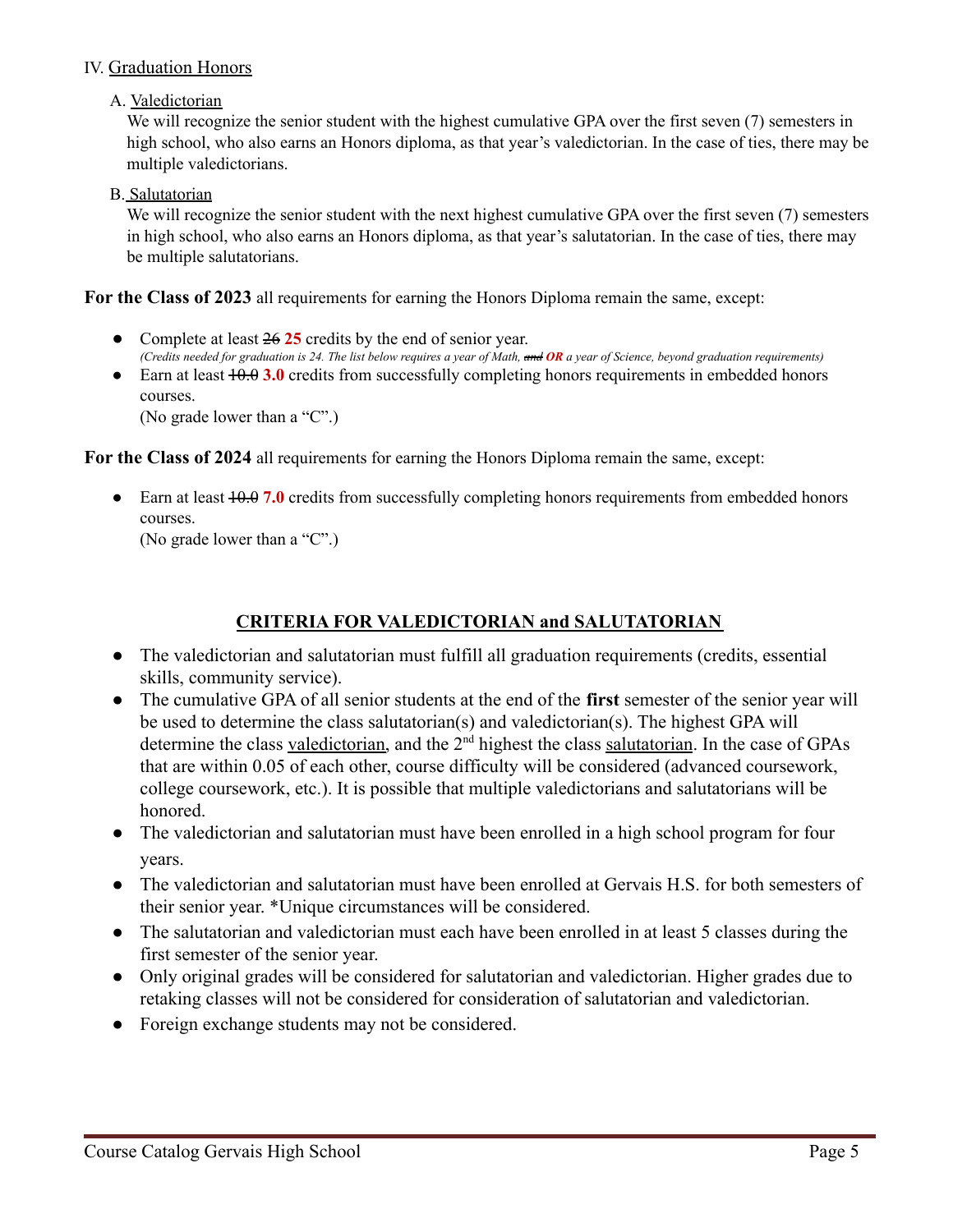## **CREDIT RECOVERY PROGRAMS**

<span id="page-5-0"></span>If a student fails a course, we generally do not ask that student to "repeat" that course face-to-face. Instead, we offer two options:

1. A student may work on the failed course's assignments/tests, with the same teacher. This can be done during a class, during our Advisory classes or after school (currently on Tuesday and Thursday afternoons, right after school) up to the end of the academic school year. \*Unique circumstances will be considered.

2. A student may also be put in an online version of the failed course and work through that course either on their own, during after school study sessions or in a "credit recovery" class. These classes are generally reserved for those who have multiple classes to recover.

## **ALTERNATIVE EDUCATION PROGRAM (PAWS)**

<span id="page-5-1"></span>Our Alternative Education program is designed for students who are not on-track to graduate and fall at least half a year or more behind. If you believe that "PAWS" would be of benefit to you, please contact Mrs. Oropeza.

## **SCHEDULING BASICS**

<span id="page-5-2"></span>This curriculum guide provides information about course descriptions and course requirements that will assist you in choosing your courses. You must fulfill requirements for graduation through required and elective courses within a 6 period, plus Advisory, semester schedule. Students earn one half-credit (0.5) for successfully completing each semester class, and 0.25 credits per semester for Advisory. This totals a possible 3.25 credits per semester and 6.5 credits per school year. *During your high school career, you may also be able to experience a short, intensive term in January (J term), during which you may earn an additional 0.75 credits.* 24 credits are currently required to graduate. (See the chart on p. 4 for details)

Our school counselor, your teachers and your family should be able to assist you with any additional information or clarification needed to complete the schedule. All students are required to take six classes per semester unless there is parent, or administrator approval for fewer.

**Students are encouraged to "think ahead" and plan out all four years of their high school careers. Some of our courses are offered only every other year, and other courses have prerequisites (courses that must be taken first).**

## **STUDENT SCHEDULES**

<span id="page-5-3"></span>The process begins when a student completes a forecasting sheet in the spring of the previous school year for the following year. It's critical that parents and students understand that the courses selected on a student's forecasting sheet are requests, and not guarantees. Staff use the information provided on the forecasting sheet to determine course offerings for the following year, so it's imperative that students carefully consider their selections. We will do our best to give you the courses you choose.

Every course offered at GHS must meet several criteria in order to be included in the master schedule, including: student interest, minimum enrollment, teacher availability, a match to required content standards, and funding for the course. Due to the nature of assigning classes, every student will not be scheduled for every course they request and should be prepared to consider alternatives. Schedule changes will generally not be made once a semester begins.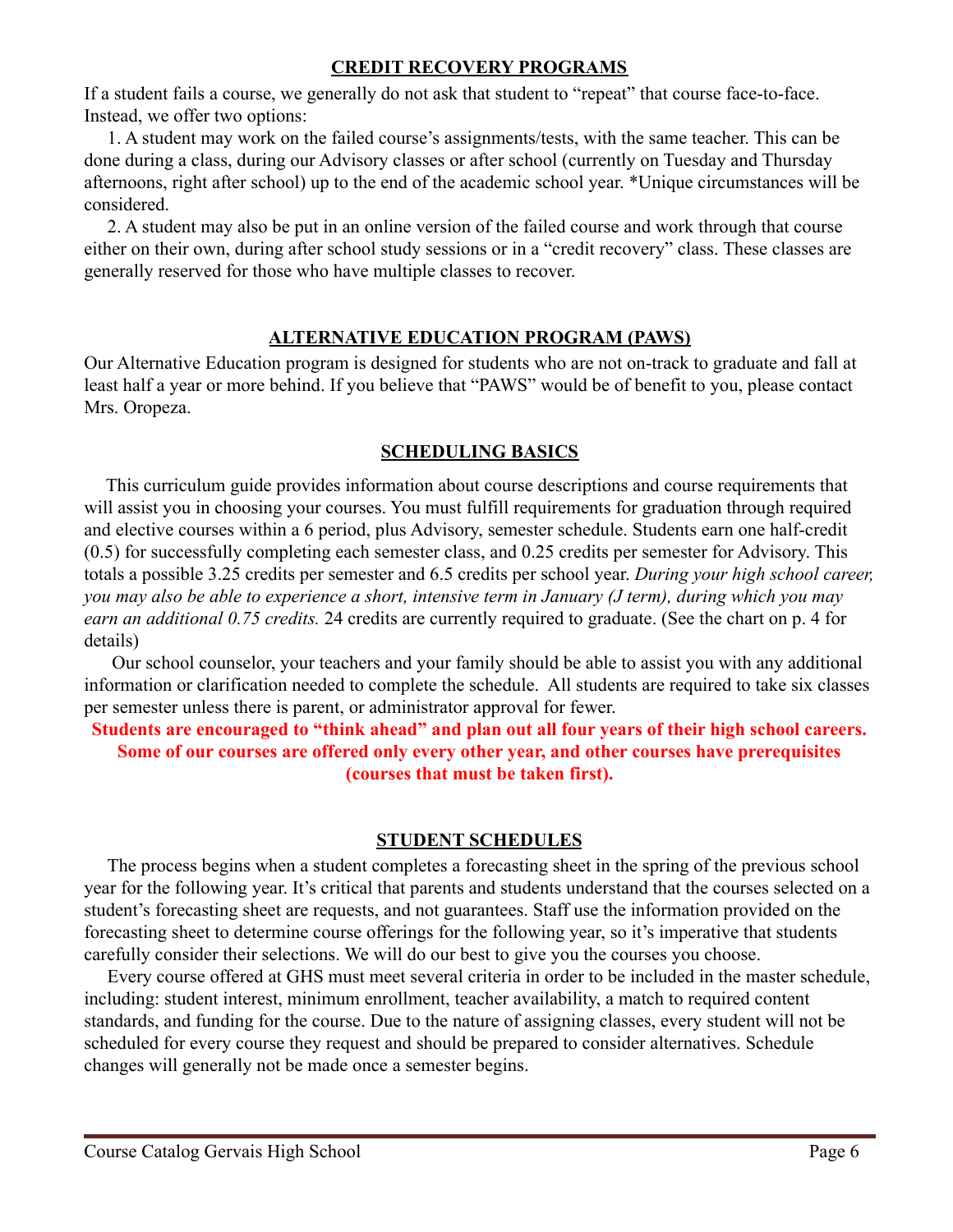## **DUAL CREDIT / EARNING COLLEGE CREDIT**

<span id="page-6-0"></span>A few upper-level GHS courses may earn a student high school **and** college credit at the same time (dual credit). For students considering college, look in the course descriptions for courses that may earn college credit. These college credit earning options include College Credit Now (CCN) and Willamette Promise (WP). You may also ask your teachers if a specific course might include a dual credit option.

It is possible for a student to earn a college course grade which is different from the high school course grade. Students who register for the college credit opportunity are subject to the community college's policies regarding withdrawal timelines, plagiarism, etc. Please see the course syllabi for more information. Students who achieve proficiency at the college level will have the option to receive or not receive the grade/credit from the participating university.

|                           | <b>GHS Course Title</b>               | <b>WOU Course Title</b> | <b>CCC</b> or LBCC Course Title            |
|---------------------------|---------------------------------------|-------------------------|--------------------------------------------|
| <b>Willamette Promise</b> | Chemistry                             | Chemistry 104           |                                            |
| <b>College Credit Now</b> | Intro. to Ag, Horticulture            |                         | Soils<br>(CSS205 LBCC)                     |
|                           | Animal Science                        |                         | Intro to Animal Sci<br>(ANS121 LBCC)       |
|                           | Horticulture                          |                         | Intro to Horticulture<br>(HORT 178 CCC)    |
|                           | Intro to Ag.                          |                         | Intro to Ag.<br>(AG111 LBCC)               |
|                           | Intro to Architecture $&$ Engineering |                         | Drafting<br>(CAD 130 CCC)                  |
|                           | Construction                          |                         | Trade Skills Fundamentals<br>(APR 101 CCC) |
|                           | Photography II                        |                         |                                            |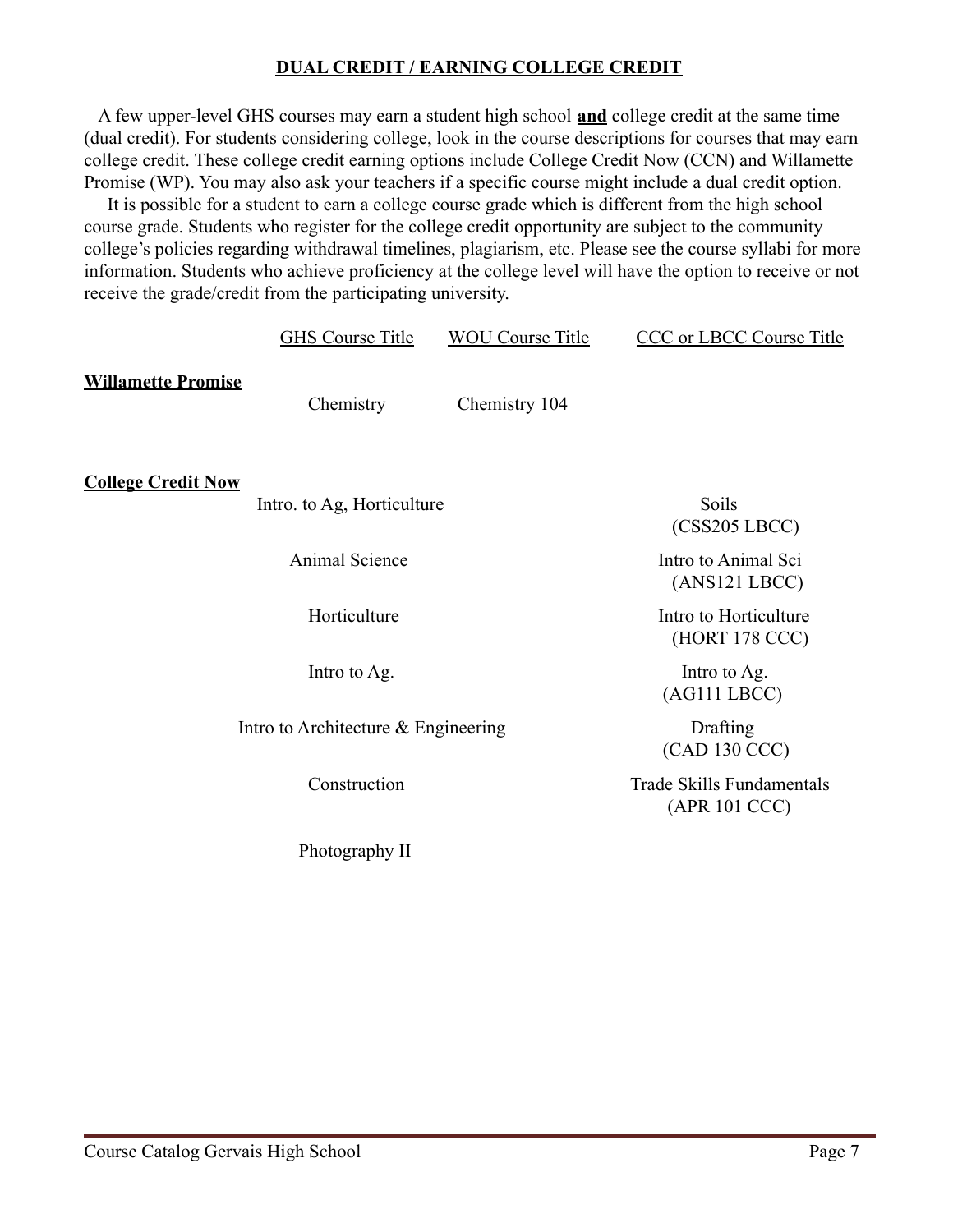## **POLICIES AND PROCEDURES**

### <span id="page-7-0"></span>**ACADEMIC REQUIREMENTS FOR PARTICIPATION IN ATHLETICS AND ACTIVITIES**

### OSAA Requirements

An eligible student is one who is enrolled in school, attending regularly, and passing in subject's equivalent to at least five (5) classes and who, during the immediate, preceding semester, was enrolled in school, attended regularly and passed five (5) classes. Additional eligibility requirements may be assigned at the beginning of the year. Any exception to this policy must be made by the Oregon Schools Activity association through a hardship request.

Minimum on-track to graduate requirements:

GHS Requirements

Gervais High School eligibility includes the OSAA requirements **AND each** student athlete must be passing all classes he/she is currently enrolled in – at all times. Each student athlete will be subject to a grade check every three weeks of the school year. Grade checks are generally completed on Fridays or the last day of the week. The result of the grade check will take effect on the following Monday, or first day of the week.

| $1st$ Grade Check If any "F" grades           | Probation 2 weeks (can practice, can compete)        |
|-----------------------------------------------|------------------------------------------------------|
| $2nd$ Grade Check If any "F" grades           | Ineligibility 2 weeks (can practice, cannot compete) |
| 3 <sup>rd</sup> Grade Check If any "F" grades | Remove from team                                     |

## **BILITERACY SEAL**

The State School Board created the Oregon State Seal of Biliteracy (OSSB) to recognize and value the native language/s students speak and bring to their English academic studies, to value language programs in schools, and to encourage students in the study of languages. This award recognizes student literacy in reading, writing, listening, and speaking in one or more World Languages, in addition to English.

The OSSB has recognized students who speak 47 different primary languages and earned the Biliteracy Seal in over 22 different languages, including Chinuk Wawa, Nez Perce, and Umatilla, three of the languages spoken by students from two of the nine federally recognized Tribes in Oregon. In addition, students who use ASL have also earned the OSSB. The Oregon State Seal of Biliteracy was the first in the nation to collaborate with post-secondary institutions to offer the Seal. Currently, two state universities and one community college offer the OSSB to their students.



To earn the seal students must indicate mastery of two different languages. To do this requires passing an assessment in each language or building a portfolio. Students who believe they could earn the seal should contact our World Languages teacher.

## **COLLEGE & CAREER CENTER**

The College and Career Center is an on site resource to help plan post-high school college and career goals for our students located in the Gervais High School Library. One on one support is available to explore options for admissions, vocational training programs and financial aid to ensure success beyond high school. Visit early and often!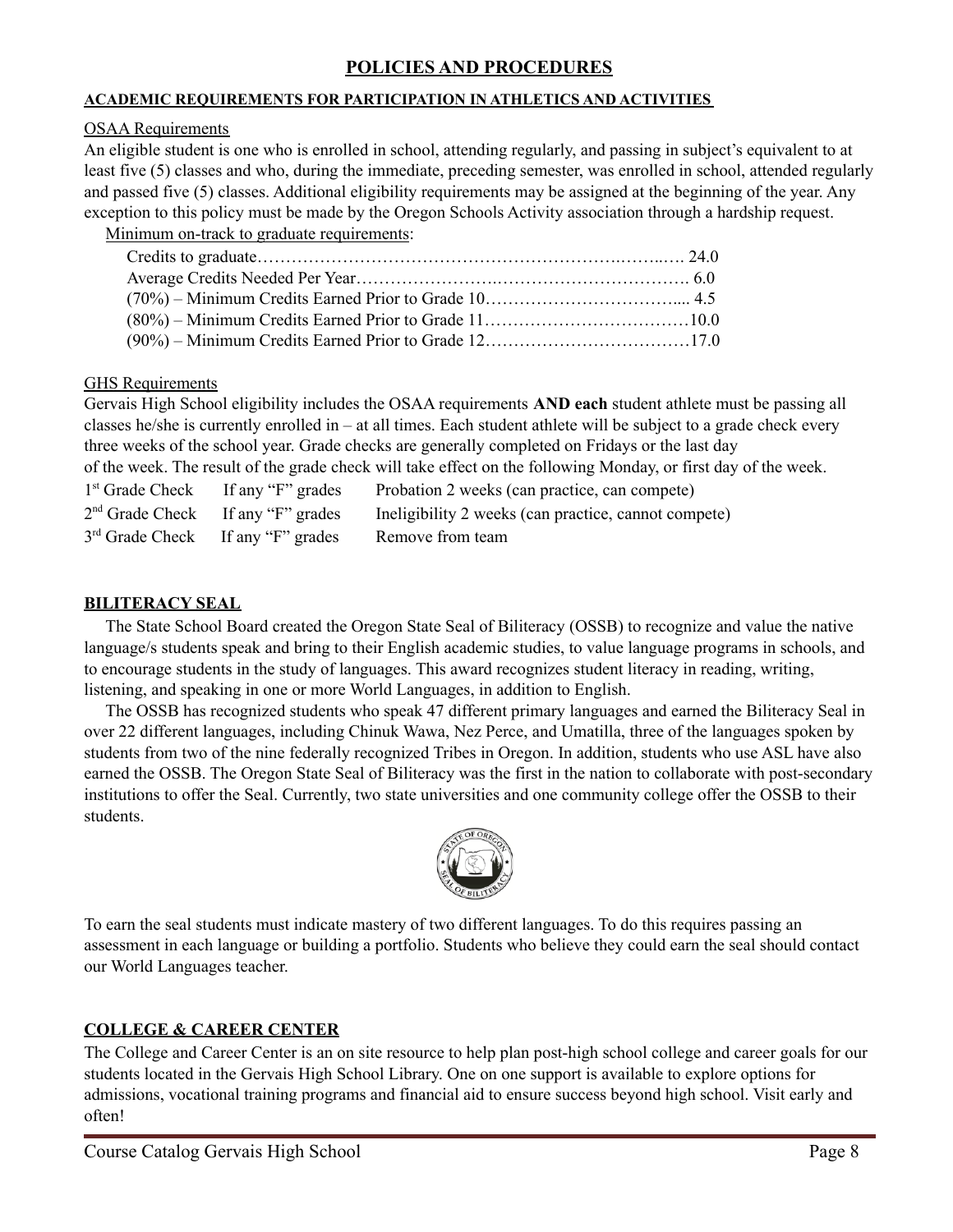## **CTE COURSES**

While all courses at GHS prepare students for their futures, a few courses are specially designed to prepare students for occupational fields. These are referred to as "Career and Technical Education" (CTE) courses. GHS currently offers courses in the following areas:

| <b>CTE Strand Area</b>                        | <b>Possible Occupations</b>                            |
|-----------------------------------------------|--------------------------------------------------------|
| Agricultural Science and Technology           | Farming, Welding, Ranching, Animal care, Vet. Sciences |
| Industrial and Engineering Systems Technology | Construction, Drafting, Robotics                       |
| Visual Design and Communication               | Artist, Graphic designer, Video Game design            |
| <b>Health Sciences</b>                        | Nurse, Doctor, Physician's Assistant, X-Ray Technician |

The sooner a student gets started in these strand areas, the sooner he/she can qualify for work experience opportunities. See page 14 for a sequence of classes for each CTE strand.

We strongly encourage all students to complete the YouScience Aptitude Survey by the  $9<sup>th</sup>$  grade. (Most GMS students complete this during 7<sup>th</sup> or 8<sup>th</sup> grade). The results of this survey provide you with valuable information *about possible career choices that would match your interests and your abilities. This information can then be used to select courses that will prepare you for your desired future.*

Junior and Senior students, who are on-track to graduate, may now apply to be a part of a career training program at Willamette Career Academy (WCA). Programs at WCA include intensive training in: Diesel Mechanics, Cosmetology, Health Services, Manufacturing, Construction and Computer Science/Information Technologies. For more information about WCA program opportunities please see page 15.

### **FORECASTING FOR CLASSES**

Our counselor and staff work with students on creating a schedule that is right for each student. The goal is to make sure students have the correct courses by the first day of each semester. Students (with family input) need to research the courses they need and select courses during forecasting carefully.

Student schedules will be available to view via PowerSchool. For course selections for 2022-23 GHS is using an online, electronic forecasting form. **In order for students to have the best chance of getting the courses they want, the forecasting form must be completed, on time.**

### **GRADE POINT AVERAGE (GPA**)

Your GPA is determined by adding all grade points earned and dividing by the number of graded classes. Each grade is worth:  $A = 4$  points  $B = 3$  points  $C = 2$  points  $D = 1$  point  $F = 0$  points Example: Earning a B/C/B/A/C would be  $3 + 2 + 3 + 4 + 2 = 14$  points. 14 points / 5 graded classes = 2.80 GPA

## **GRADUATION CEREMONY PARTICIPATION**

Seniors at GHS must complete the following graduation requirements by May 31<sup>st</sup> each year to participate in the commencement ceremony – all Essential Skills, all community service hours, all online or credit recovery courses. And all of 2<sup>nd</sup> semester's face-to-face classes must be completed at least three days prior to the commencement ceremony in order to participate.

Seniors earning college credits must be enrolled in an approved institution that grants college credit. Verification of completion of any credits from any institution, including online courses, must be confirmed by the counselor at least three (3) days prior to graduation.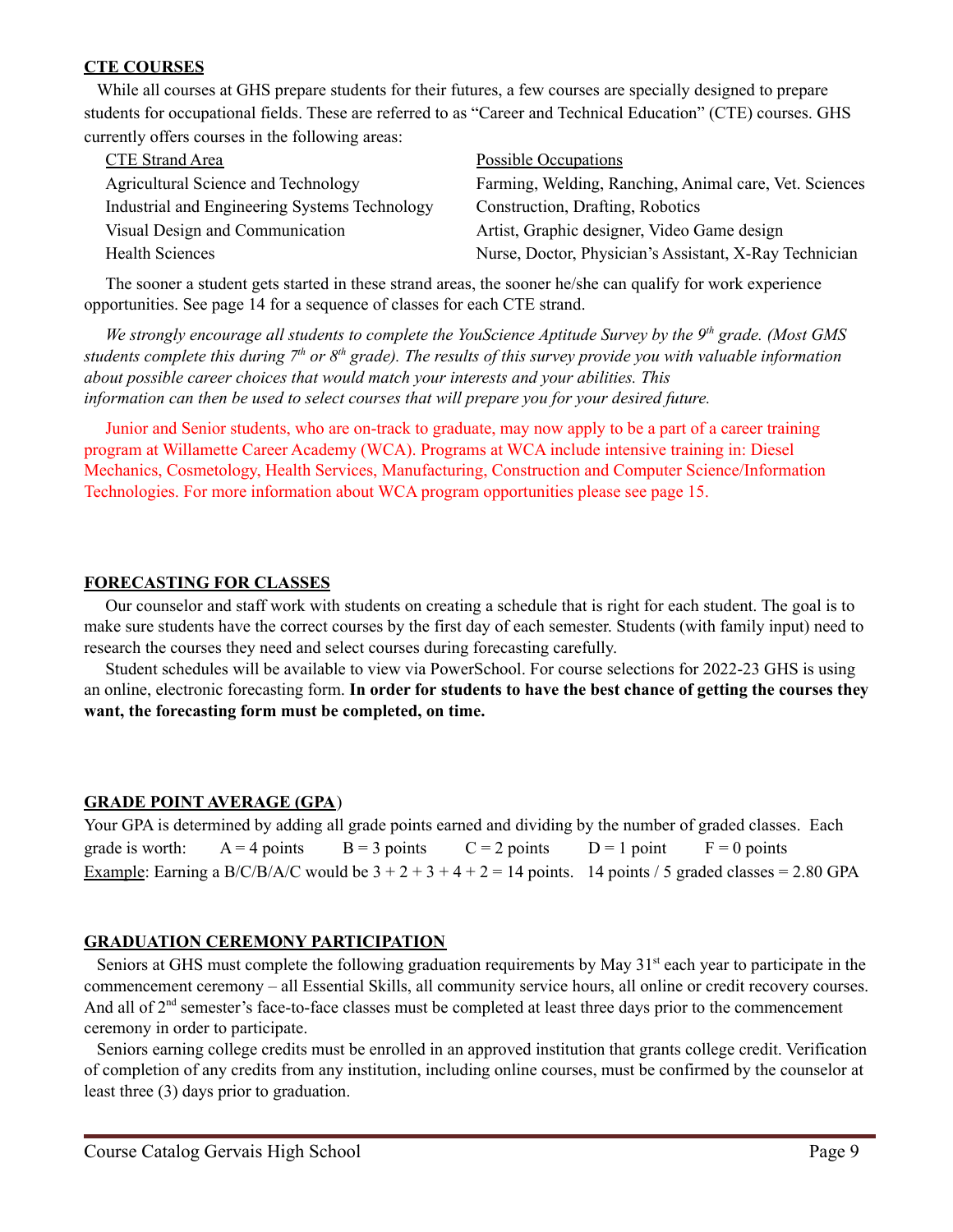Students graduating early may participate in commencement if they have notified the GHS counselor of their intent to participate when they complete their last course.

**Note**: Permission to graduate early must be applied for and approved by the GHS counselor and an administrator by June of the student's sophomore year

## **HONOR ROLL INFORMATION**

Each grading period, students who did outstanding class work will be recognized. The requirements for each are as listed:

**Distinguished Honor Roll** - A grade point average of 4.0 for the Semester grading period.

**Principal's Honor Roll** - A grade point average of 3.5 to 3.99 for the Semester grading period.

**Honor Roll** - A grade point average of 3.0 to 3.49 for the Semester grading period.

Based on a minimum of 5 classes. To include all classes being taken each semester, including credit

recovery/online classes. \* Unique circumstances will be considered.

## **INCOMPLETES**

An incomplete grade (INC) must be made up within two weeks after the end of each semester or the 'INC' grade will automatically default to an "F". Some exceptions apply.

## **INTER-DISTRICT TRANSFER STUDENTS**

Students residing outside the Gervais School District must file an inter-district transfer request with their resident district first and then seek approval from the Gervais School District Superintendent. If the transfer request is granted students must maintain at least a 2.0 GPA and abide by the attendance and discipline policies of GHS. Failure to comply may result in a revocation of the transfer.

## **LATE ARRIVALAND EARLY RELEASE**

Students in the  $11<sup>th</sup>$  and  $12<sup>th</sup>$  grade may apply for late arrival or early release through the counselor if they have their own transportation. The number of late arrival or early release periods is not to exceed one per semester without fully on-track status and special permissions. Administrator, counselor and parent/guardian approval is required. Students gaining this approval may not be in the school building or on school property before or after their scheduled day. Approval will be revoked upon violation. (The Late Arrival/Early Release approval form is available from the GHS counseling office in the library).

## **NUMBER OF CLASSES**

Freshmen and sophomores are required to carry a full program of study – six classes each day plus Advisory, each semester. On-track juniors and seniors are required to attend at least five periods each day, plus Advisory. On-track seniors may petition (through the GHS counselor) to take fewer than five classes. (See 'Late Arrival and Early Release' guidance) All senior candidates for valedictorian and salutatorian must be enrolled in at least five classes during the first semester of the senior year.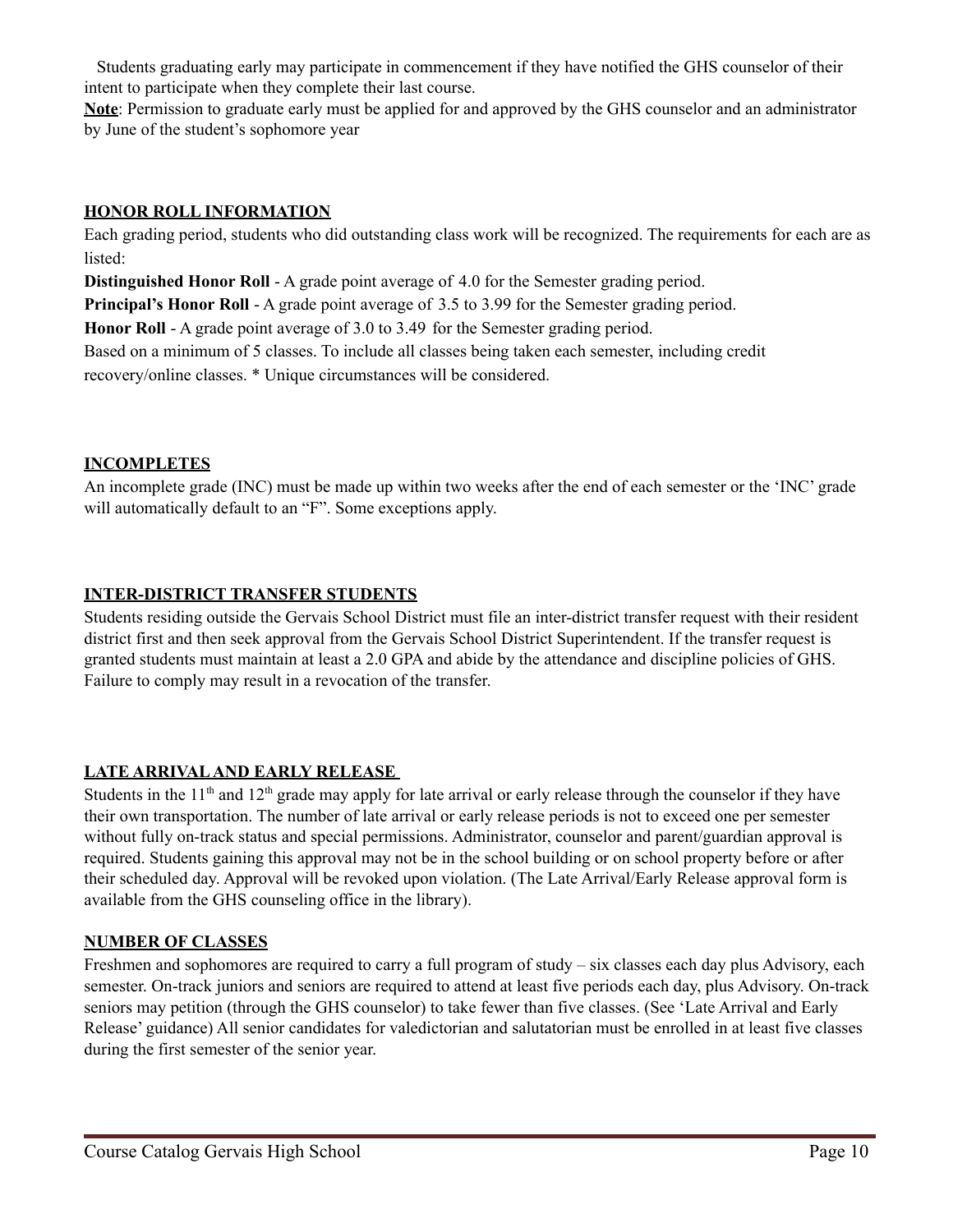### **REPEATING COURSES FOR CREDIT**

A few courses, especially CTE courses and PE, may be repeated for additional credit. Most courses may not be repeated for additional credit. The requirements for each course are noted in this Course Catalog.

## **Students who have failed a course will generally need to make up that credit through credit recovery options (working with the previous teacher or completing an online course. See "Credit Recovery**

**Programs"). Most students who have failed a course are not enrolled in the same course face-to-face.** Courses may be repeated to improve the original grade. Once a repeated course is completed the first grade for that course will be changed to an NG (No Grade).

### **SCHEDULE CHANGES (AND COURSE DROP POLICY)**

Student schedules will be available to view via PowerSchool prior to each semester. Students will be able to request schedule changes over a 1 week period prior to the semester starting. This week will generally be 2 weeks before the new semester. Information will always be sent via school email and announcements. Schedule change requests must be made **before** a semester starts.

To request a schedule change, a student should fill out the proper online form during the window of time when schedule changes can be made. (Look on the GHS webpage in the "Counseling" section for the link to the form). Requests are answered in the order they are received. Not all requests can or will be honored. Students will receive an e-mail to their school account if for some reason the request cannot be made. If your request is approved it will be reflected on your PowerSchool Schedule. **REPEAT**: Do not come to the counseling office to make a schedule change request, fill out the online form.

During the first weeks of a new semester the counselor may initiate schedule changes for the following reasons:

- 1. Incorrect placement of a student (wrong course, lack of prerequisites, wrong grade level)
- 2. A student is missing a class that is needed for graduation
- 3. A student has an empty period, a duplicate class or too many classes

**Once a new semester has begun,** a schedule change will require teacher, parent and administrator approval. Dropping a class after two weeks of any semester will almost certainly result in receiving an "F" for the class on the transcript and no credit earned. (Partial credit may be recorded on a transcript if a passing grade has been earned after 9 weeks of a semester).

### **SPECIAL EDUCATION**

Students qualifying for special education services are placed on an Individual Educational Plan (IEP). Plans include specific, appropriate modifications, and/or accommodations that are implemented to assist students in achieving educational growth. Some students with an IEP may have an elective class in the Academic Assistance room, to receive more individual assistance and support for academic success.

Our team is dedicated to providing professional and efficient support services that contribute to the success of our students. Each IEP is reviewed and placement decisions are made in the spring. Most students who have IEPs will have at least one specialized class to gain the essential knowledge, skills and attitudes to be a lifelong learner, a contributing citizen and a productive worker in a changing and increasingly diverse world.

## **STUDENT RECOGNITION PROGRAMS**

We want to "catch students doing great things." Gervais High School recognizes students in several ways including academic achievement, as well as exemplary character, citizenship, and attendance. Students will be acknowledged through Good News postcards, prize drawings and celebration events.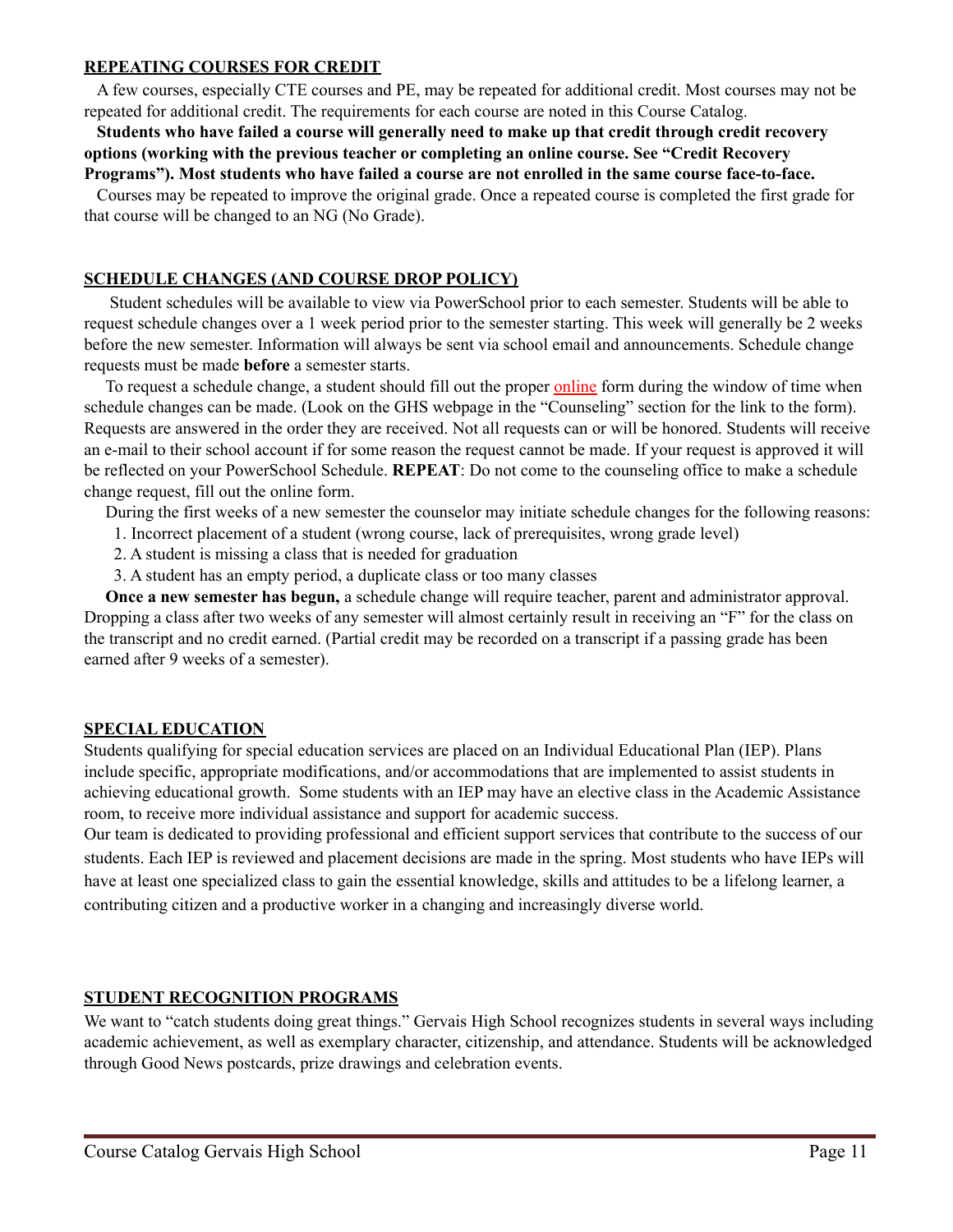## **TEACHER ASSISTANTS**

On-track juniors and seniors may request to serve as a teacher assistant (TA) for one period per semester. **A "TA Request"** form is available in the counseling office**.** Students must obtain approval from the teacher first, and then the counselor. TA candidates must be on track to graduate, have excellent attendance and no history of behavioral referrals. TA candidates wanting to help at GMS or GES must meet additional requirements.

### **TRANSCRIPT**

A transcript is your official permanent record of achievement in high school. It is a document which includes attendance, grade point average, class rank, and grades for all courses taken in high school. All colleges and most scholarship programs require a transcript, some employers also request a transcript. Students may obtain a transcript from the Registrar located in the front office.

### **TRANSFER STUDENTS**

Previous credits earned by transfer students are accepted from institutions recognized by the state of Oregon as approved high school programs. Once enrolled at Gervais High School students are expected to meet the graduation requirements of Gervais High School.

### **YOUSCIENCE**

We strongly encourage all students to complete the YouScience Aptitude Survey. Students arriving at GHS from Gervais Middle School will already have completed the survey in  $7<sup>th</sup>$  or  $8<sup>th</sup>$  grade. The results of this survey provides students with valuable information about possible career choices that match your interests and abilities. This information can then be used to select courses that prepare you for your desired future.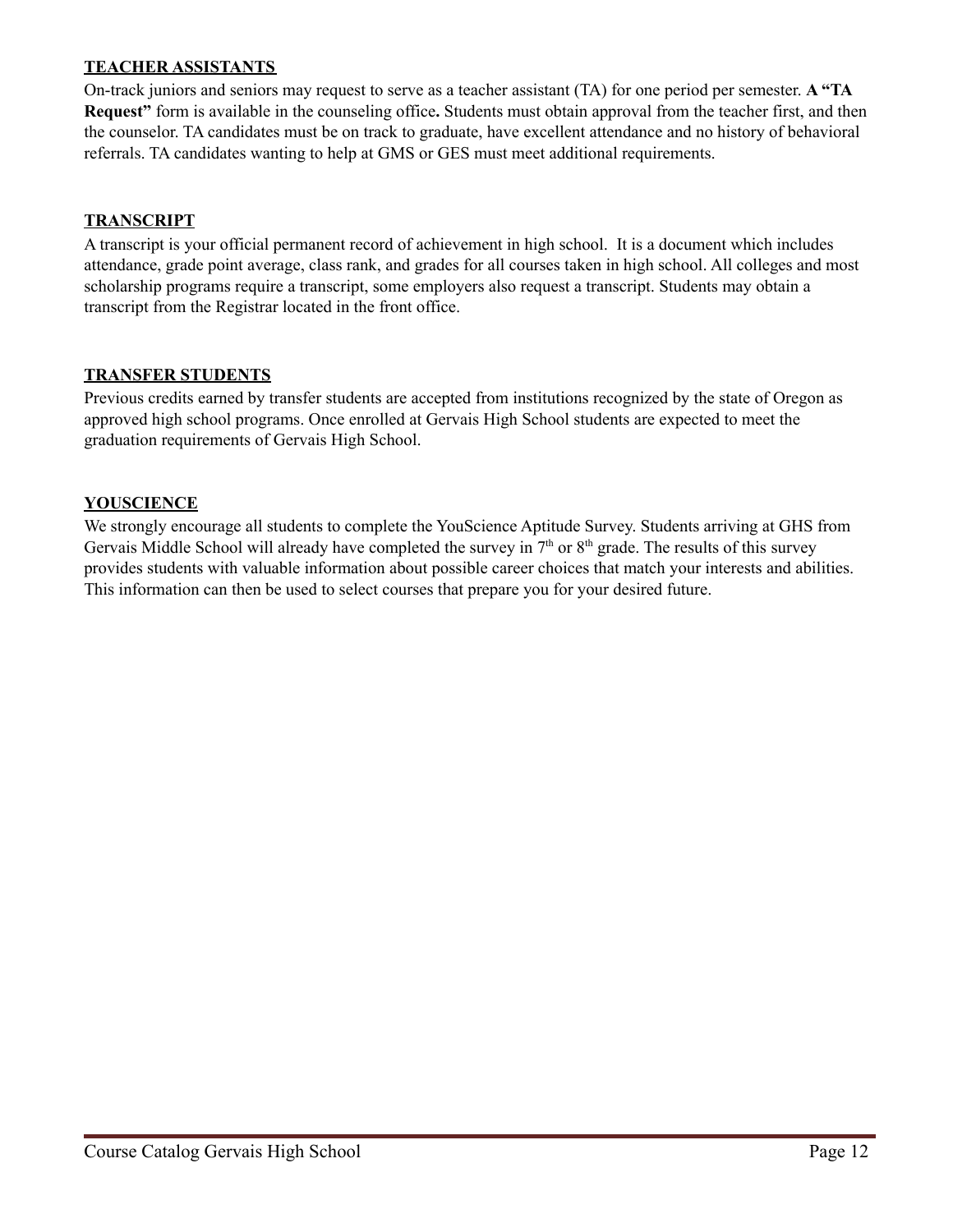## **PLANNING YOUR SCHEDULE**

<span id="page-12-0"></span>The following information has been provided to encourage you to plan four years of required classes.

| 9 <sup>th</sup> - Pre-Algebra        |
|--------------------------------------|
| 9 <sup>th</sup> - Algebra I          |
| 9 <sup>th</sup> - Honors Algebra I   |
| $10th$ - Geometry                    |
| 11 <sup>th</sup> - Algebra II        |
| 11 <sup>th</sup> - Honors Algebra II |
| $11th/12th$ - Financial Algebra      |
| Pre-Calculus                         |
| Calculus                             |
|                                      |

## **Language Arts Availability College Credit**

 $9<sup>th</sup>$ 10<sup>th</sup> - English 10 Every Year 11<sup>th</sup> - American Literature Every Year 12<sup>th</sup> - English 12 Every Year

| $9th$ - World Geography          |
|----------------------------------|
| 10 <sup>th</sup> - World History |
| $11th$ - U.S. History            |
| $12th$ - Government              |
|                                  |

9<sup>th</sup> - STEM Physical Science Every Year  $10^{\text{th}}$  $11^{th}/12^{th}$ - Physics At least every other year - Forensics At least every other year - Environmental Science At least every other year - Anatomy & Physiology\* Offered when possible Possible - Medical Terminology\* Offered when possible Possible

 $9<sup>th</sup>$  $11<sup>th</sup>$ 

**PE Availability College Credit** 9<sup>th</sup>-12<sup>th</sup> - Strength & Conditioning Every Year

## **Second Language Availability College Credit**

9th - 12th - Spanish I/II Every Year 9th - 12th - Native Spanish Speakers I/II Every Year Possible

12<sup>th</sup> - Senior Survey **Every Year** 

Every Year Every Year Every Year Every Year Every Year Possible Every Year Possible Every Year Every Year Possible Offered when possible Possible

## **Math Availability College Credit**

Every Year

**Social Studies Availability College Credit**

Every Year Every Year Every Year Every Year

## **Science Availability College Credit**

Every Year At least every other year Possible

**Health Availability College Credit**

Every Year Every Year

**Misc. Availability College Credit**

Course Catalog Gervais High School Page 13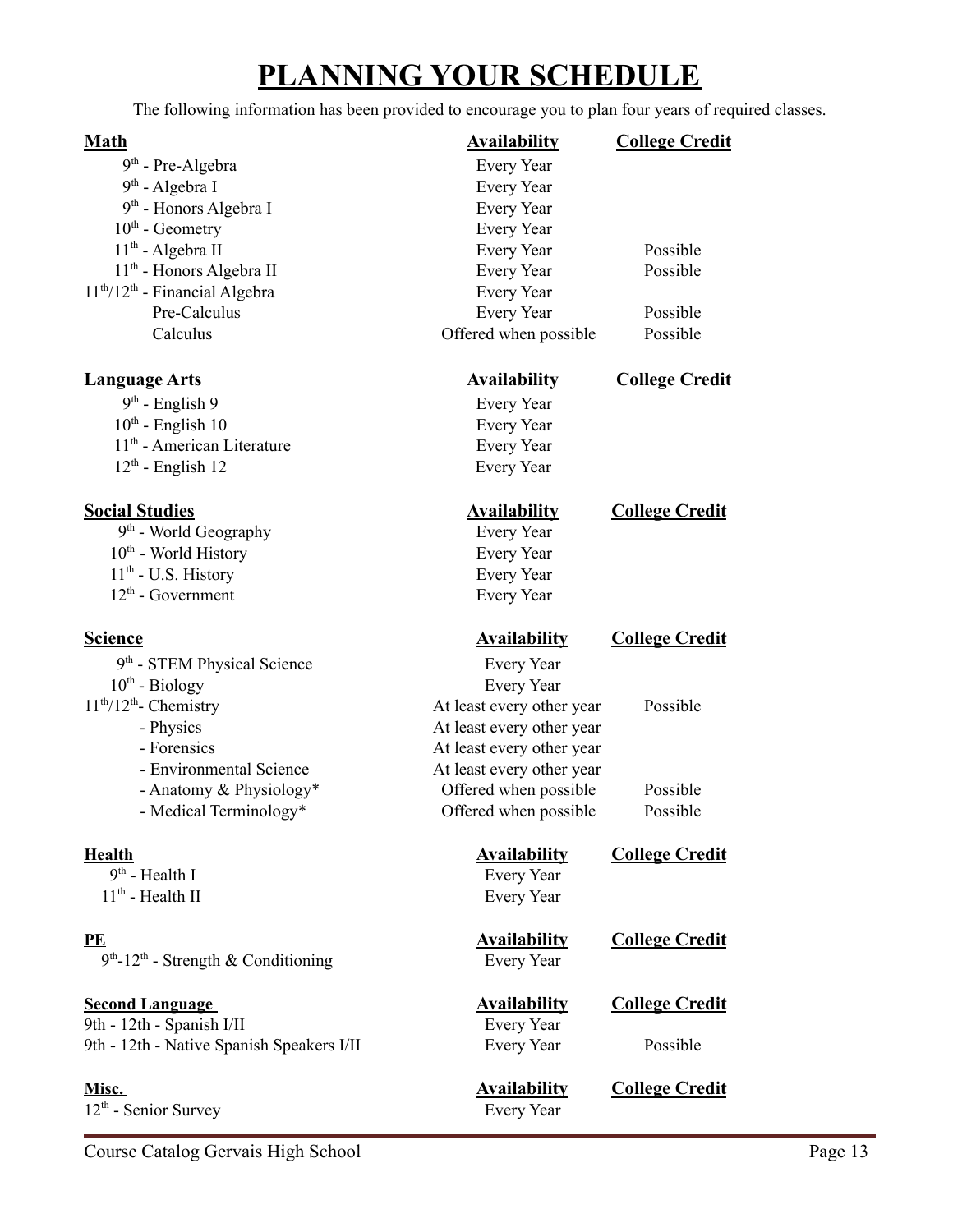## **GHS CTE Pathways**

## <span id="page-13-0"></span>**Agricultural Science**

| Entry Level             | Intro to Agricultural Sciences, Intro to Horticulture, Welding I, Intro to Forestry, |
|-------------------------|--------------------------------------------------------------------------------------|
|                         | Animal Science, Veterinary Science                                                   |
| <b>Advanced Courses</b> | Welding II                                                                           |

## **Construction/Technology**

| Entry Level             | Woods I                                                                       |
|-------------------------|-------------------------------------------------------------------------------|
| <b>Advanced Courses</b> | Woods II, Construction I, Construction II, and Drafting                       |
| Other                   | Architecture & Engineering (combining Drafting, Robotics and 3D)<br>printing) |

## **Health Occupations**

| Entry Level             | Health I & II (one semester is required of $9th$ grade students |
|-------------------------|-----------------------------------------------------------------|
|                         | and one semester for $11th$ grade), and Wellness Occupations    |
| <b>Advanced Courses</b> | Medical Skills, Anatomy & Physiology, Advanced Biology, Health  |
|                         | Science Workplace Experiences, and Psychology                   |

## **Graphic and Visual Arts**

| Entry Level             | Introduction to Art & Design, Photo I                             |
|-------------------------|-------------------------------------------------------------------|
| <b>Advanced Courses</b> | Mixed Media, Photography II, Graphic Design I, Graphic Design II, |
|                         | Print Design and Production, and Visual Arts Workplace Experience |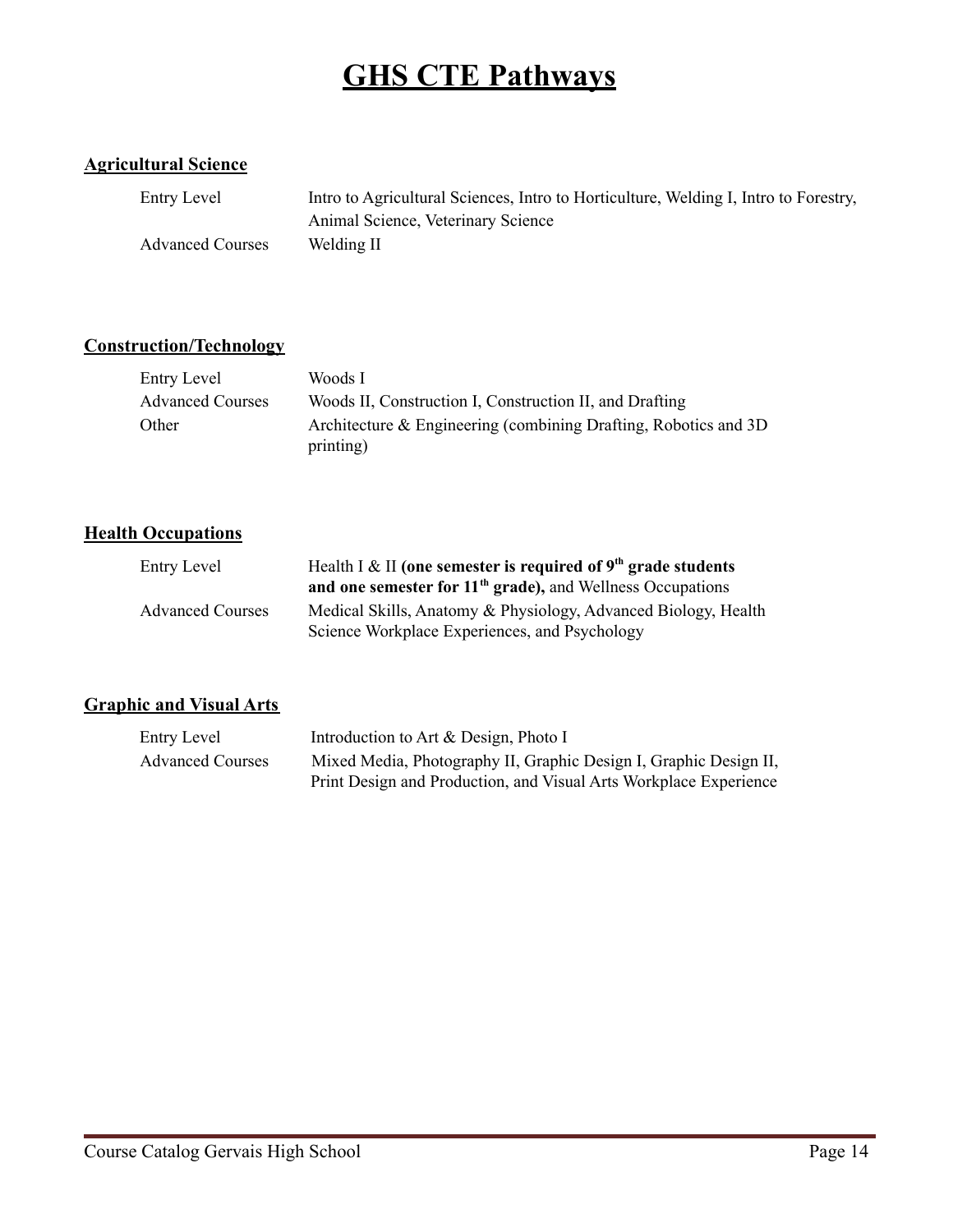

Junior and senior students, fully on-track to graduate, have an exciting new opportunity to receive intensive training in Health Services, Diesel Technologies, Cosmetology, Construction, Manufacturing and Computer/Information Technologies through our partnership with the Willamette Career Academy (WCA), located in Salem, which will have six (6) training pathways open to students in the Fall of 2022.

<span id="page-14-0"></span>The Willamette Career Academy offers career and technical education in areas where jobs are plentiful and pay well. Programs are structured for a two-year sequence best suited for **juniors**. Students may start WCA their senior year but will not complete all certifications. Despite that, seniors are still encouraged to apply! Programs operate on a half-day schedule at the state-of-the-art facility in Salem (in the old Toys-R-Us building on Lancaster Dr.). Transportation is provided by the Gervais SD. Students attend GHS halftime, where they can still play sports, participate in activities, and work towards a GHS diploma, **and** students attend WCA halftime. Students will earn a GHS diploma, but also certifications that will open doors to immediate jobs, advanced programs, and colleges.

We encourage current sophomores and juniors to apply! Freshmen and sophomores are encouraged to plan ahead. Start taking beginning classes at GHS in the pathway you want to apply for at WCA.

For basic information go to: [www.wesd.org/wca](http://www.wesd.org/wca)

You can find the **application** here: [https://docs.google.com/forms/d/e/1FAIpQLSdtAbgSZj8Swq\\_e2McanuQx\\_2tG3we3tsfr5ZWkBVQbXT7CXA/viewform](https://docs.google.com/forms/d/e/1FAIpQLSdtAbgSZj8Swq_e2McanuQx_2tG3we3tsfr5ZWkBVQbXT7CXA/viewform)

Applications due by April 30<sup>th</sup>

## COSMETOLOGY

Express individual creativity by providing a wide range of artistic hair, nail, and skin care services using the latest technology, trends, and name-brand products. Operate and experience a full-service interactive salon and spa environment. Work alongside professional cosmetologists to explore all aspects of quality salon services and management.

This exciting and creative program offers students two opportunities to engage in the art and science of cosmetology or hair design while earning high school credits and state hours towards licensure in their chosen course. The courses consist of both lecture and lab instruction in all aspects of cosmetology and hair design. Each course is a two-year program.

**State Licensure** ⧫ **Work-Based Experience** ⧫ **Early Placement**

## DIESEL TECHNOLOGY

Maintain, repair, and fine-tune systems including electrical, hydraulic, engines, air systems, brakes, and preventative maintenance alongside an ASE Master Technician. Use the same advanced diagnostic and repair equipment as Master Technicians to troubleshoot complex diesel systems. Practice operation theory, maintenance, and repair of large trucks and off-road equipment.

Students enrolled in the Diesel Technology program will learn operation theory, maintenance and repair of large trucks and off-road equipment. The systems studied will include electrical, hydraulic, engines, air systems, brakes and preventative maintenance. Emphasis is placed on the safe operation of hand and power tools, overhead crane, and forklift trucks. After acquiring the fundamental skills of the trade, students will perform maintenance and repairs on heavy equipment and trucks. Along with technical material, this program will include units on leadership, communication skills, goal setting, problem solving, conflict resolution, and responsible decision-making. This is a two-year program designed to prepare students, both male and female, for entry-level positions in the heavy equipment industry or to prepare them in furthering their

education/training.

ASE Certifications ⧫ Work-Based Experience ⧫ College Credit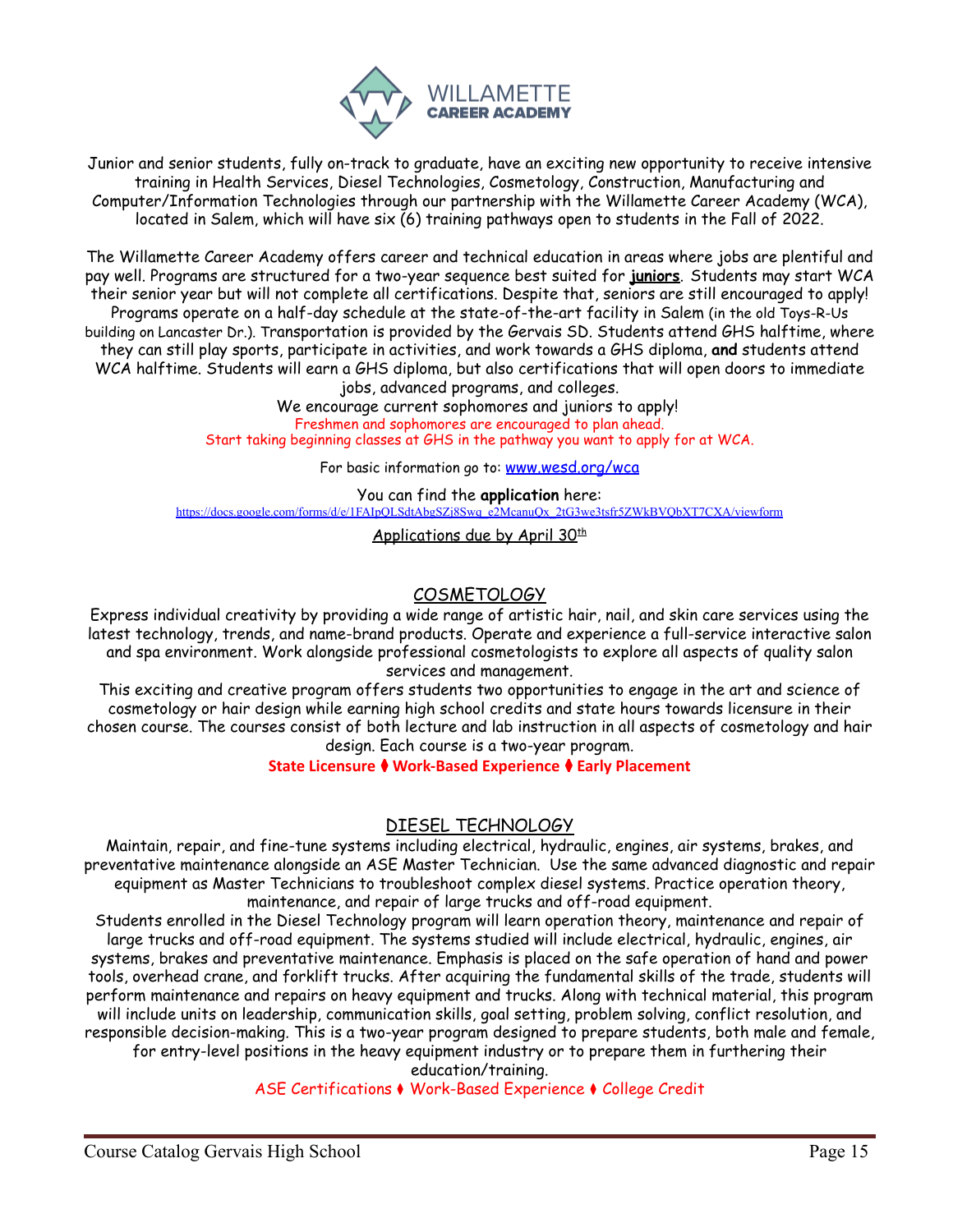## HEALTH SERVICES

Cultivate a passion for providing quality patient care in a variety of healthcare settings. Work alongside registered nurses and other healthcare professionals in a clinical environment to perform various tests and procedures. Experience the thrill and reward of improving patient lives in simulations and on-the-job experiences.

The Health Services program is a two-year course for juniors and seniors interested in pursuing a career in health care. The program provides core skills and knowledge necessary for entry-level employment in the healthcare field. During the two-year program, students are introduced to anatomy and physiology, medical

terminology, and nursing fundamentals. Students earn their CPR and First Aid cards and HIPAA Certification, blood-borne pathogens training as well as a Certificate of Completion for the Health Services program. Students who qualify may apply to take the Oregon State Certified Nursing Assistant examination. Students will take several College Credit Now and Willamette Promise courses creating a head start and competitive advantage for future educational opportunities.

State Certification ⧫ Work-Based Experience ⧫ College Credit

### MANUFACTURING

Use sta CAD, Robotics, CNCs, and so much more! Advance your understanding of mechatronic systems by combining computer-based controllers with electrical, mechanical, and fluid technologies. Collaborate with students from diverse backgrounds in fun, creative, and analytical ways in order to complete project-based prototypes.

Industry Recognized Certifications ⧫ Work-Based Experience ⧫ College Credit

## INFORMATION TECHNOLOGY

Experience the thrill of ethical hacking to detect vulnerabilities in an application, system, or organization's cybersecurity plan. Use high-tech equipment to create digital media projects within a variety of platforms such YouTube, Adobe, and social media. Gain the certifications from CompTIA, Adobe, and Google that will prepare them to walk into high demand, high wage careers

Certifications ⧫ Work-Based Experience ⧫ Immediately Applicable Skills

## CONSTRUCTION TECHNOLOGY

Earn industry certifications that prepare you for a career in construction. Experience different types of trades through Pre-Apprenticeships and opportunities to learn about Job Readiness. Use professional CAD and cutting-edge manufacturing technologies to invent, design, and engineer precision parts and tools used worldwide

Certifications ⧫ Work-Based Experience ⧫ Pre-Apprenticeship Opportunities

### **The following credit types may be earned at WCA in the first year – for three (3) of the pathways. Credit types for year 2, and all credit types for the 3 new pathways are still being worked out.**

\*\***These credits are good for high school graduation**. Students wanting to attend a four-year college or university should know that they may not accept the WCA Science, WCA Math and WCA Language Arts credits toward <u>their</u> own entrance requirements. Contact the colleges/universities you are interested in attending and ask!\*\*

| Program                | Credit* | <b>Academic Subject</b>           |
|------------------------|---------|-----------------------------------|
| <b>WCA Cosmetology</b> | 0.5     | WCA Anatomy in Cosmetology        |
|                        |         | WCA Career Ed/AG                  |
|                        | 0.5     | WCA Chemistry in Cosmetology      |
|                        | 1.0     | WCA Language Arts in Cosmetology  |
|                        | 1.0     | WCA Technical Math in Cosmetology |
| <b>WCA Diesel</b>      | 1.0     | WCA Career Ed/AG                  |
|                        | 1.0     | WCA Language Arts in Diesel       |
|                        | 1.0     | WCA Science in Diesel             |
|                        | l .O    | WCA Technical Math in Diesel      |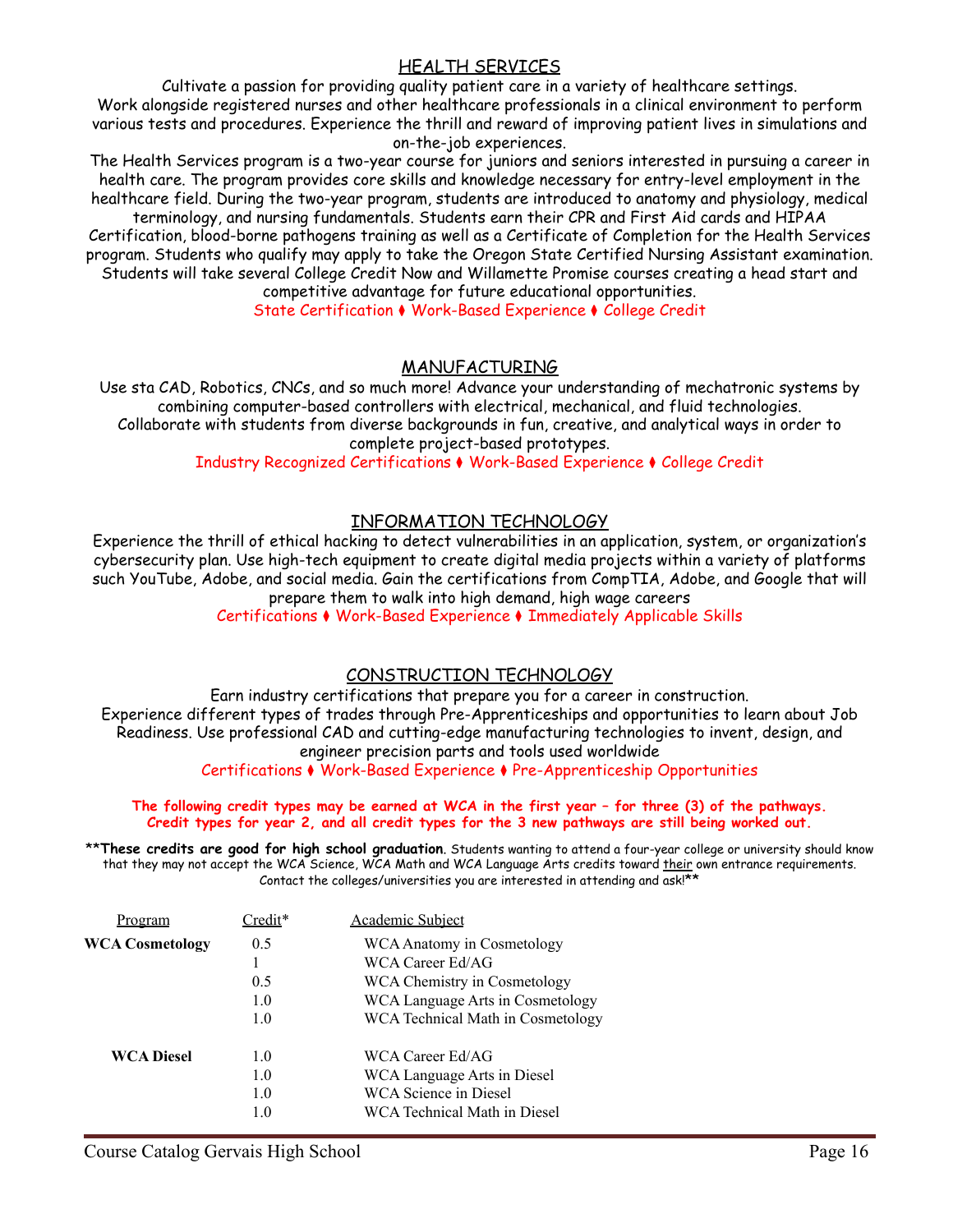| <b>WCA Health Services</b> | 10  | WCA Anatomy & Physiology         |
|----------------------------|-----|----------------------------------|
|                            | 10  | WCA Career Ed/AG                 |
|                            | 10  | WCA Language Arts in Healthcare  |
|                            | 0.5 | WCA Technical Math in Healthcare |
|                            |     |                                  |

\*Students will earn 3.0 credits from WCA each year, 1.5 credits per semester. The amount of credit in the chart for each pathway totals 3.5 or 4.0 credits; therefore, you have choices to make regarding which areas to put your 1.5 credits into.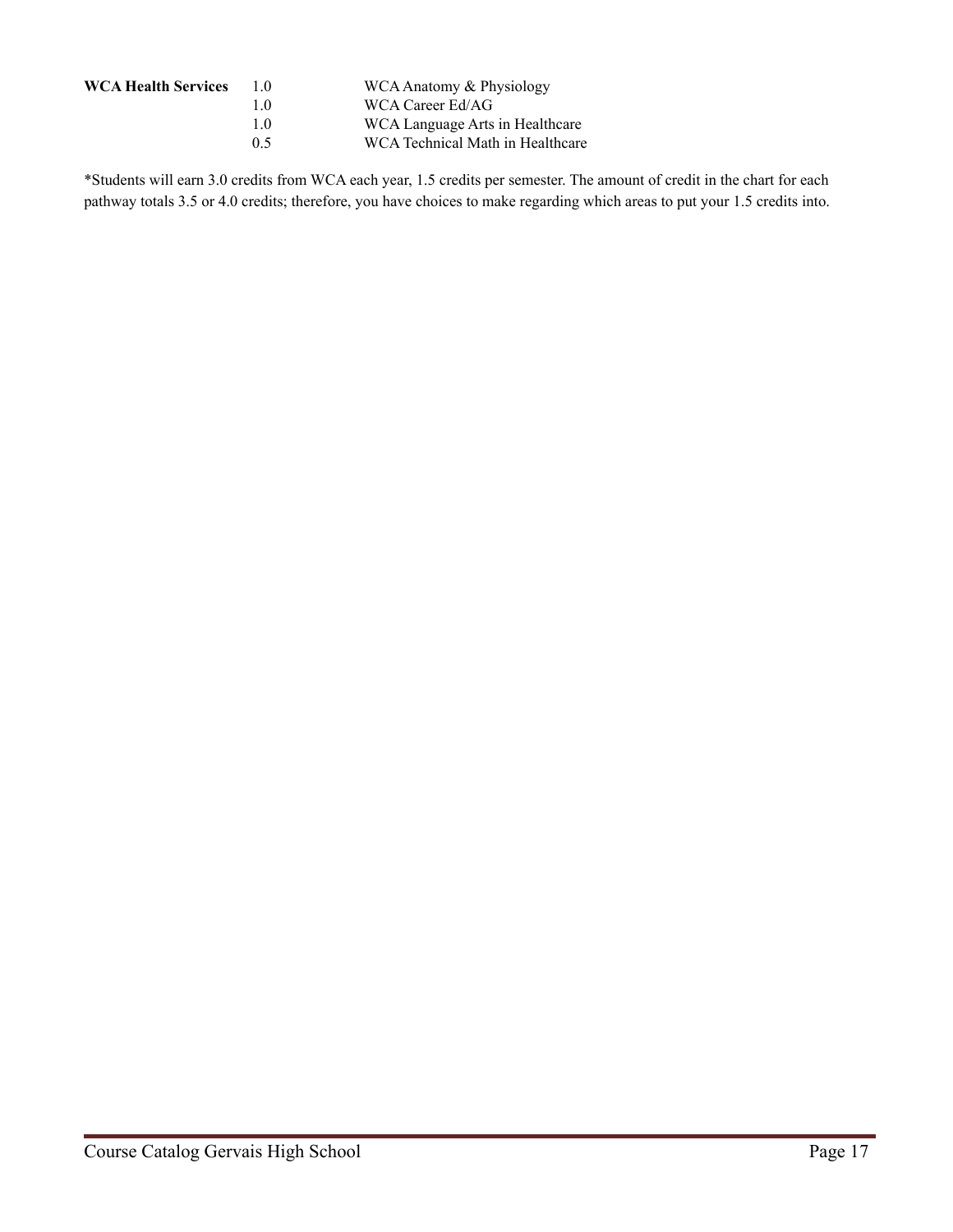# <span id="page-17-0"></span>**Course Descriptions**

## Sample Course Description

| <b>Agricultural Science - 1.0 Credit</b>                                                                                                                                                                                                                                                                                                                                                                                               | Length: Year               |                              |                   |  |  |
|----------------------------------------------------------------------------------------------------------------------------------------------------------------------------------------------------------------------------------------------------------------------------------------------------------------------------------------------------------------------------------------------------------------------------------------|----------------------------|------------------------------|-------------------|--|--|
| <b>College Entry: No</b>                                                                                                                                                                                                                                                                                                                                                                                                               | <b>College Credit: Yes</b> | <b>Repeat for Credit: No</b> | Grade Level: 9-12 |  |  |
| This is a basic course designed to introduce freshmen and sophomore students in the<br>agriculture program to global agricultural history and socio/economic importance.<br>Instructional units include: agriculture animals, farm crops, agriculture careers,<br>leadership, food science, marketing, natural resources, projects and tractor driving. Units<br>of instruction will be in the classroom, land lab, and shop settings. |                            |                              |                   |  |  |
| Prerequisite: None                                                                                                                                                                                                                                                                                                                                                                                                                     |                            |                              |                   |  |  |

**Course Title:** The name of the course

**Credit:** The amount of high school credit that this course will earn a student toward graduation

**Type of Credit:** Describes the content area that this course's credits will count towards

**Length:** The length of all courses is either "Semester" or "Year"

**College Entry:** Does this course meet Oregon University System admission requirements?

**College Credit:** Will students have the option to earn college credit as well as high school credit by successfully completing this course?

**Repeat for Credit:** May this course be repeated for additional credit toward graduation?

**Grade Level:** The grade levels that may take this course

**Course Description:** A brief explanation of the content of this course.

**Prerequisites:** Other courses or conditions that must be met to take this course.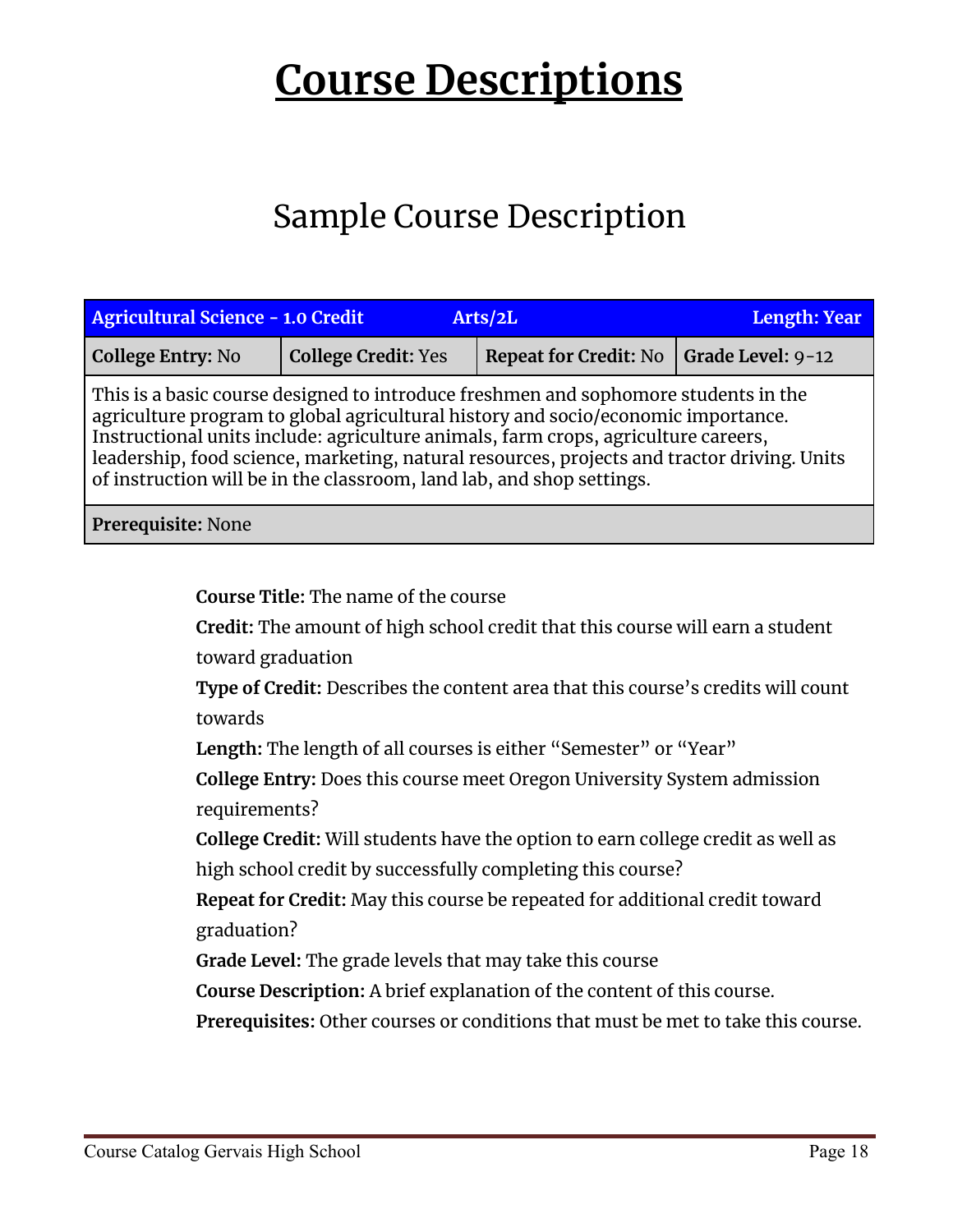## **Agricultural Science and Technology**

<span id="page-18-0"></span>Hands-on courses that link the agricultural sciences and industry. Courses include a range of options from the study of animals, plants, and food, to welding. Additionally, through these classes, students can become a Future Farmers of America (FFA) member leading to career development, as well as personal and academic success.

| <b>Intro to Horticulture - 1.0 Credit</b><br><b>Length: Year</b><br>Arts/2L                                                                                                                                                                                                                                                                                                                                                                                                                                                                                                                                                                                                                                                                                                                                                                                                                                                                                                                                                              |                            |                              |                   |  |  |
|------------------------------------------------------------------------------------------------------------------------------------------------------------------------------------------------------------------------------------------------------------------------------------------------------------------------------------------------------------------------------------------------------------------------------------------------------------------------------------------------------------------------------------------------------------------------------------------------------------------------------------------------------------------------------------------------------------------------------------------------------------------------------------------------------------------------------------------------------------------------------------------------------------------------------------------------------------------------------------------------------------------------------------------|----------------------------|------------------------------|-------------------|--|--|
| <b>College Entry: No</b>                                                                                                                                                                                                                                                                                                                                                                                                                                                                                                                                                                                                                                                                                                                                                                                                                                                                                                                                                                                                                 | <b>College Credit: Yes</b> | <b>Repeat for Credit: No</b> | Grade Level: 9-12 |  |  |
| An introductory course introduces students to hands-on skills used in commercial horticultural<br>businesses. The course will include the following topics: basic plant parts and how to grow whole<br>plants from those parts; the function of cells, and how plants grow from seed. Soils and their<br>influence on plant life are explored. Weeds, bugs and plant disease and how to control them are also<br>covered. Plant scientific and common name identification plus growth habits and basic propagation<br>are covered. Plants and their relationship to the environment are also covered in this course. The<br>second half of the course focuses upon seed propagation, cuttings, grafting, budding, division,<br>layering and tissue culture. Students are responsible for the greenhouse and marketing/selling the<br>plants grown. Assisting with the plant sale for one weekend is required. Competencies completed in<br>this class apply to College Credit Now horticultural credit at Linn-Benton Community College. |                            |                              |                   |  |  |
|                                                                                                                                                                                                                                                                                                                                                                                                                                                                                                                                                                                                                                                                                                                                                                                                                                                                                                                                                                                                                                          |                            |                              |                   |  |  |

**Prerequisite:** None

| <b>Agricultural Science - 1.0 Credit</b> |                            | Arts/2L                      | Length: Year      |
|------------------------------------------|----------------------------|------------------------------|-------------------|
| <b>College Entry: No</b>                 | <b>College Credit: Yes</b> | <b>Repeat for Credit: No</b> | Grade Level: 9-12 |

This is a basic course designed to introduce freshmen and sophomore students in the agriculture program to global agricultural history and socio/economic importance. Instructional units include: agriculture animals, farm crops, agriculture careers, leadership, food science, marketing, natural resources, projects and tractor driving. Units of instruction will be in the classroom, land lab, and shop settings.

## **Prerequisite:** Welding I

| <b>Intro to Animal Science - .50 Credit</b> |                            | Arts/2L                                                                                                                                                                                                                                                                                                                                                                                                                                                                                                                                                                                               | <b>Length: Semester</b> |
|---------------------------------------------|----------------------------|-------------------------------------------------------------------------------------------------------------------------------------------------------------------------------------------------------------------------------------------------------------------------------------------------------------------------------------------------------------------------------------------------------------------------------------------------------------------------------------------------------------------------------------------------------------------------------------------------------|-------------------------|
| <b>College Entry: No</b>                    | <b>College Credit: Yes</b> | <b>Repeat for Credit: No</b>                                                                                                                                                                                                                                                                                                                                                                                                                                                                                                                                                                          | Grade Level: 9-12       |
|                                             |                            | A course that introduces students to Commercial Animal Science. The course will include the<br>following topics: Animals and the environment, animal identification and selection, animal health,<br>medication and control, domestic animal reproduction and nutrition, and domestic animals as<br>primary and secondary money makers. Computer applications include Use and programming of<br>word processors, spreadsheets and PowerPoint. PowerPoint and Internet access are tied together for<br>animal research projects. Computer simulations are also used to demonstrate management decision |                         |

results. Animals used for laboratory projects are large animals as well as poultry. This course is also

eligible for College Credit Now Animal Science college credit at Linn Benton Community College. This course meets requirements for participation in FFA activities.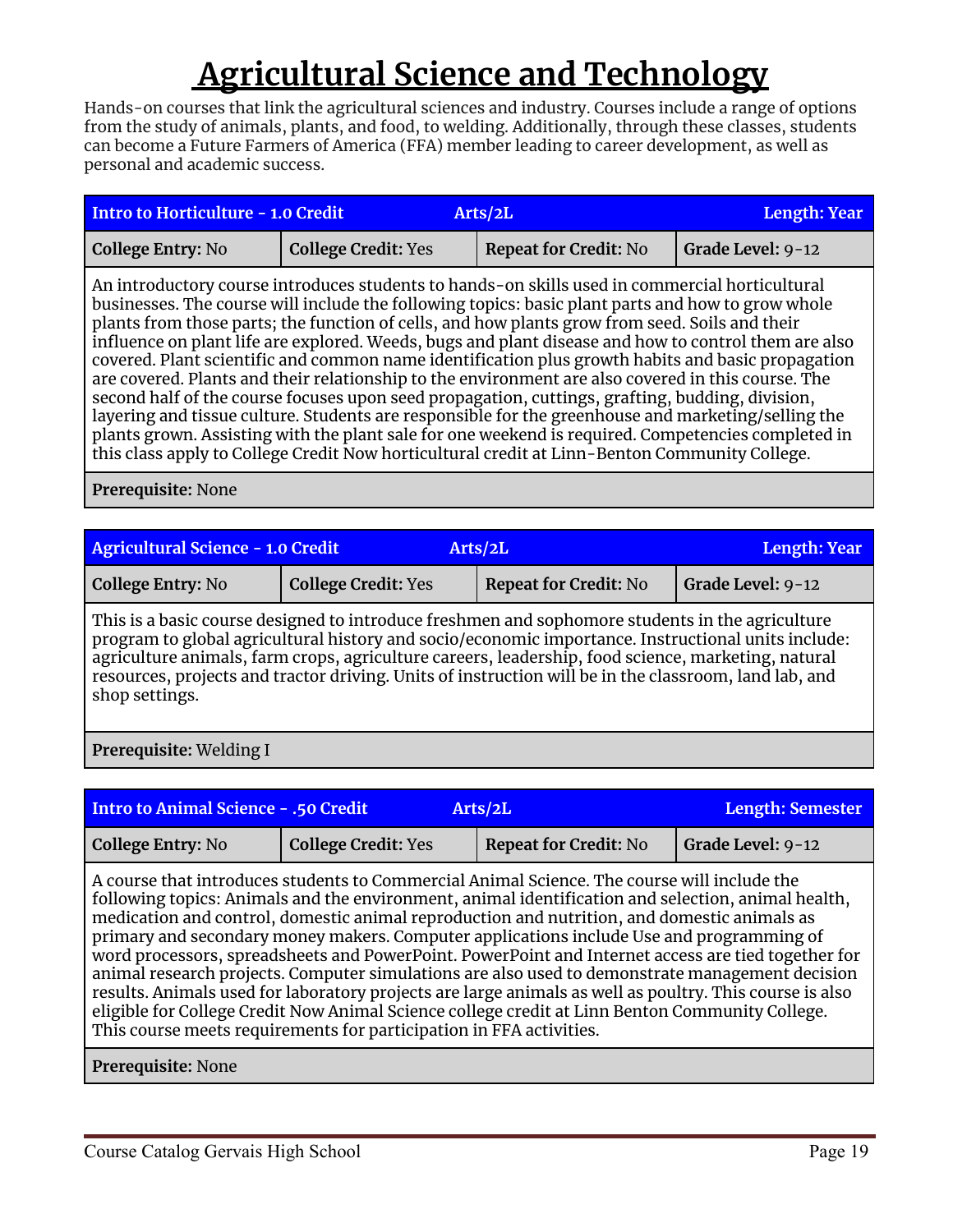| Intro to Veterinary Science - .50 Credit<br>Arts/2L                                                                                                                                                      |                          |  | <b>Length: Semester</b> |  |
|----------------------------------------------------------------------------------------------------------------------------------------------------------------------------------------------------------|--------------------------|--|-------------------------|--|
| College Entry: No                                                                                                                                                                                        | <b>Grade Level: 9-12</b> |  |                         |  |
| The purpose of this course is to provide students with an introduction to the basic principles of<br>veterinary science and medicine. This requires students to understand the biology of both large and |                          |  |                         |  |

small breeds of animals, as well as specifics related to the area of veterinary medicine. Topics to be covered include basic first aid, medical terminology, professional and ethical standards of veterinary medicine, handling and restraint, animal anatomy, parasitology, diseases and treatments, posology, basic clinical exam techniques for large and small animals.

**Prerequisite:** None

| Intro to Forestry - .50 Credit |                                                   | Arts/2L                                                                                                                                                                                                                                                                     | Length: Semester  |
|--------------------------------|---------------------------------------------------|-----------------------------------------------------------------------------------------------------------------------------------------------------------------------------------------------------------------------------------------------------------------------------|-------------------|
| College Entry: No              | <b>College Credit: Yes</b>                        | <b>Repeat for Credit: No</b>                                                                                                                                                                                                                                                | Grade Level: 9-12 |
|                                | North American forest ecosystems will be studied. | An introduction to forest ecology concepts, site factors, and forests of North America.<br>Emphasis is placed on the silvics of tree species and the impact of soil, climate, and<br>topography on forest vegetation. Forest site-community relationships of selected major |                   |

| Welding I - .50 Credit                                                                                                                                                                                                                                                                                                                                                                                         | Arts/2L                   |                              | Length: Semester  |  |
|----------------------------------------------------------------------------------------------------------------------------------------------------------------------------------------------------------------------------------------------------------------------------------------------------------------------------------------------------------------------------------------------------------------|---------------------------|------------------------------|-------------------|--|
| <b>College Entry: No</b>                                                                                                                                                                                                                                                                                                                                                                                       | <b>College Credit: No</b> | <b>Repeat for Credit: No</b> | Grade Level: 9-12 |  |
| Students will study metals in several industrial job fields. In welding, students will learn to<br>gas weld and arc weld in the basic positions, cut with a cutting torch, braze welding, MIG<br>welding, TIG welding, out-of-position weld in Mig and Arc and learn how to operate a CNC<br>plasma table system. Students work at their own pace and have the opportunity to take<br>home completed projects. |                           |                              |                   |  |
| Prerequisite: None                                                                                                                                                                                                                                                                                                                                                                                             |                           |                              |                   |  |

| <b>Welding II - .50 Credit</b>                                                                                                                                                                                                                                                                                                                                                                                                                                                                 | Arts/2L                   |                               | <b>Length: Semester</b> |  |
|------------------------------------------------------------------------------------------------------------------------------------------------------------------------------------------------------------------------------------------------------------------------------------------------------------------------------------------------------------------------------------------------------------------------------------------------------------------------------------------------|---------------------------|-------------------------------|-------------------------|--|
| <b>College Entry: No</b>                                                                                                                                                                                                                                                                                                                                                                                                                                                                       | <b>College Credit: No</b> | <b>Repeat for Credit: Yes</b> | Grade Level: 9-12       |  |
| Emphasis is placed on technical and practical applications of shielded metal arc welding,<br>flux core arc welding, gas metal arc welding, gas tungsten arc welding and<br>oxyfuel-acetylene cutting processes as well as safety, weld testing, and the effects of<br>welding heat on metals. Students will learn how to use Torch mate CAD programming and<br>utilize our CNC Plasma Cutting Machine to design and create signs that they can take home.<br>This class is more project based. |                           |                               |                         |  |
| Prerequisite: Welding I                                                                                                                                                                                                                                                                                                                                                                                                                                                                        |                           |                               |                         |  |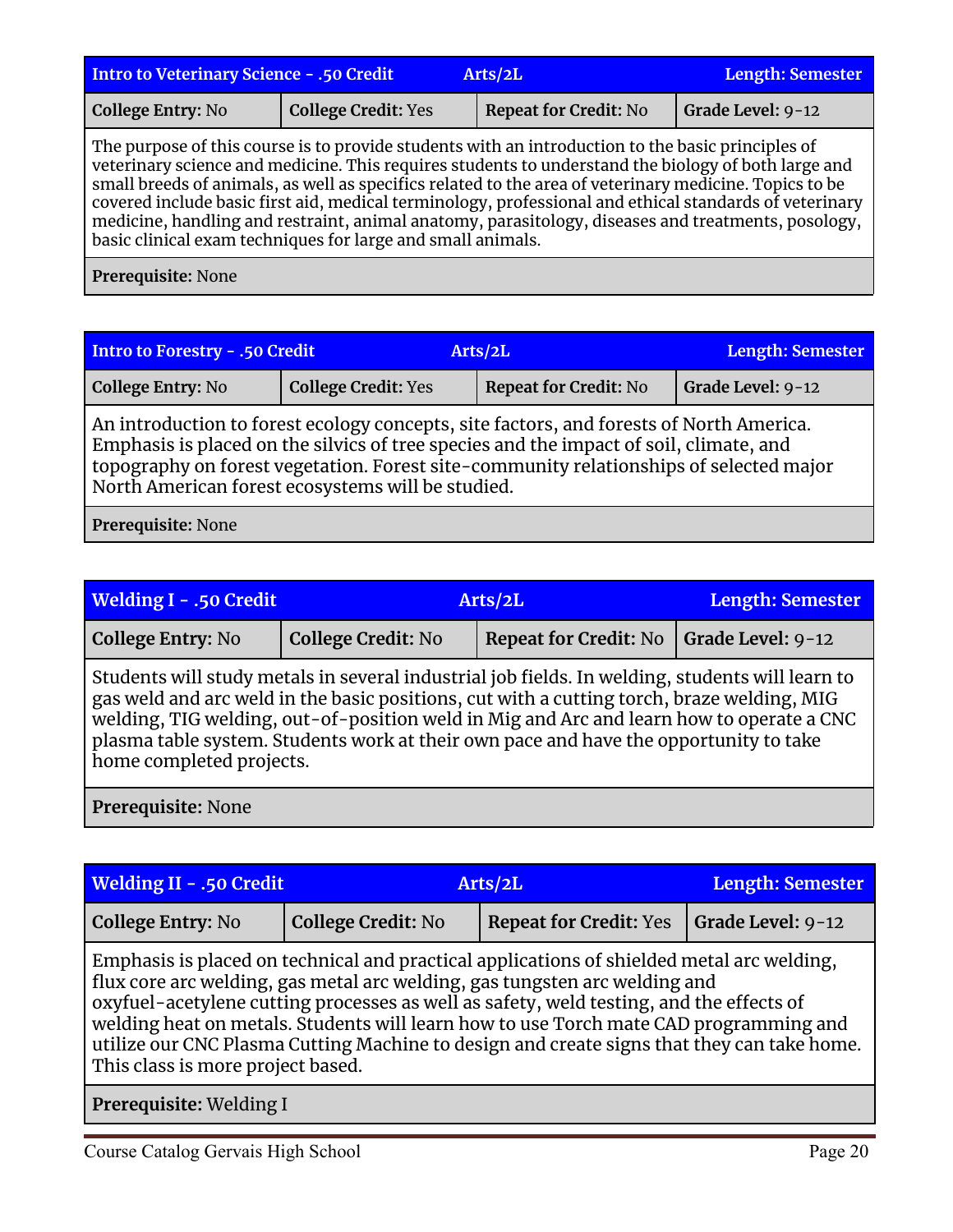## **Arts - Fine and Visual**

<span id="page-20-0"></span>

| Intro to Art & Design - .50 Credit                                                                                                                                                                                                                                                                                                                                                                                                                                                                                                                                                                    |                           | Arts/2L                      |                   |  |
|-------------------------------------------------------------------------------------------------------------------------------------------------------------------------------------------------------------------------------------------------------------------------------------------------------------------------------------------------------------------------------------------------------------------------------------------------------------------------------------------------------------------------------------------------------------------------------------------------------|---------------------------|------------------------------|-------------------|--|
| <b>College Entry: No</b>                                                                                                                                                                                                                                                                                                                                                                                                                                                                                                                                                                              | <b>College Credit: No</b> | <b>Repeat for Credit: No</b> | Grade Level: 9-12 |  |
| This class is an introduction to the world of art and design with a dual emphasis on professional and<br>commercial projects, while also developing basic art skills and conceptual understanding. The class<br>will explore a variety of methods and techniques related to commercial art including: illustration,<br>printmaking, graphic design and fine art focusing on the elements of art and principles of design.<br>The class will also explore the impact art has made on civilization throughout history in order to<br>understand the impact of visual communication in the modern world. |                           |                              |                   |  |
| Prerequisite: None                                                                                                                                                                                                                                                                                                                                                                                                                                                                                                                                                                                    |                           |                              |                   |  |

**Photography I - .50 Credit Arts/2L Length: Semester College Entry:** No **College Credit:** No **Repeat for Credit:** No Grade Level: 9-12 Photography is an introductory course where students learn concepts and techniques that Photographers use for a career in visual communications. Emphasis is on competent SLR camera handling covering exposure control, digital management, editing and presentation. Students learn how to apply the elements and principles to photography, focusing on photographic composition techniques. Different photography techniques are explored as well as image manipulation with computer software. Students learn to take, edit, and discuss their images and are introduced to the design software Adobe Lightroom.

**Prerequisite:** None

| <b>Photography II - .50 Credit</b> |                                                  | Arts/2L | <b>Length: Semester</b> |
|------------------------------------|--------------------------------------------------|---------|-------------------------|
| <b>College Entry: No</b>           | College Credit: Possibly   Repeat for Credit: No |         | Grade Level: 9-12       |

Photography II builds on the concepts and techniques that students learned in Photography I. Focus will be on learning different photographic themes such as portrait, event and product photography. Introduces lighting and advanced photo manipulation techniques using Adobe Photoshop and Lightroom. Includes the role of the photographers in the communications industry and students may be eligible for dual credit through Chemeketa Community College's College Credit Now program.

**Prerequisite:** Photography I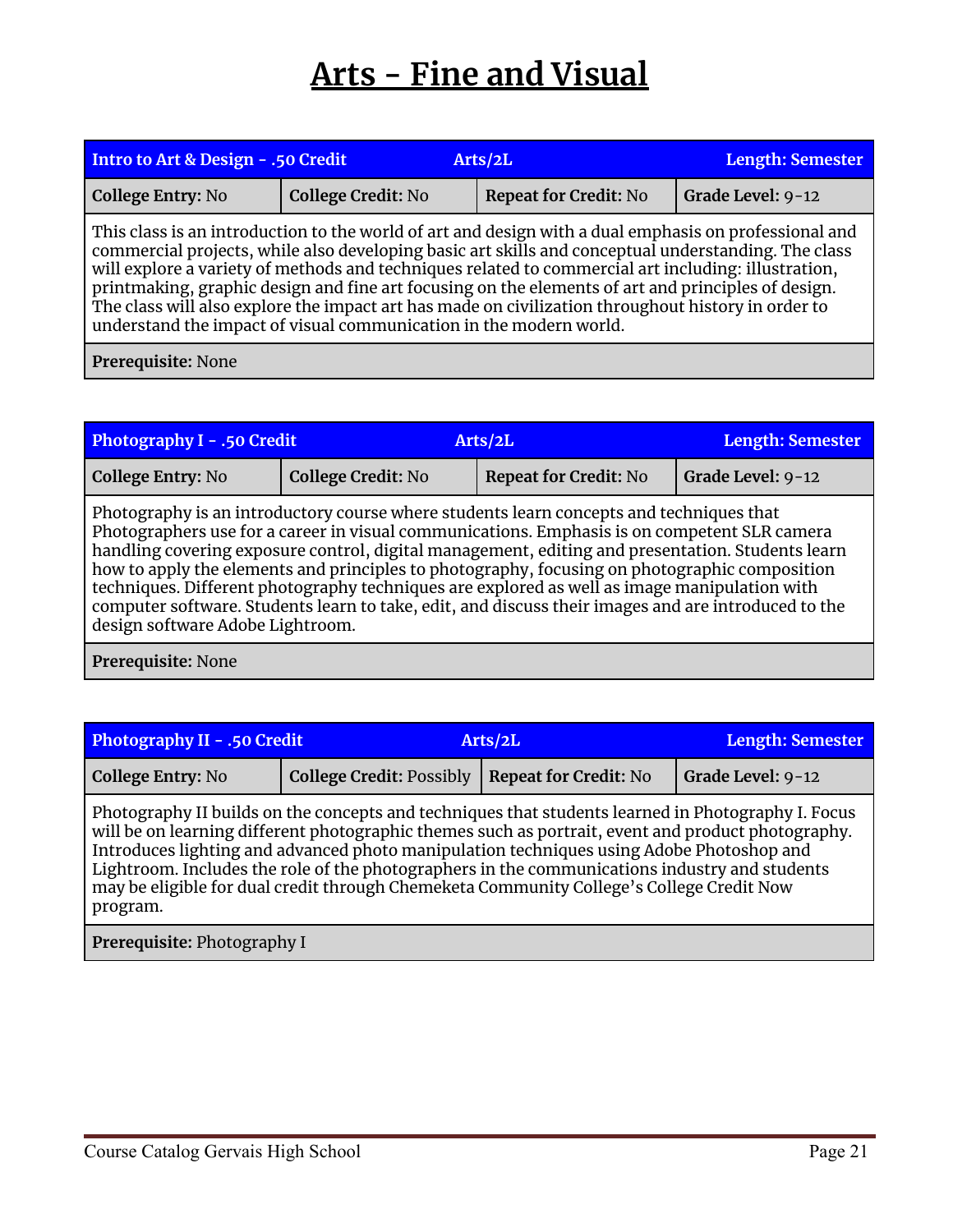| <b>Graphic Design I - .50 Credit</b> |                           | Arts/2L                                                                                                                                                                                                                                                                                                                                                                                          | <b>Length: Semester</b> |
|--------------------------------------|---------------------------|--------------------------------------------------------------------------------------------------------------------------------------------------------------------------------------------------------------------------------------------------------------------------------------------------------------------------------------------------------------------------------------------------|-------------------------|
| College Entry: No                    | <b>College Credit: No</b> | <b>Repeat for Credit: No</b>                                                                                                                                                                                                                                                                                                                                                                     | Grade Level: 9-12       |
|                                      |                           | Graphic Design is an introductory course where students learn concepts and techniques that<br>Designers use for a career in visual communications, exploring the historical and cultural<br>underpinnings of graphic design. Students learn how to apply the Elements and Principles to the<br>process of creating solutions to graphic design challenges with an emphasis on Icons and Symbols. |                         |

Students will learn how to work with Adobe Illustrator.

**Prerequisite:** Intro to Art & Design

| <b>Graphic Design II - .50 Credit</b>                                                               |                           | Arts/2L                      | Length: Semester         |  |
|-----------------------------------------------------------------------------------------------------|---------------------------|------------------------------|--------------------------|--|
| College Entry: No                                                                                   | <b>College Credit: No</b> | <b>Repeat for Credit: No</b> | <b>Grade Level: 9-12</b> |  |
| Graphic Design II is a continuation from Graphic Design I, building on the foundations learned with |                           |                              |                          |  |

an emphasis on logo design and branding. Students will create digital images used for screen printing, web publication and print. Programs used are Adobe Illustrator.

**Prerequisite:** Graphic Design I

| Mixed Media - .50 Credit |                                                                     | Arts/2L                                                                                                                                                                                                                                                                                                                                                                                                                                                                                                     | Length: Semester  |
|--------------------------|---------------------------------------------------------------------|-------------------------------------------------------------------------------------------------------------------------------------------------------------------------------------------------------------------------------------------------------------------------------------------------------------------------------------------------------------------------------------------------------------------------------------------------------------------------------------------------------------|-------------------|
| <b>College Entry: No</b> | <b>College Credit: No</b>                                           | <b>Repeat for Credit: No</b>                                                                                                                                                                                                                                                                                                                                                                                                                                                                                | Grade Level: 9-12 |
|                          | principles. This course is not part of the Visual Arts CTE pathway. | Mixed Media is a course for students interested in exploring more traditional art making techniques<br>not offered in Graphic Design or Photography. Mixed Media builds on the concepts and techniques<br>that students learned in Intro to Art. Focus will be on learning different artistic media and will<br>include projects such as Tie Dye, Block printing, Collage, Embroidered photography, and Altered<br>books, and sculpture making while continuing to deepen understanding of the elements and |                   |

**Prerequisite:** Intro to Art & Design

| <b>Print Design and Production - .50 Credit</b>                                                                                                                                                                                                                                                                                                                                                                                  | <b>Length: Semester</b>   |                               |                   |  |
|----------------------------------------------------------------------------------------------------------------------------------------------------------------------------------------------------------------------------------------------------------------------------------------------------------------------------------------------------------------------------------------------------------------------------------|---------------------------|-------------------------------|-------------------|--|
| College Entry: No                                                                                                                                                                                                                                                                                                                                                                                                                | <b>College Credit: No</b> | <b>Repeat for Credit: Yes</b> | Grade Level: 9-12 |  |
| Print Design and Production is an independent study course focusing on skills and techniques in<br>graphic design and production. Instruction will be included in the areas of illustration, commercial<br>design, typography, and production techniques including screen printing. School community<br>printing projects will be utilized as one source for projects and students will be prepared for<br>workplace experience. |                           |                               |                   |  |
| Prerequisite: Graphic Design II and Photography II.                                                                                                                                                                                                                                                                                                                                                                              |                           |                               |                   |  |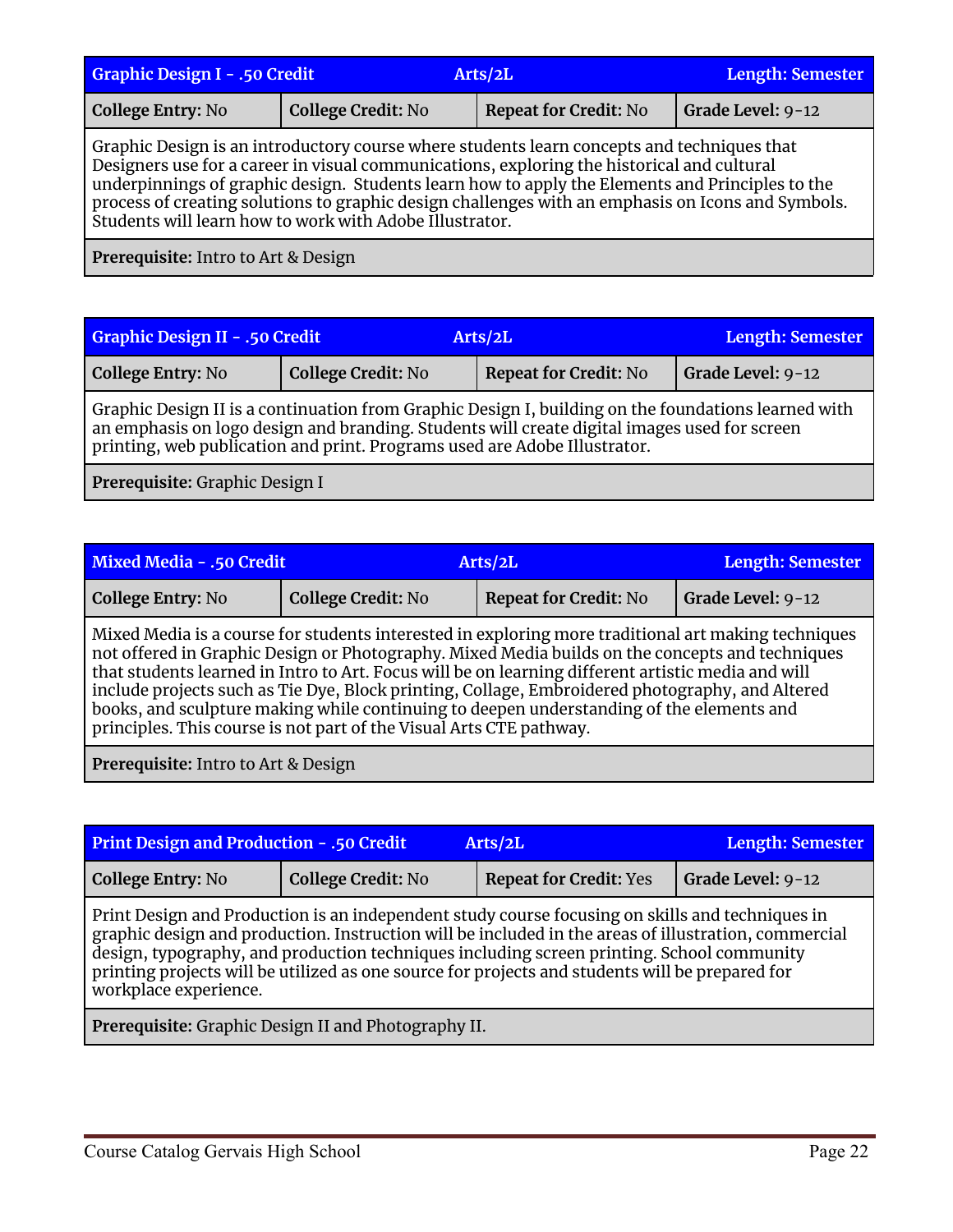| <b>Visual Arts</b><br><b>Workplace Experience - .50 Credit</b>                                      |                           |  | Arts/2L                       | Length: Semester  |
|-----------------------------------------------------------------------------------------------------|---------------------------|--|-------------------------------|-------------------|
| College Entry: No                                                                                   | <b>College Credit: No</b> |  | <b>Repeat for Credit: Yes</b> | Grade Level: 9-12 |
| Vigual Arte, Warlzplace Evropianes courses provide students with work evropiance in a field related |                           |  |                               |                   |

Visual Arts- Workplace Experience courses provide students with work experience in a field related to the visual arts. Goals are typically set cooperatively by the student, teacher, and employer (students are not necessarily paid). This course may include classroom activities as well, involving further study of the field or discussion regarding experiences that students encounter in the workplace.

**Prerequisite:** Print Design and Production **Contact Ms. Orschel if you are interested in this course**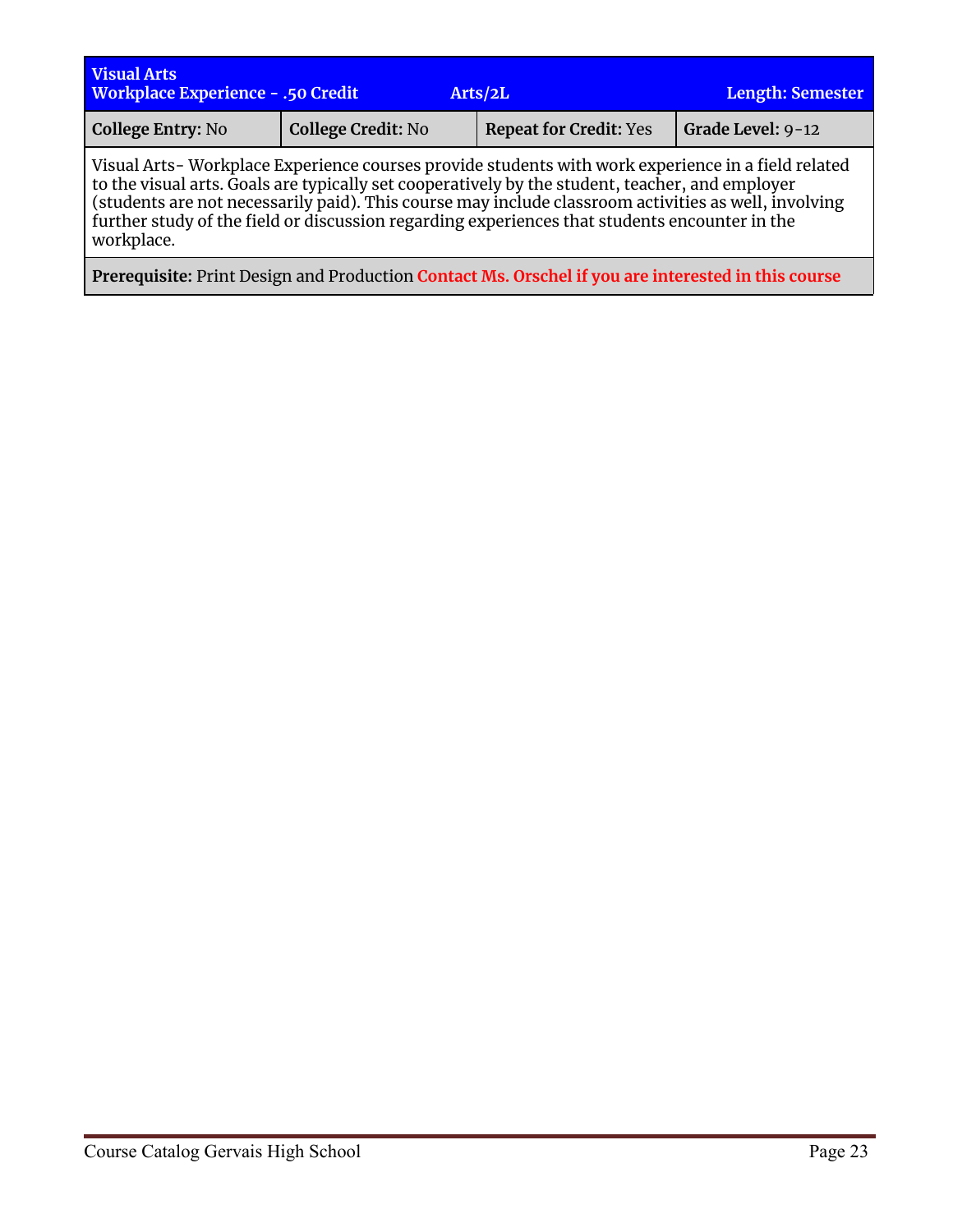## **Arts – Performing**

<span id="page-23-0"></span>

| Theater - .50 Credit     | Arts/2L                                                                                                                                                                                                                                                                                                                                                                                                                                                                                                                                                                                                                                                                                                                                                                                                                                      | <b>Length: Semester</b>       |                   |  |
|--------------------------|----------------------------------------------------------------------------------------------------------------------------------------------------------------------------------------------------------------------------------------------------------------------------------------------------------------------------------------------------------------------------------------------------------------------------------------------------------------------------------------------------------------------------------------------------------------------------------------------------------------------------------------------------------------------------------------------------------------------------------------------------------------------------------------------------------------------------------------------|-------------------------------|-------------------|--|
| <b>College Entry: No</b> | <b>College Credit: No</b>                                                                                                                                                                                                                                                                                                                                                                                                                                                                                                                                                                                                                                                                                                                                                                                                                    | <b>Repeat for Credit: Yes</b> | Grade Level: 9-12 |  |
| volunteering at events.  | This course offers the opportunity for students grades 9-12 to explore the world of theater. Multiple<br>skills levels within a class allow for everything from the basics of stage theater production and<br>theater history, to script analysis and character building. Students in this course are required to<br>complete multiple performance projects, some individually, and some in groups. Students in Theater<br>will work on improvisational theatre, movement and voice, storytelling, monologues, and scripted<br>scenes or one-acts. Advanced students have the option to direct their peers. In addition, all students<br>enrolled in Theater will experience at least one live performance by a professional theater company<br>during their time in the course. Opportunities are also given periodically for performing or |                               |                   |  |
| Prerequisite: None       |                                                                                                                                                                                                                                                                                                                                                                                                                                                                                                                                                                                                                                                                                                                                                                                                                                              |                               |                   |  |

| <b>Choir - 1.0 Credit</b> | Arts/2L                                                                                                                                                                                                                                                                                                                                             |                               | Length: Year      |  |
|---------------------------|-----------------------------------------------------------------------------------------------------------------------------------------------------------------------------------------------------------------------------------------------------------------------------------------------------------------------------------------------------|-------------------------------|-------------------|--|
| <b>College Entry: No</b>  | <b>College Credit: No</b>                                                                                                                                                                                                                                                                                                                           | <b>Repeat for Credit: Yes</b> | Grade Level: 9-12 |  |
|                           | This course will develop each student's musical skills while concentrating on choral music and its<br>styles from most historic periods. Students will work on vocal techniques, music theory, and apply it<br>in preparation for public performances and contests. Students will be required to attend outside<br>rehearsals and all performances. |                               |                   |  |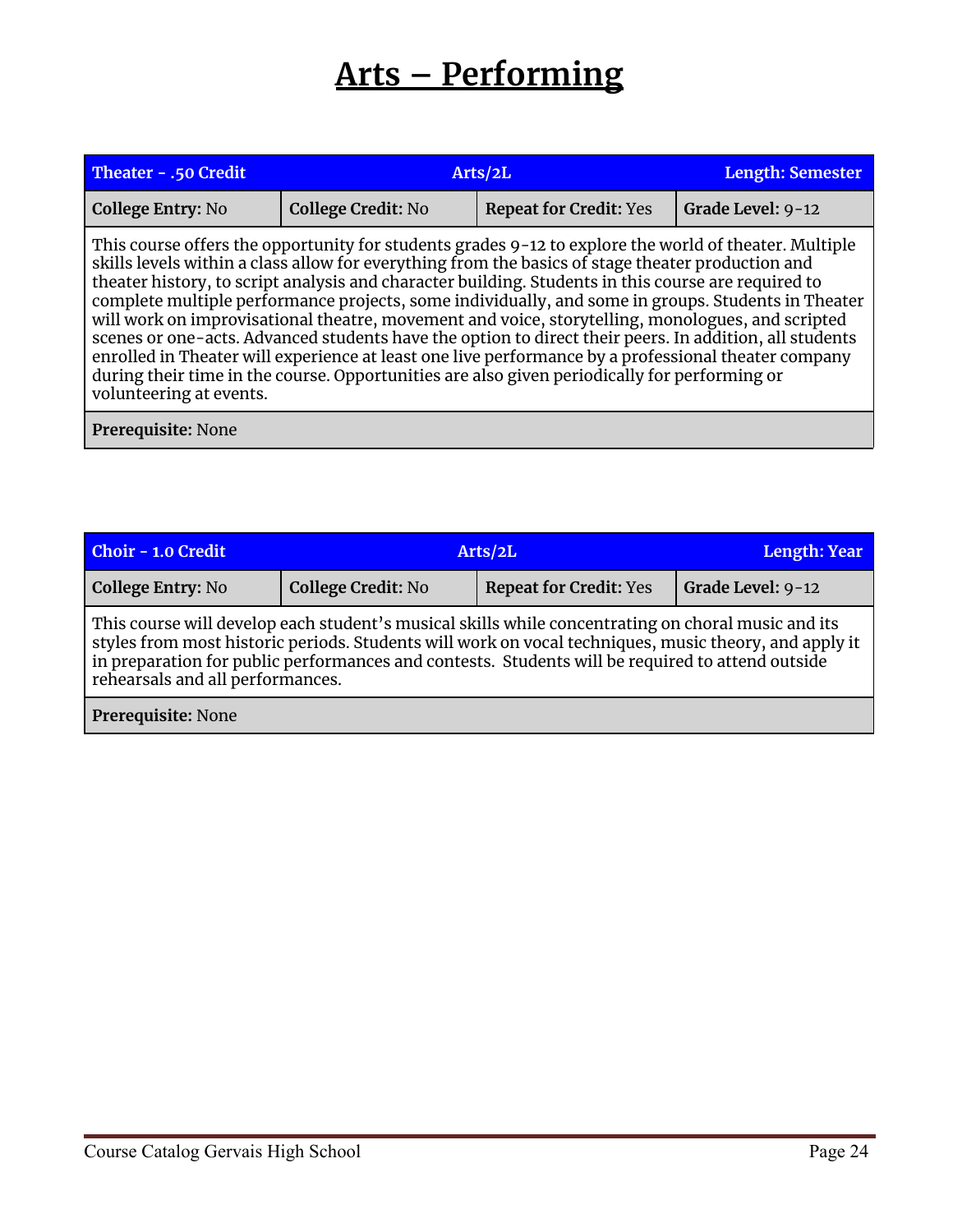## **Computer Technology**

<span id="page-24-0"></span>

| <b>Introduction to</b><br><b>Computer Science - 1.0 Credit</b>                                                                                                                                                                                                                                                                                                                                                                                                                                                | Length: Year              |                              |                   |  |  |
|---------------------------------------------------------------------------------------------------------------------------------------------------------------------------------------------------------------------------------------------------------------------------------------------------------------------------------------------------------------------------------------------------------------------------------------------------------------------------------------------------------------|---------------------------|------------------------------|-------------------|--|--|
| <b>College Entry: No</b>                                                                                                                                                                                                                                                                                                                                                                                                                                                                                      | <b>College Credit: No</b> | <b>Repeat for Credit: No</b> | Grade Level: 9-12 |  |  |
| Introduction to computer programming using Python, the computing language used by<br>Intel, IBM, NASA, Pixar, Netflix, Facebook, JP Morgan Chase, Spotify, and other massive<br>companies. Students learn problem-solving strategies, software design, and the<br>foundations of computer science. Prepares students for continuing studies in computer<br>science, but also teaches how to think like a scientist and solve real-world problems, skills<br>that are important to every 21st-century citizen. |                           |                              |                   |  |  |
| Prerequisite: None                                                                                                                                                                                                                                                                                                                                                                                                                                                                                            |                           |                              |                   |  |  |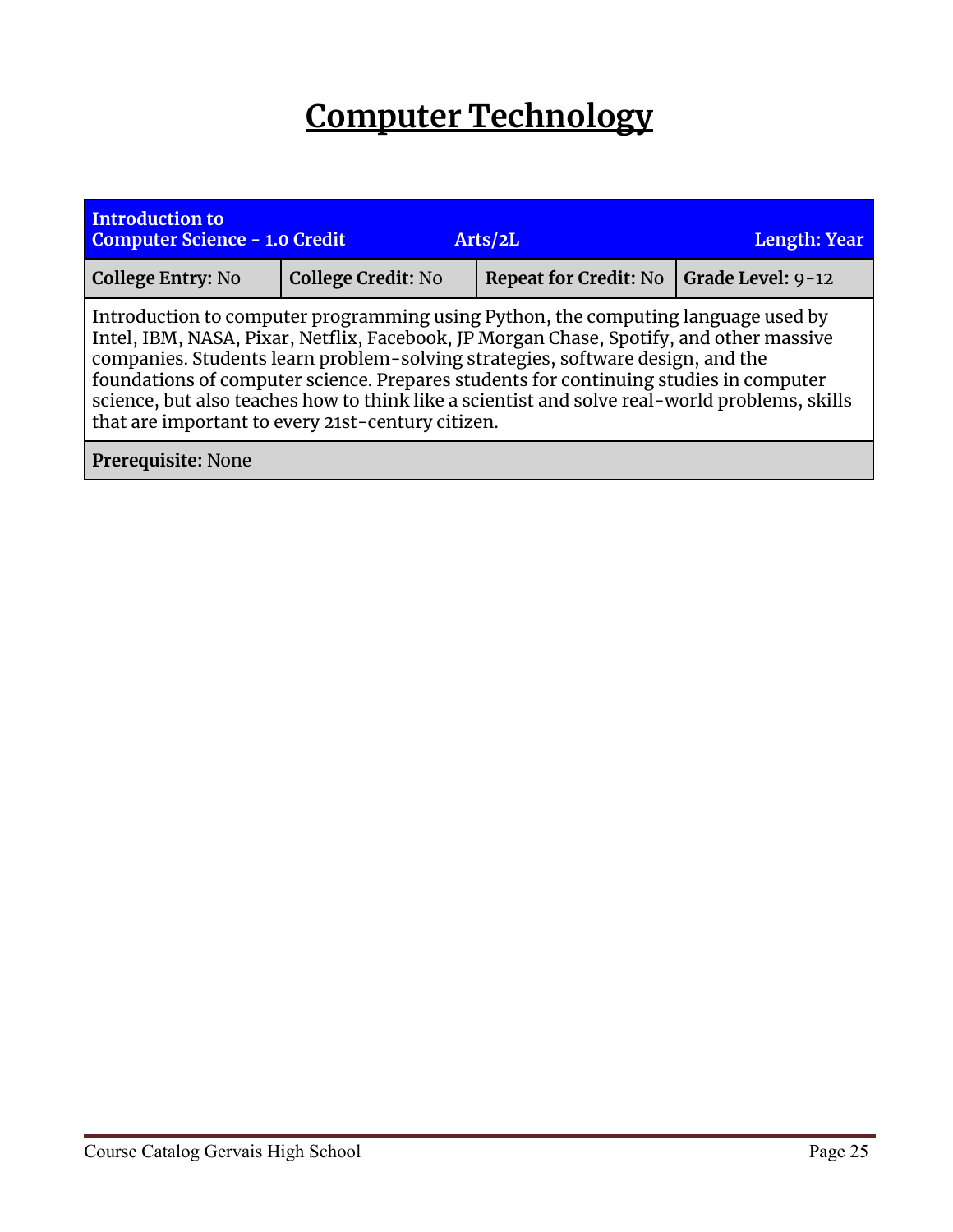## **Construction/Technology**

<span id="page-25-0"></span>

| <b>Woods I - 1.0 Credit</b> | Arts/2L                                                                                                                                                                                                                                                                                                                                                                                                                                                                                                                                                                                                                                                                                                                                 | <b>Length: Year</b>          |                   |
|-----------------------------|-----------------------------------------------------------------------------------------------------------------------------------------------------------------------------------------------------------------------------------------------------------------------------------------------------------------------------------------------------------------------------------------------------------------------------------------------------------------------------------------------------------------------------------------------------------------------------------------------------------------------------------------------------------------------------------------------------------------------------------------|------------------------------|-------------------|
| <b>College Entry: No</b>    | <b>College Credit: No</b>                                                                                                                                                                                                                                                                                                                                                                                                                                                                                                                                                                                                                                                                                                               | <b>Repeat for Credit: No</b> | Grade Level: 9-12 |
|                             | Students in this beginning woodworking class will learn basic shop and tool safety. Safety<br>tests will be given and passed by 90%, so that all tools can be safely used. The student will<br>use reading and math skills to work from basic project plans working toward assembly of<br>projects. Other skills incorporated into the class are power tools safety, choosing<br>appropriate projects, and completing projects using the planning stage, cost estimation,<br>and procedure for the new project. The student will complete this project based on the<br>specifications researched by the student and monitored by the instructor. This course is<br>required for the technical skills assessment for program completion. |                              |                   |

| <b>Woods II - 1.0 Credit</b>                                                                                                                                                                                                                                                                                                                                                                                                                                                                                                                                                                        | Arts/2L                   | <b>Length: Year</b>          |                   |  |
|-----------------------------------------------------------------------------------------------------------------------------------------------------------------------------------------------------------------------------------------------------------------------------------------------------------------------------------------------------------------------------------------------------------------------------------------------------------------------------------------------------------------------------------------------------------------------------------------------------|---------------------------|------------------------------|-------------------|--|
| <b>College Entry: No</b>                                                                                                                                                                                                                                                                                                                                                                                                                                                                                                                                                                            | <b>College Credit: No</b> | <b>Repeat for Credit: No</b> | Grade Level: 9-12 |  |
| This course is a continuation of Woodworking 1, and the students will work on individual<br>projects of their choosing. The instructor will take into consideration the student's skill<br>level, size of the project, and the ability to finish the project in the time allowed. Students<br>will be encouraged to challenge themselves with more advanced projects taking part in the<br>planning stage cost estimation and design of the project by implementing drafting<br>elements using CAD software. This course is required for the technical skills assessment for<br>program completion. |                           |                              |                   |  |
| Prerequisite: Woods I                                                                                                                                                                                                                                                                                                                                                                                                                                                                                                                                                                               |                           |                              |                   |  |

| <b>Architecture &amp; Engineering - 1.0 Credit</b><br>Arts/2L |                            |                                                                                                                                                                                                                                                                                                                                                                                                                                                                                                                                                                                                                                                                                                                                                                                                                                                                                                                     | <b>Length: Year</b> |
|---------------------------------------------------------------|----------------------------|---------------------------------------------------------------------------------------------------------------------------------------------------------------------------------------------------------------------------------------------------------------------------------------------------------------------------------------------------------------------------------------------------------------------------------------------------------------------------------------------------------------------------------------------------------------------------------------------------------------------------------------------------------------------------------------------------------------------------------------------------------------------------------------------------------------------------------------------------------------------------------------------------------------------|---------------------|
| <b>College Entry: No</b>                                      | <b>College Credit: Yes</b> | <b>Repeat for Credit: Yes</b>                                                                                                                                                                                                                                                                                                                                                                                                                                                                                                                                                                                                                                                                                                                                                                                                                                                                                       | Grade Level: 9-12   |
|                                                               |                            | [This course is a combination of Computer Aided Drafting, Robotics and 3D Modeling]<br>Computer-Aided Drafting (CAD 130) is a CCN or College Credit Now course offered through<br>Chemeketa Community College. Students are able to achieve three transferable credits with<br>the successful completion of the course. Students will design various 2D orthographic<br>drawings to industry standards using AutoCAD software. Students will work with<br>residential architectural home design software to design their future home learning<br>industry standards in building design. This course will be an introduction to robotics and 3D<br>modeling. We will cover the fundamentals of problem solving, program design and<br>programming using a high-level language. A robot is an embedded system of software and<br>hardware. Programming and building robots is the application of science, technology, |                     |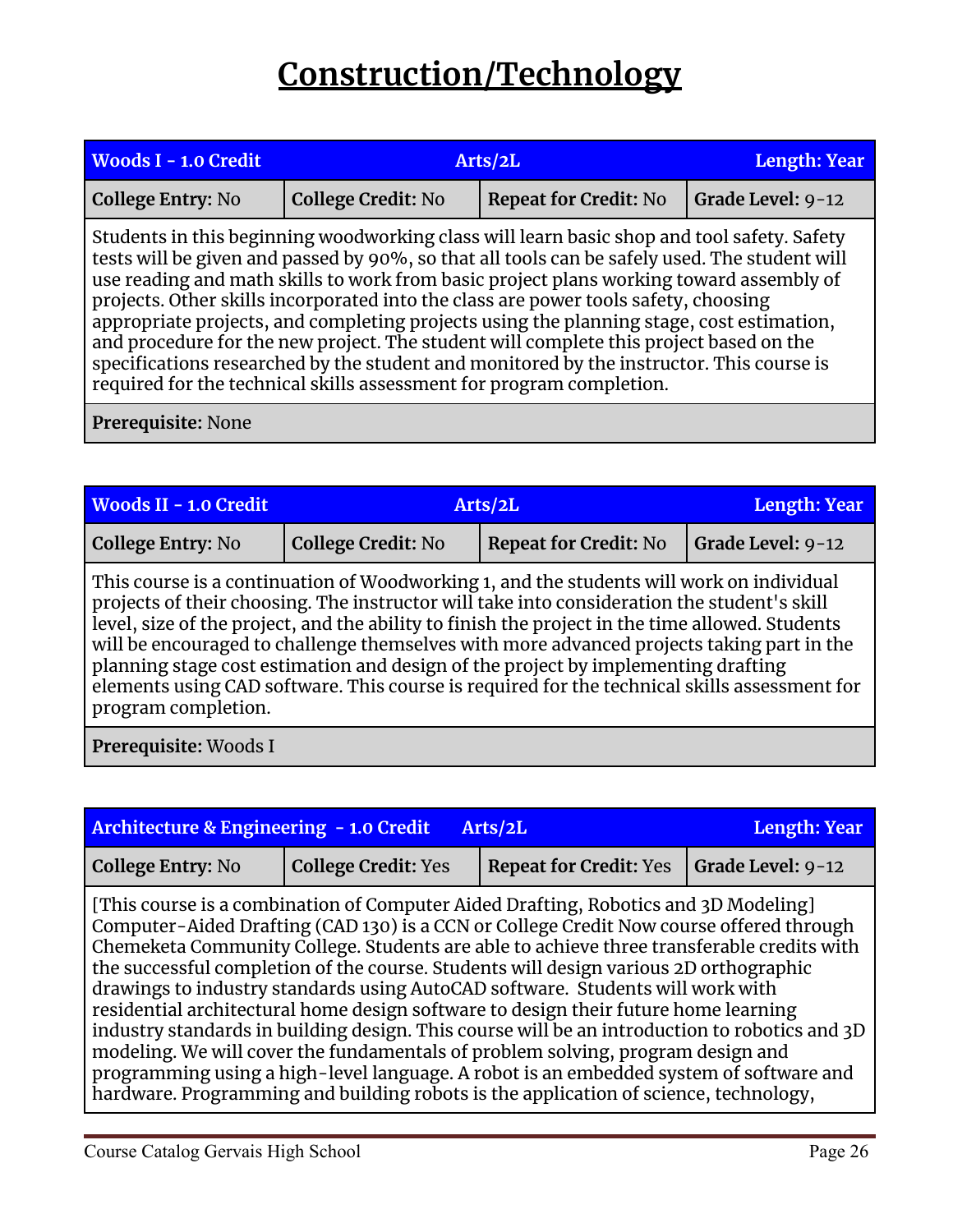engineering and math (STEM) concepts. This course introduces the fundamental concepts of programming and robotics. Students will develop skills in mechanical design (CAD), and 3D modeling using 3D printers as they work in teams to build simple and complex robotic devices to solve given problems. Ultimately students will get the chance to perform tasks within a competition platform against other teams within organized vex competitions with other schools around the region.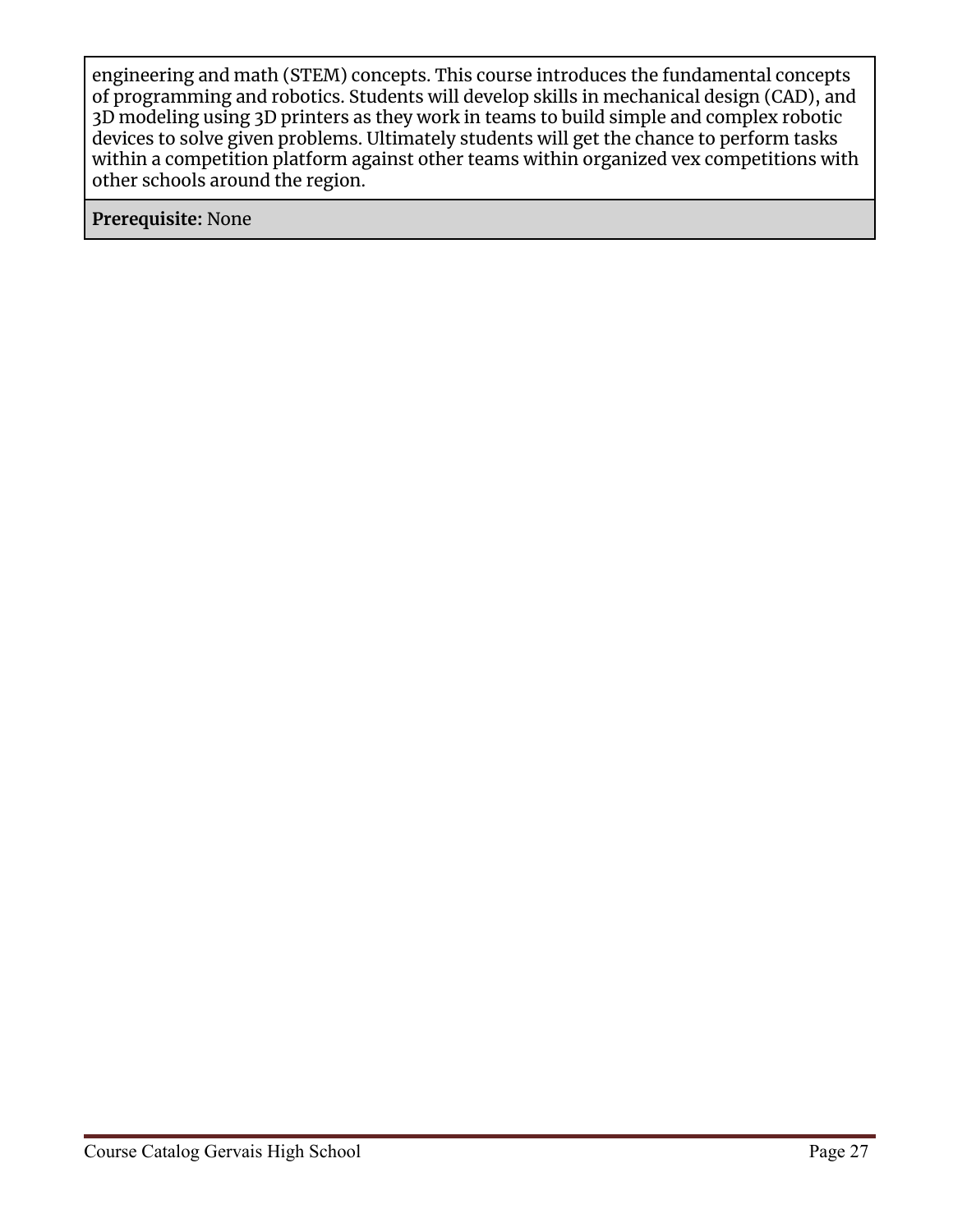## **English Language Development**

<span id="page-27-0"></span>

| ELD Academic Language - 1.0 Credit<br><b>Elective</b>                                                                                                                                                                                                                               |                           |                               | <b>Length: Year</b>       |  |
|-------------------------------------------------------------------------------------------------------------------------------------------------------------------------------------------------------------------------------------------------------------------------------------|---------------------------|-------------------------------|---------------------------|--|
| <b>College Entry: No</b>                                                                                                                                                                                                                                                            | <b>College Credit: No</b> | <b>Repeat for Credit: Yes</b> | $\vert$ Grade Level: 9-12 |  |
| Students will read, write, listen and speak using different sources. Students will be required<br>to work with reading and listening, as well as being able to write about or speak about a<br>topic. A passing score on the ELPA21 test is required to be exited from ELD classes. |                           |                               |                           |  |
| Prerequisite: None                                                                                                                                                                                                                                                                  |                           |                               |                           |  |

| ELD Sheltered Language I - 1.0 Credit<br><b>English</b>                                                                                                                                                                                                                                                                                                                                                                                                                      |                           |                               | <b>Length: Year</b> |
|------------------------------------------------------------------------------------------------------------------------------------------------------------------------------------------------------------------------------------------------------------------------------------------------------------------------------------------------------------------------------------------------------------------------------------------------------------------------------|---------------------------|-------------------------------|---------------------|
| <b>College Entry: No</b>                                                                                                                                                                                                                                                                                                                                                                                                                                                     | <b>College Credit: No</b> | <b>Repeat for Credit: Yes</b> | Grade Level: 9-12   |
| This class is a two-period block class (with Sheltered Language Arts II) and will be focused<br>on academic language, including both spoken and written forms. The students will analyze<br>literature and informational text. Students will be graded on written and spoken responses<br>to readings in the class. Grammar will also be studied and will be tested with quizzes and<br>tests. A passing score on the ELPA21 test is required to be exited from ELD classes. |                           |                               |                     |

| <b>ELD Sheltered Language II - 1.0 Credit</b><br><b>English</b>                                                                                                                                                                                                                                                                                                                                                                                                             |                           |                               | Length: Year      |  |
|-----------------------------------------------------------------------------------------------------------------------------------------------------------------------------------------------------------------------------------------------------------------------------------------------------------------------------------------------------------------------------------------------------------------------------------------------------------------------------|---------------------------|-------------------------------|-------------------|--|
| <b>College Entry: No</b>                                                                                                                                                                                                                                                                                                                                                                                                                                                    | <b>College Credit: No</b> | <b>Repeat for Credit: Yes</b> | Grade Level: 9-12 |  |
| This class is a two-period block class (with Sheltered Language Arts I) and will be focused<br>on academic language, including both spoken and written forms. The students will analyze<br>literature and informational text. Students will be graded on written and spoken responses<br>to readings in the class. Grammar will also be studied and will be tested with quizzes and<br>tests. A passing score on the ELPA21 test is required to be exited from ELD classes. |                           |                               |                   |  |
| Prerequisite: None                                                                                                                                                                                                                                                                                                                                                                                                                                                          |                           |                               |                   |  |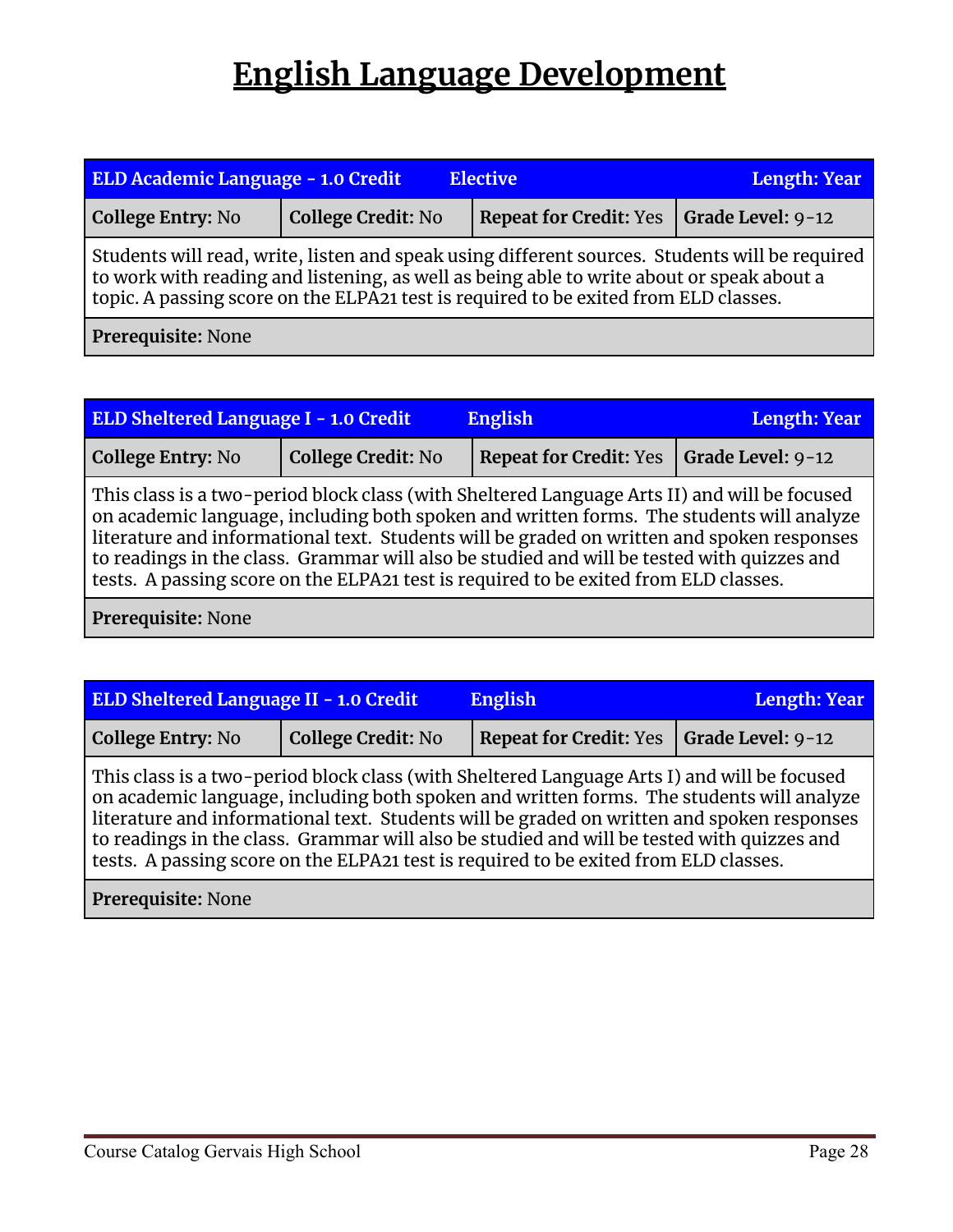## **Health Education**

<span id="page-28-0"></span>

| Health I - .50 Credit                                                                                                                                                                                                                                                                                                                                                                                                                                      | <b>Health</b>             |                              | <b>Length: Semester</b> |  |
|------------------------------------------------------------------------------------------------------------------------------------------------------------------------------------------------------------------------------------------------------------------------------------------------------------------------------------------------------------------------------------------------------------------------------------------------------------|---------------------------|------------------------------|-------------------------|--|
| College Entry: No                                                                                                                                                                                                                                                                                                                                                                                                                                          | <b>College Credit: No</b> | <b>Repeat for Credit: No</b> | Grade Level: 9          |  |
| In this course students will learn how to holistically care for themselves and other<br>individuals within a home setting. Course content relates health care practices and<br>procedures to the home environment, and typically includes patient care, comfort, and<br>safety; basic anatomy and physiology; prevention of disease and infection; nutrition and<br>meal preparation; human relations; CPR; and many more<br>areas of health and wellness. |                           |                              |                         |  |
| Prerequisite: None                                                                                                                                                                                                                                                                                                                                                                                                                                         |                           |                              |                         |  |

| Health II - .50 Credit                                                                                                                                                                                                                                                                                                                                                                                                                                  | <b>Health</b>             |                              | Length: Semester       |  |
|---------------------------------------------------------------------------------------------------------------------------------------------------------------------------------------------------------------------------------------------------------------------------------------------------------------------------------------------------------------------------------------------------------------------------------------------------------|---------------------------|------------------------------|------------------------|--|
| <b>College Entry: No</b>                                                                                                                                                                                                                                                                                                                                                                                                                                | <b>College Credit: No</b> | <b>Repeat for Credit: No</b> | <b>Grade Level: 11</b> |  |
| In this course students will learn how to holistically care for themselves and other<br>individuals within a home setting. Course content relates health care practices and<br>procedures to the home environment, and typically includes patient care, comfort, and<br>safety; basic anatomy and physiology; prevention of disease and infection; nutrition and<br>meal preparation; human relations; CPR; and many more areas of health and wellness. |                           |                              |                        |  |
| Prerequisite: None                                                                                                                                                                                                                                                                                                                                                                                                                                      |                           |                              |                        |  |

| Medical Skills - .50 Credit |                    | Arts/2L                      | <b>Length: Semester</b> |
|-----------------------------|--------------------|------------------------------|-------------------------|
| <b>College Entry: No</b>    | College Credit: No | <b>Repeat for Credit: No</b> | Grade Level: 10-12      |

Students will learn skills that are commonly used in the healthcare field, such as taking vital signs, proper cleaning and washing techniques, resume writing, critical thinking, Basic Life Support Training, and First Aid Training. Since the majority of healthcare professions require a higher level of education, students will also be taught skills that will help them apply to and succeed in college.

**Prerequisite:** Health I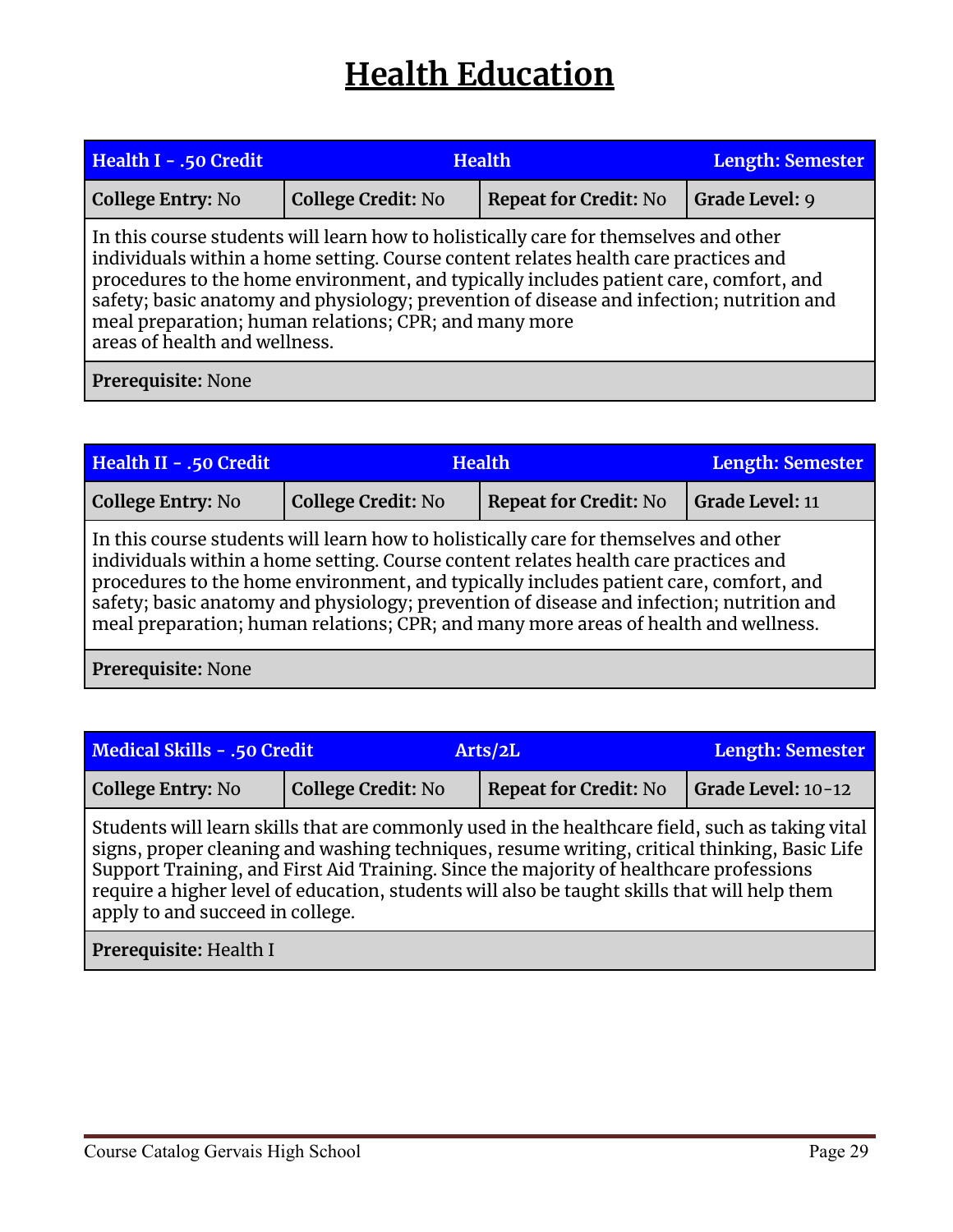| <b>Community Health - .50 Credit</b><br>Arts/2L                                                                                                                                                                                                                                                                                                                                                                                                                                                                                                                             |                           |                              | <b>Length: Semester</b> |  |
|-----------------------------------------------------------------------------------------------------------------------------------------------------------------------------------------------------------------------------------------------------------------------------------------------------------------------------------------------------------------------------------------------------------------------------------------------------------------------------------------------------------------------------------------------------------------------------|---------------------------|------------------------------|-------------------------|--|
| <b>College Entry: No</b>                                                                                                                                                                                                                                                                                                                                                                                                                                                                                                                                                    | <b>College Credit: No</b> | <b>Repeat for Credit: No</b> | Grade Level: 10-12      |  |
| This course will provide exploration of healthcare occupations, specifically in the public<br>health and community health fields. This will expose students to the variety of<br>opportunities available within the healthcare industry, including careers in nursing,<br>epidemiology, environmental health, biostatistics, lab technology, and many more.<br>Students will also be exposed to focus areas that public health professionals pursue careers<br>in, including health disparities, epidemics/pandemics, nutrition, public safety and<br>environmental health. |                           |                              |                         |  |
| Prerequisite: Health I                                                                                                                                                                                                                                                                                                                                                                                                                                                                                                                                                      |                           |                              |                         |  |

| <b>Health Sciences:</b><br><b>Workplace Experience - .50 Credit</b>                                                                                                                                                                                                                                                                                                                                                                            |                           | <b>Elective</b>              | <b>Length: Semester</b> |  |
|------------------------------------------------------------------------------------------------------------------------------------------------------------------------------------------------------------------------------------------------------------------------------------------------------------------------------------------------------------------------------------------------------------------------------------------------|---------------------------|------------------------------|-------------------------|--|
| <b>College Entry: No</b>                                                                                                                                                                                                                                                                                                                                                                                                                       | <b>College Credit: No</b> | <b>Repeat for Credit: No</b> | Grade Level: 10-12      |  |
| Health Sciences - Workplace Experience courses provide students with work experience in<br>fields involving the health sciences. Goals are typically set cooperatively by the student,<br>teacher, and employer (although students are not necessarily paid). These courses may<br>include classroom activities as well, involving further study of the field or discussion<br>regarding experiences that students encounter in the workplace. |                           |                              |                         |  |
| Prerequisite: Health I and Wellness Occupations Contact Ms. Bettis if you are interested in this                                                                                                                                                                                                                                                                                                                                               |                           |                              |                         |  |

| Anatomy & Physiology - 1.0 Credit |                           | Science (Lab)                | Length: Year               |
|-----------------------------------|---------------------------|------------------------------|----------------------------|
| <b>College Entry: Yes</b>         | <b>College Credit: No</b> | <b>Repeat for Credit: No</b> | $\vert$ Grade Level: 10-12 |

Anatomy and Physiology focuses on the study of body structures and functions while working to apply this knowledge to real-world situations. Primary emphasis is on human anatomy. This course covers multiple body systems in detail, including the skeletal system, muscular system, cardiovascular system, digestive and urinary systems. This course aims to help the student create a solid foundation for understanding basic human health while preparing students for further training in nursing, medicine, dentistry, physical therapy, veterinary science, zoology and other life science fields.

## **Other courses that build into a Health Occupations certification are:**

## **Science Department Advanced Biology**

**Social Studies Department Psychology**

**course**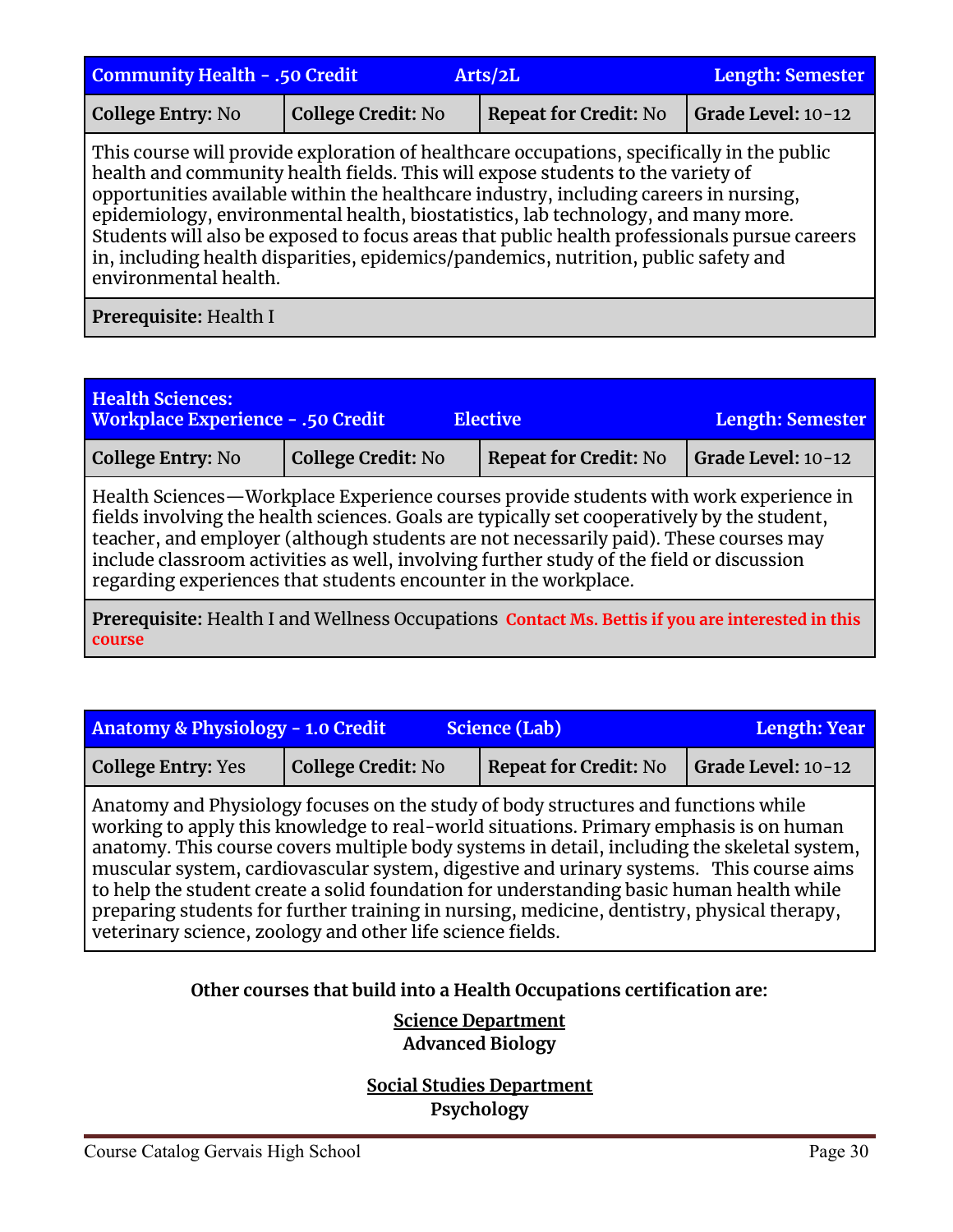## **Language Arts**

<span id="page-30-0"></span>

| English 9 - 1.0 Credit                                                                                                                                                                                                                                                                                                                             | <b>English</b>            |                              | Length: Year   |  |
|----------------------------------------------------------------------------------------------------------------------------------------------------------------------------------------------------------------------------------------------------------------------------------------------------------------------------------------------------|---------------------------|------------------------------|----------------|--|
| <b>College Entry: Yes</b>                                                                                                                                                                                                                                                                                                                          | <b>College Credit: No</b> | <b>Repeat for Credit: No</b> | Grade Level: 9 |  |
| This class develops students' skills in reading, writing, listening and speaking. English 9 is<br>a required class taken by all freshmen. This course is aligned with the Common Core State<br>Standards for English Language Arts, and has a primary focus on reading and analyzing<br>literature at the 9th grade level, and on writing clearly. |                           |                              |                |  |
| Prerequisite: None                                                                                                                                                                                                                                                                                                                                 |                           |                              |                |  |

| English 10 - 1.0 Credit   |                           | <b>English</b>                                                                                                                                                                                                                                                                                                                                                                                                                                                                                                                                                  |                 |  |
|---------------------------|---------------------------|-----------------------------------------------------------------------------------------------------------------------------------------------------------------------------------------------------------------------------------------------------------------------------------------------------------------------------------------------------------------------------------------------------------------------------------------------------------------------------------------------------------------------------------------------------------------|-----------------|--|
| <b>College Entry: Yes</b> | <b>College Credit: No</b> | <b>Repeat for Credit: No</b>                                                                                                                                                                                                                                                                                                                                                                                                                                                                                                                                    | Grade Level: 10 |  |
| level.                    |                           | Sophomore English extends students' skills in reading and writing, and provides<br>opportunities to build and demonstrate proficiency in speaking and listening. Students will<br>build on previous skills based on literature, modern-day experiences, focus on critical<br>thinking and problem-solving skills, and work toward future academic and career goals.<br>This course is aligned with the Oregon State Standards for English Language Arts and has a<br>primary focus on reading and analyzing literature and on writing clearly at the 10th-grade |                 |  |
| Prerequisite: None        |                           |                                                                                                                                                                                                                                                                                                                                                                                                                                                                                                                                                                 |                 |  |

| American Literature - 1.0 Credit<br><b>English</b><br>Length: Year<br><b>College Credit: No</b><br><b>Repeat for Credit: No</b><br><b>Grade Level: 11</b><br><b>College Entry: Yes</b><br>American Literature is a two-semester course aligned with the Oregon State Standards in<br>English Language Arts. Emphasis will be placed on reading and writing skills, literary<br>analysis, vocabulary development, research, and independent reading. Units of study will<br>revolve around classic American novels, short stories, and poems. This course continues to<br>build on students' reading, writing, listening, and speaking skills. Students will focus on<br>literature, the language being used, analyzing author's choices and themes, as well as<br>analyzing informational text. |  |  |
|-------------------------------------------------------------------------------------------------------------------------------------------------------------------------------------------------------------------------------------------------------------------------------------------------------------------------------------------------------------------------------------------------------------------------------------------------------------------------------------------------------------------------------------------------------------------------------------------------------------------------------------------------------------------------------------------------------------------------------------------------------------------------------------------------|--|--|
|                                                                                                                                                                                                                                                                                                                                                                                                                                                                                                                                                                                                                                                                                                                                                                                                 |  |  |
|                                                                                                                                                                                                                                                                                                                                                                                                                                                                                                                                                                                                                                                                                                                                                                                                 |  |  |
|                                                                                                                                                                                                                                                                                                                                                                                                                                                                                                                                                                                                                                                                                                                                                                                                 |  |  |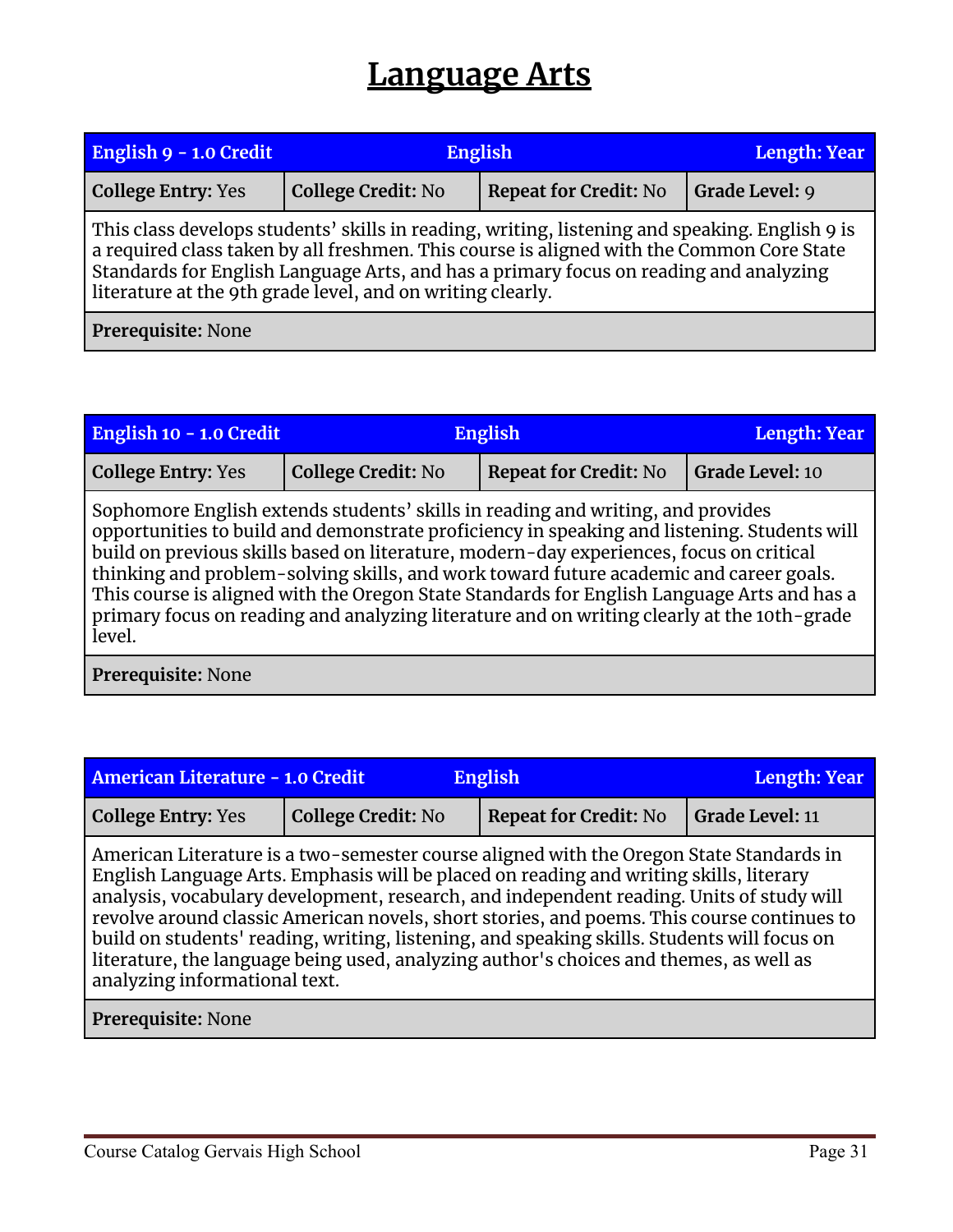| English 12 - 1.0 Credit   | <b>English</b>                                                   |                                                                                                                                                                                                                                                                                                                                                                                                                                                                                                                                                                                                                                                                                                                                                                                                                                                                                                                                                                                                                                                                                                                                                                                                                                         | <b>Length: Year</b> |
|---------------------------|------------------------------------------------------------------|-----------------------------------------------------------------------------------------------------------------------------------------------------------------------------------------------------------------------------------------------------------------------------------------------------------------------------------------------------------------------------------------------------------------------------------------------------------------------------------------------------------------------------------------------------------------------------------------------------------------------------------------------------------------------------------------------------------------------------------------------------------------------------------------------------------------------------------------------------------------------------------------------------------------------------------------------------------------------------------------------------------------------------------------------------------------------------------------------------------------------------------------------------------------------------------------------------------------------------------------|---------------------|
| <b>College Entry: Yes</b> | <b>College Credit: No</b>                                        | <b>Repeat for Credit: No</b>                                                                                                                                                                                                                                                                                                                                                                                                                                                                                                                                                                                                                                                                                                                                                                                                                                                                                                                                                                                                                                                                                                                                                                                                            | Grade Level: 12     |
| English Language Arts.    | aligned to the Oregon State Standards for English Language Arts. | Sem 1 - Communication & Debate - Students in English 12A will be investigating global<br>issues, practicing their speaking and listening skills, and learning the debate format.<br>Students will gain a greater understanding of how to deconstruct a claim with analysis, sort<br>out fact from fiction with media literacy, build strong arguments by citing research, and<br>persuade audiences with rhetorical strategies. Students can expect to complete written<br>arguments as well as participate in small group or whole-class debates. This course is<br>Sem 1 - Voices Around the World - Students in English 12B will study a mixture of fiction<br>and non-fiction from authors around the globe, with an emphasis on understanding how<br>lived experiences translate to the page, and explore how factors like racial and ethnic<br>identity, gender, disability, language, and culture impact storytelling. Students will<br>participate in a variety of writing activities, culminating in a final writing project. Students<br>are also expected to participate in discussions focused around reading assignments, which<br>may include Socratic Seminars. This course is aligned to the Oregon State Standards for |                     |

| <b>Creative Writing - .50 Credit</b><br><b>English</b>                                                                                                                                                                                                                                                                                                                                                                                                                                                                                                                       |                           |                              | <b>Length: Semester</b> |  |  |
|------------------------------------------------------------------------------------------------------------------------------------------------------------------------------------------------------------------------------------------------------------------------------------------------------------------------------------------------------------------------------------------------------------------------------------------------------------------------------------------------------------------------------------------------------------------------------|---------------------------|------------------------------|-------------------------|--|--|
| <b>College Entry: Yes</b>                                                                                                                                                                                                                                                                                                                                                                                                                                                                                                                                                    | <b>College Credit: No</b> | <b>Repeat for Credit: No</b> | Grade Level: 10-12      |  |  |
| Students in Creative Writing will have the opportunity to read and write in a variety of styles<br>and genres. The main focus of this course is understanding and improving the application<br>of different writing techniques, conventions, and developing original creative writing<br>pieces. This includes, but is not limited to, analyzing and writing poetry, personal<br>narratives, fictional short stories, and screenplays. Students will practice writing daily in<br>class to build on these skills. All students will create a portfolio of their final works. |                           |                              |                         |  |  |
| Prerequisite: None                                                                                                                                                                                                                                                                                                                                                                                                                                                                                                                                                           |                           |                              |                         |  |  |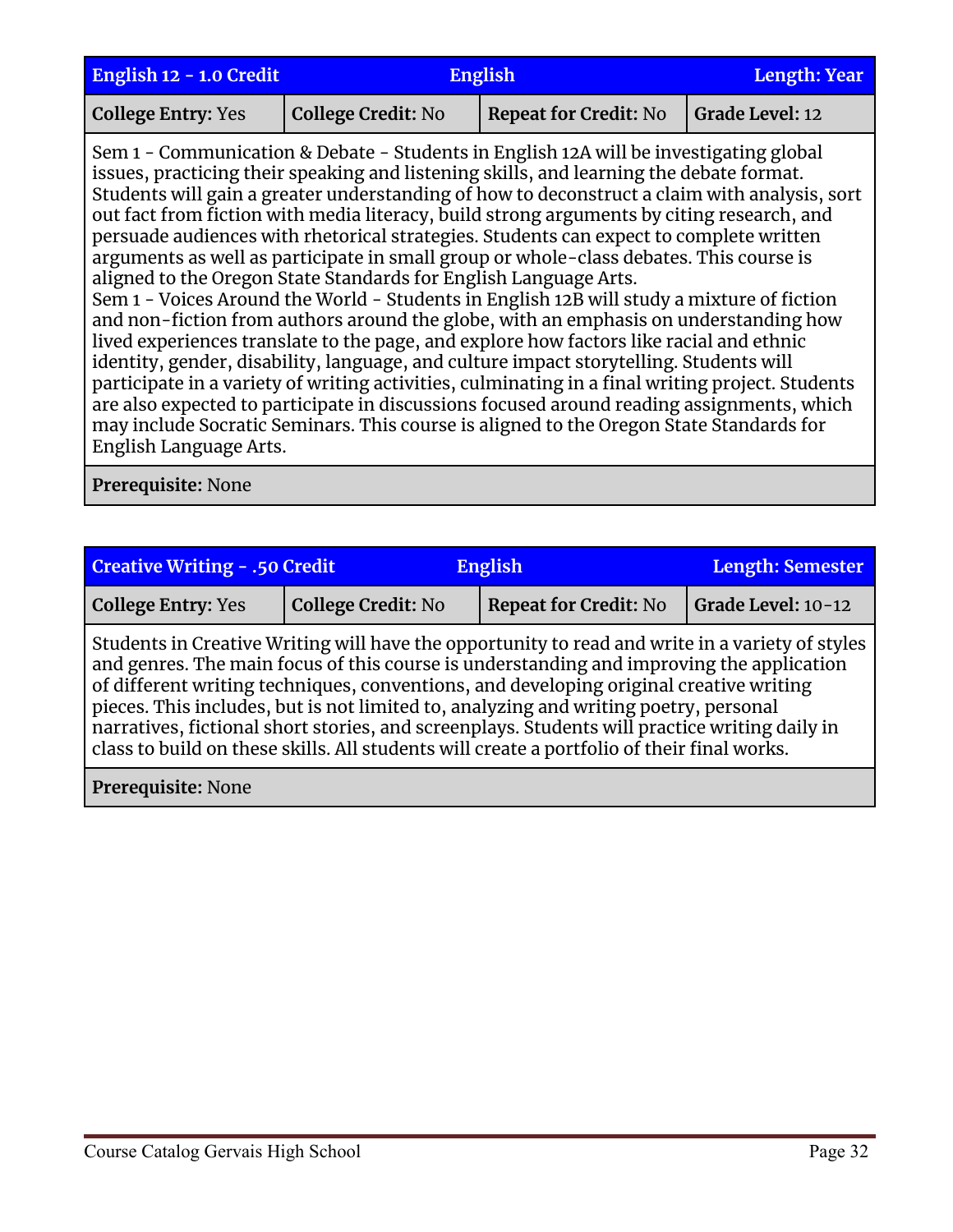## **Mathematics**

<span id="page-32-0"></span>

| Pre-Algebra - 1.0 Credit<br><b>Elective</b>                                                                                                                                                                                                                                                                                                                                                                                                                                      |                           |                              | <b>Length: Year</b> |  |
|----------------------------------------------------------------------------------------------------------------------------------------------------------------------------------------------------------------------------------------------------------------------------------------------------------------------------------------------------------------------------------------------------------------------------------------------------------------------------------|---------------------------|------------------------------|---------------------|--|
| College Entry: No                                                                                                                                                                                                                                                                                                                                                                                                                                                                | <b>College Credit: No</b> | <b>Repeat for Credit: No</b> | Grade Level: 9-10   |  |
| Course Note: This class does not fulfill a GHS math requirement; elective credit will be issued.<br>This course reinforces and expands students' foundational math skills, such as arithmetic<br>operations using integers, area, perimeter, and volume of geometric figures, angle<br>relationships, the Pythagorean theorem, the rectangular coordinate system, ratios,<br>percentages and proportion, simple probability, solving and graphing equations and<br>inequalities. |                           |                              |                     |  |
| Prerequisite: Teacher/Counselor Placement Only                                                                                                                                                                                                                                                                                                                                                                                                                                   |                           |                              |                     |  |

| Algebra I - 1.0 Credit                                                                                                                                                                                                                                                                                                                                                                                                                                                                                                                                          | <b>Math</b>               | <b>Length: Year</b>          |                   |  |
|-----------------------------------------------------------------------------------------------------------------------------------------------------------------------------------------------------------------------------------------------------------------------------------------------------------------------------------------------------------------------------------------------------------------------------------------------------------------------------------------------------------------------------------------------------------------|---------------------------|------------------------------|-------------------|--|
| <b>College Entry: Yes</b>                                                                                                                                                                                                                                                                                                                                                                                                                                                                                                                                       | <b>College Credit: No</b> | <b>Repeat for Credit: No</b> | Grade Level: 9-10 |  |
| Algebra I is designed to improve the student's ability to solve problems: to improve and<br>extend the understanding of arithmetic, to think intelligently with arithmetic and algebraic<br>symbols, and to develop an appreciation for the use of math in everyday affairs, including<br>probability. There is emphasis on writing and solving equations as a problem-solving tool.<br>Other topics include adding, subtracting, and multiplying polynomials, factoring<br>polynomials and graphing linear equations, and introduction to quadratic equations. |                           |                              |                   |  |
| Prerequisite: None                                                                                                                                                                                                                                                                                                                                                                                                                                                                                                                                              |                           |                              |                   |  |

| Honors Algebra I - 1.0 Credit<br><b>Math</b>                                                                                                                                                                                                                                                                                                                                                                                |                           |                              | Length: Year      |  |
|-----------------------------------------------------------------------------------------------------------------------------------------------------------------------------------------------------------------------------------------------------------------------------------------------------------------------------------------------------------------------------------------------------------------------------|---------------------------|------------------------------|-------------------|--|
| <b>College Entry: Yes</b>                                                                                                                                                                                                                                                                                                                                                                                                   | <b>College Credit: No</b> | <b>Repeat for Credit: No</b> | Grade Level: 9-10 |  |
| This course builds on the algebraic concepts students learned in 8th Grade by providing a<br>strong foundation in problem solving involving linear, quadratic, and exponential<br>functions, polynomials, and rational and radical equations. This course also engages<br>students in various real-world scenarios with an emphasis on using algebraic concepts and<br>basic statistics to solve and interpret information. |                           |                              |                   |  |
| Prerequisite: Contact your math teacher if you are interested in this course                                                                                                                                                                                                                                                                                                                                                |                           |                              |                   |  |

| Geometry - 1.0 Credit     | <b>Math</b>        |                              | Length: Year              |
|---------------------------|--------------------|------------------------------|---------------------------|
| <b>College Entry: Yes</b> | College Credit: No | <b>Repeat for Credit: No</b> | $\vert$ Grade Level: 9-12 |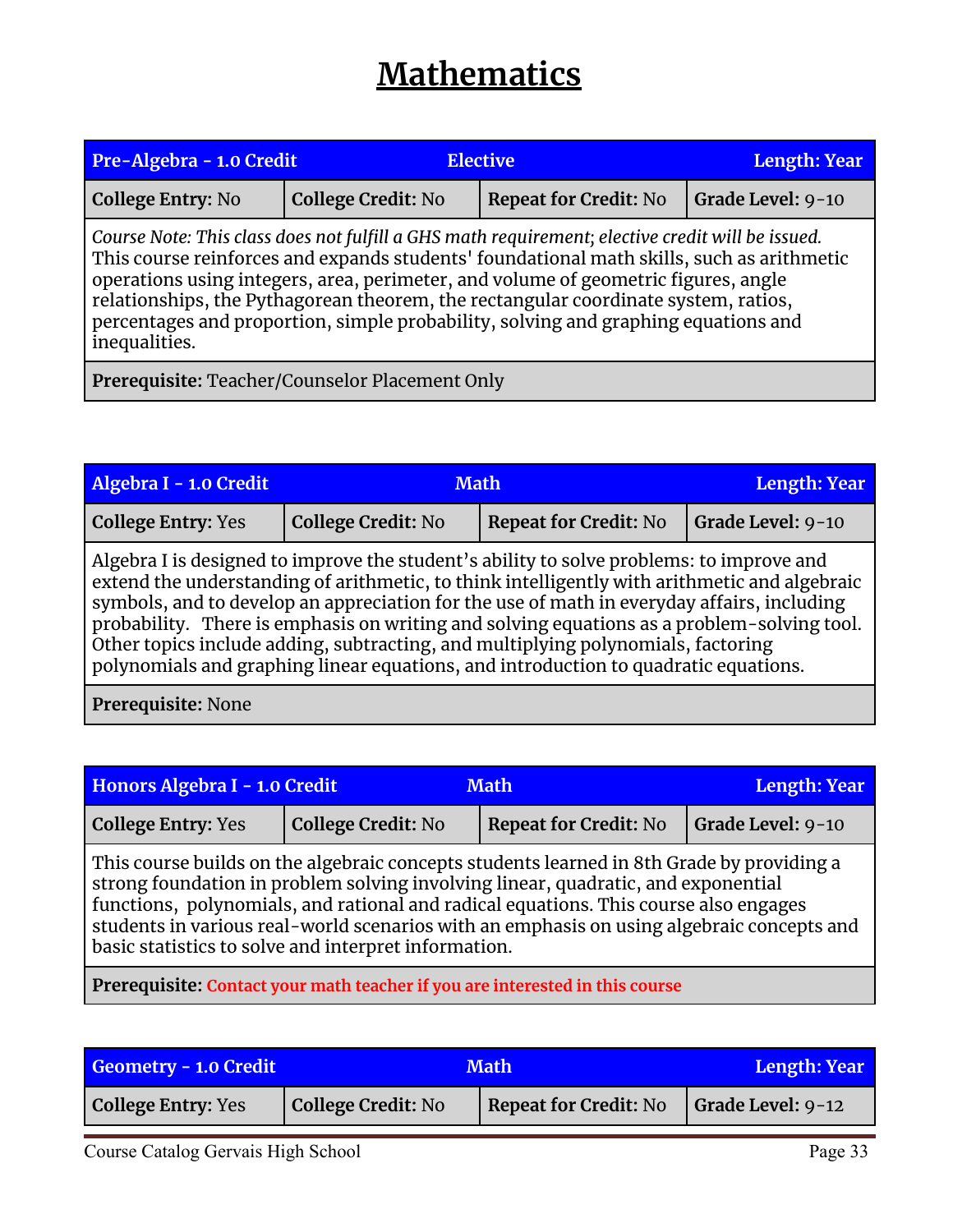This course builds upon, processes, and applies fundamental skills of mathematics as aligned to the 2021 Oregon Mathematics Standards: applying geometric transformations; constructing and communicating geometric arguments; solving problems by applying concepts of similarity, congruence, and symmetry; and applying concepts of right triangle trigonometry. In addition, this course builds and reinforces algebraic problem/equation solving. Students will make connections between geometric relationships through investigation, discovery, direct instruction, and technology.

**Prerequisite:** 10th Grade or Teacher Recommendation

| Algebra II - 1.0 Credit   | <b>Math</b>               |                              | Length: Year       |
|---------------------------|---------------------------|------------------------------|--------------------|
| <b>College Entry: Yes</b> | <b>College Credit: No</b> | <b>Repeat for Credit: No</b> | Grade Level: 10-12 |

This course will expand the student's algebra skills in preparation for advanced problems in business, engineering, science, and mathematics. Topics include a review of Algebra I core topics, exponential functions, logarithmic functions, rational functions, graphing and factoring higher degree polynomials, plus irrational real and complex numbers.

**Prerequisite:** Algebra I or Teacher Recommendation

| Honors Algebra II - 1.0 Credit<br><b>Math</b> |                                                     |                                                                                                                                                                                                                                                                                                                                                                                                                                                                                 | <b>Length: Year</b> |
|-----------------------------------------------|-----------------------------------------------------|---------------------------------------------------------------------------------------------------------------------------------------------------------------------------------------------------------------------------------------------------------------------------------------------------------------------------------------------------------------------------------------------------------------------------------------------------------------------------------|---------------------|
| <b>College Entry: Yes</b>                     | <b>College Credit: No</b>                           | <b>Repeat for Credit: No</b>                                                                                                                                                                                                                                                                                                                                                                                                                                                    | Grade Level: 10-12  |
|                                               | enhance both algebraic and geometric understanding. | In this course, students solidify and extend their understanding of functions, problem<br>solving, and data analysis developed in prior courses. In addition to gaining a greater depth<br>of understanding of linear, quadratic, and exponential functions, students will explore and<br>solve real world problems involving logarithmic, rational, and trigonometric functions.<br>Integrated with Geometry, this course explores college-prep geometric concepts in order to |                     |
|                                               |                                                     |                                                                                                                                                                                                                                                                                                                                                                                                                                                                                 |                     |

**Prerequisite: Contact your math teacher if you are interested in this course**

| Financial Algebra - 1.0 Credit<br><b>Math</b>                                                                                                                                                                                                                                                                                                                              |                           |                              | <b>Length: Year</b> |  |
|----------------------------------------------------------------------------------------------------------------------------------------------------------------------------------------------------------------------------------------------------------------------------------------------------------------------------------------------------------------------------|---------------------------|------------------------------|---------------------|--|
| <b>College Entry: Yes</b>                                                                                                                                                                                                                                                                                                                                                  | <b>College Credit: No</b> | <b>Repeat for Credit: No</b> | Grade Level: 11-12  |  |
| Financial Algebra is a combination of algebraic and graphical approaches with practical<br>business and personal finance applications as a motivation to explore and learn high school<br>level mathematics of algebra and functions in a financial context. This course will<br>encourage students to be involved in applying mathematical ideas to their everyday lives. |                           |                              |                     |  |
| Prerequisite: In 12th grade or teacher recommendation                                                                                                                                                                                                                                                                                                                      |                           |                              |                     |  |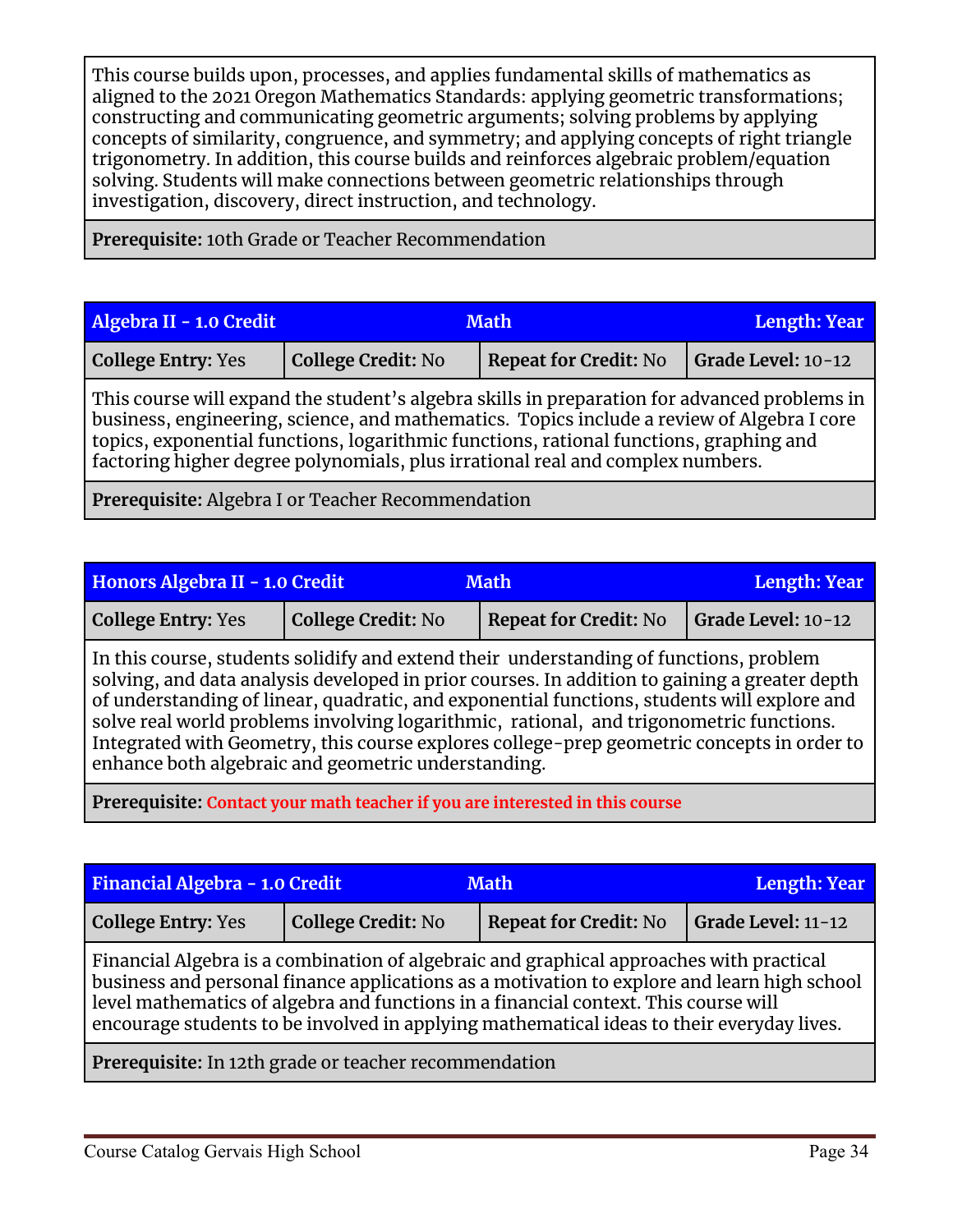| Pre-Calculus - 1.0 Credit<br><b>Math</b>                                                                                                                                                                                                                                                                                                                                                                    |                            |                              | <b>Length: Year</b> |  |
|-------------------------------------------------------------------------------------------------------------------------------------------------------------------------------------------------------------------------------------------------------------------------------------------------------------------------------------------------------------------------------------------------------------|----------------------------|------------------------------|---------------------|--|
| <b>College Entry: Yes</b>                                                                                                                                                                                                                                                                                                                                                                                   | <b>College Credit: Yes</b> | <b>Repeat for Credit: No</b> | Grade Level: 11-12  |  |
| This course prepares the student for calculus. This course covers advanced topics of<br>polynomials, radical and rational functions, transformations, exponential & logarithmic<br>functions, and many areas of trigonometry. The student will learn the basics of applications<br>of the various functions as they relate to practical situations from navigation, surveying,<br>science, and other areas. |                            |                              |                     |  |
| Prerequisite: Algebra II                                                                                                                                                                                                                                                                                                                                                                                    |                            |                              |                     |  |

| <b>Calculus - 1.0 Credit</b>                                                                                                                                                                                                                                                                                                                                                                                                                                                                                                  | <b>Math</b>                |                              | <b>Length: Year</b> |
|-------------------------------------------------------------------------------------------------------------------------------------------------------------------------------------------------------------------------------------------------------------------------------------------------------------------------------------------------------------------------------------------------------------------------------------------------------------------------------------------------------------------------------|----------------------------|------------------------------|---------------------|
| <b>College Entry: Yes</b>                                                                                                                                                                                                                                                                                                                                                                                                                                                                                                     | <b>College Credit: Yes</b> | <b>Repeat for Credit: No</b> | Grade Level: 11-12  |
| The course goal is to prepare students to take the AP Calculus exam near the end of the<br>course. Broad concepts of foundational topics including limits, continuity, slope,<br>derivatives, and integrals, where widely applicable methods of analysis are emphasized.<br>Technology is used regularly by students and teachers to reinforce the relationships among<br>the multiple representations of functions and relations, to confirm written work,<br>implement experimentation, and assist in interpreting results. |                            |                              |                     |

**Prerequisite:** Pre-Calculus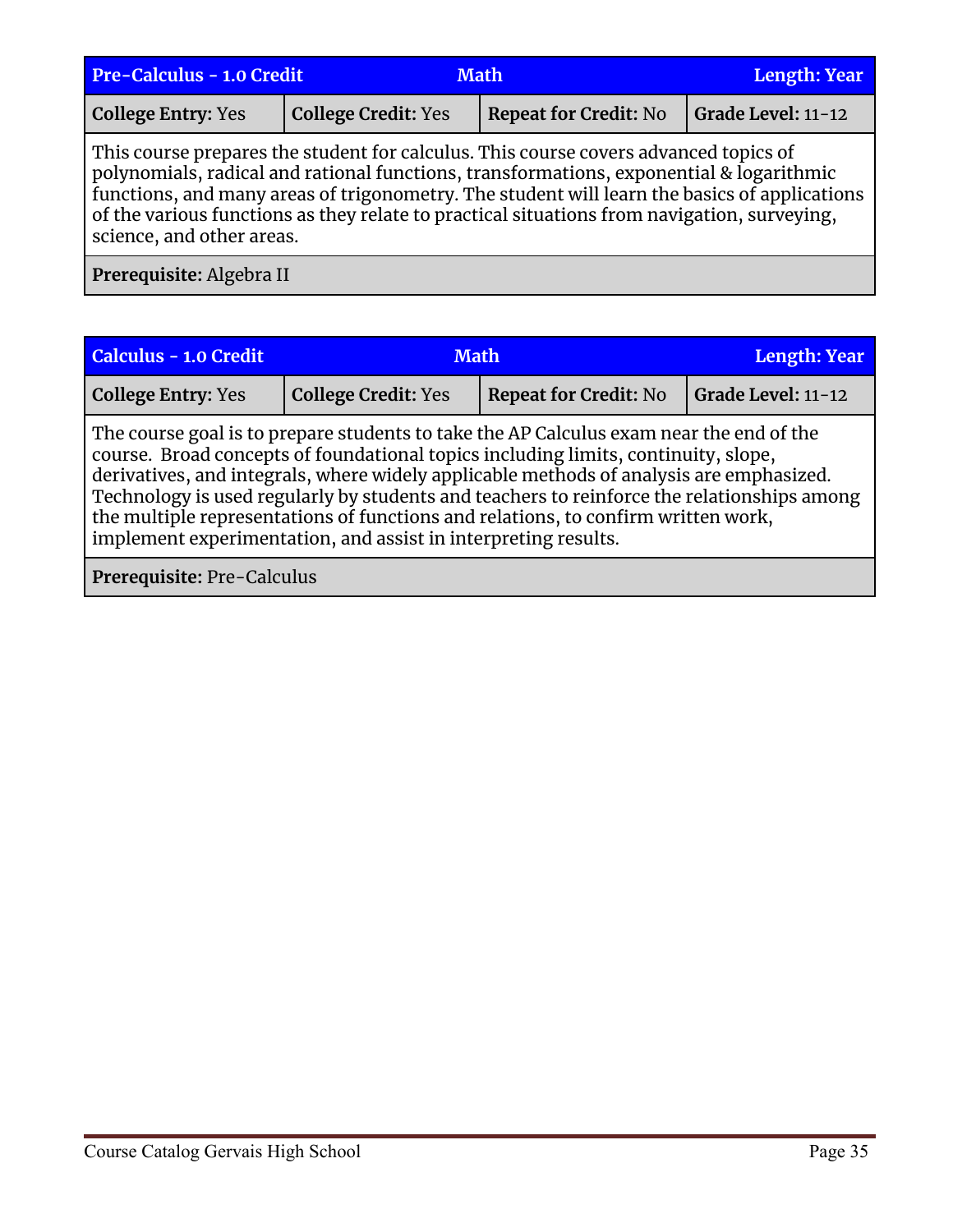## **Music - Vocal**

<span id="page-35-0"></span>

| <b>Choir - 1.0 Credit</b>                                                                                                                                                                                                                                                                                                                           | Arts/2L                   |                               | Length: Year      |  |
|-----------------------------------------------------------------------------------------------------------------------------------------------------------------------------------------------------------------------------------------------------------------------------------------------------------------------------------------------------|---------------------------|-------------------------------|-------------------|--|
| College Entry: No                                                                                                                                                                                                                                                                                                                                   | <b>College Credit: No</b> | <b>Repeat for Credit: Yes</b> | Grade Level: 9-12 |  |
| This course will develop each student's musical skills while concentrating on choral music and its<br>styles from most historic periods. Students will work on vocal techniques, music theory, and apply it<br>in preparation for public performances and contests. Students will be required to attend outside<br>rehearsals and all performances. |                           |                               |                   |  |
| Prerequisite: None                                                                                                                                                                                                                                                                                                                                  |                           |                               |                   |  |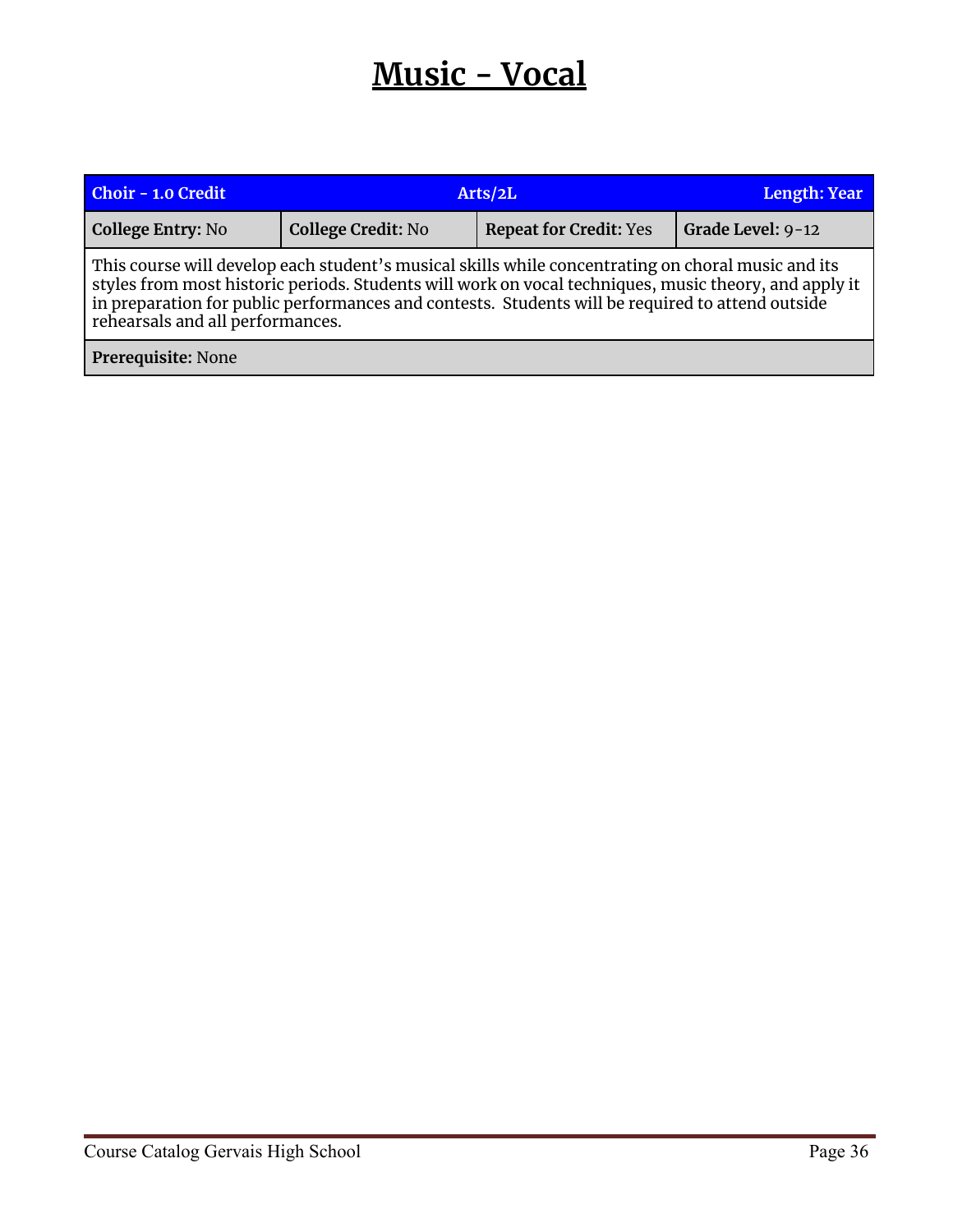## **Physical Education**

<span id="page-36-0"></span>

| <b>Strength and Conditioning - .50 Credit</b>                                                                                                                                                                                                                                                                                                                                                                                                                                                                                                                                                                                                               | <b>Length: Semester</b>   |                               |                   |  |
|-------------------------------------------------------------------------------------------------------------------------------------------------------------------------------------------------------------------------------------------------------------------------------------------------------------------------------------------------------------------------------------------------------------------------------------------------------------------------------------------------------------------------------------------------------------------------------------------------------------------------------------------------------------|---------------------------|-------------------------------|-------------------|--|
| <b>College Entry: No</b>                                                                                                                                                                                                                                                                                                                                                                                                                                                                                                                                                                                                                                    | <b>College Credit: No</b> | <b>Repeat for Credit: Yes</b> | Grade Level: 9-12 |  |
| This course will focus on physical strength development, overall physical health, proper<br>safety, and understanding teamwork. Students will also take part in cardiovascular<br>conditioning games that will include basic team game rules and teamwork concepts, geared<br>to the students overall fitness. Students will be taught upper and lower body workouts,<br>along with proper safety that needs to be present to perform the movement<br>safely. Assessments will take place through daily fitness journals, research projects, and<br>group teachings. Good attendance, display of safety, and participation are keys to success in<br>class. |                           |                               |                   |  |
| Prerequisite: None                                                                                                                                                                                                                                                                                                                                                                                                                                                                                                                                                                                                                                          |                           |                               |                   |  |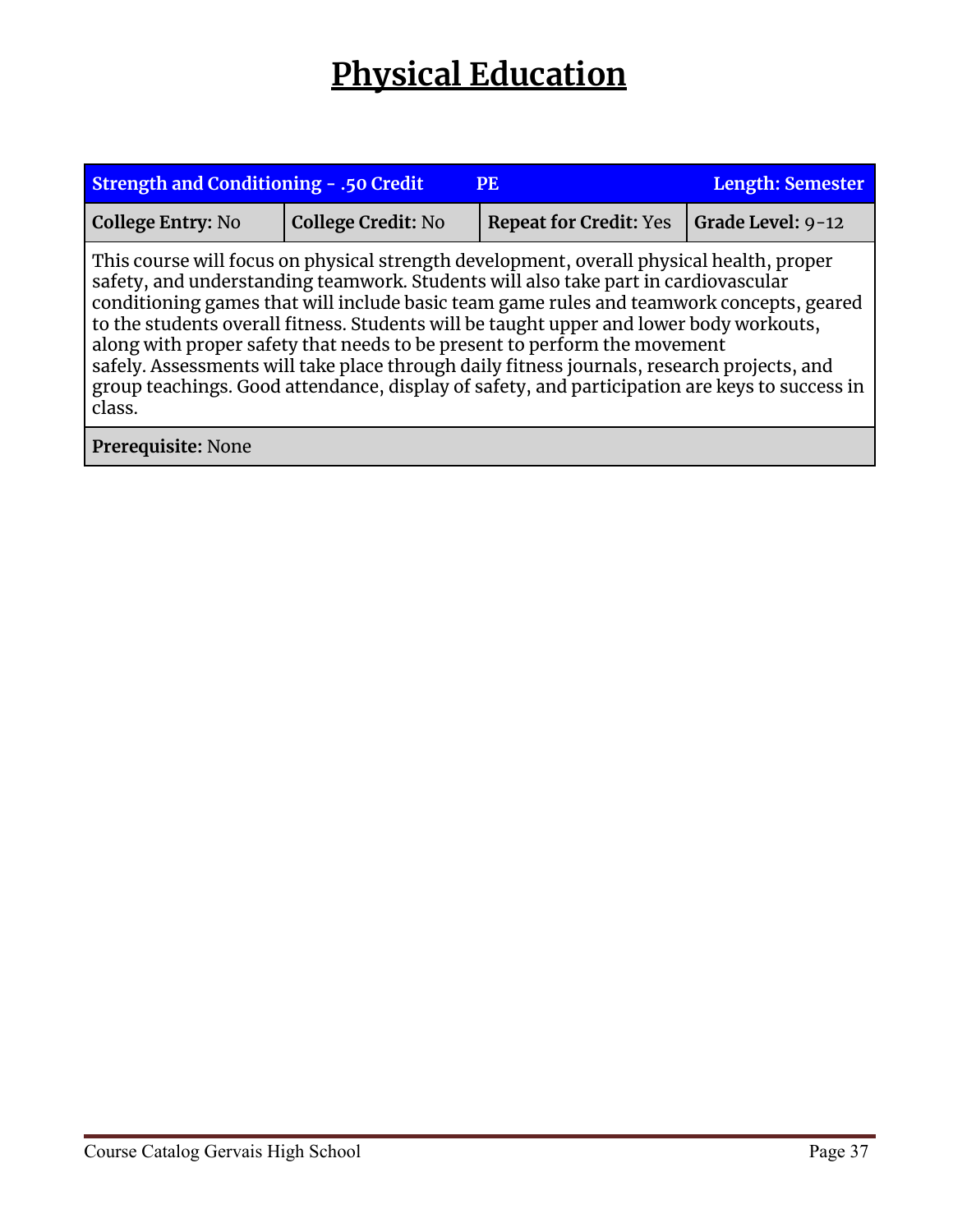## **Science**

<span id="page-37-0"></span>

| <b>STEM Physical Science - 1.0 Credit</b><br><b>Science (Lab)</b>                                                                                                                                                                                                                                                                                                                                                                                                                                                                                                                                                                                                                                                   |                           |                              | <b>Length: Year</b> |
|---------------------------------------------------------------------------------------------------------------------------------------------------------------------------------------------------------------------------------------------------------------------------------------------------------------------------------------------------------------------------------------------------------------------------------------------------------------------------------------------------------------------------------------------------------------------------------------------------------------------------------------------------------------------------------------------------------------------|---------------------------|------------------------------|---------------------|
| <b>College Entry: Yes</b>                                                                                                                                                                                                                                                                                                                                                                                                                                                                                                                                                                                                                                                                                           | <b>College Credit: No</b> | <b>Repeat for Credit: No</b> | Grade Level: 9      |
| Come ready to engage in an activity-based, challenging, problem solving class discovering<br>how science works by applying Science, Technology, Engineering, and Mathematics while<br>studying topics in Chemistry, Physics, Earth Science, and Astronomy. Delve into the messy<br>world of scientific investigation by asking thousands of questions and developing your own<br>solutions to real world problems. Projects will include four parts: research, design,<br>presentation, and interviews with experts. Expect to think, to problem solve, to engage with<br>classmates collaboratively, and to further develop your lab skills. This course is aligned with<br>The Next Generation Science Standards. |                           |                              |                     |

| <b>Biology - 1.0 Credit</b>                                                                                                                                                                                                                                                                                                                                                                                                                                                                                                                                                                                                                                                                                                                                                                                                                                                                                                                       | <b>Science (Lab)</b>      |                              | <b>Length: Year</b> |  |
|---------------------------------------------------------------------------------------------------------------------------------------------------------------------------------------------------------------------------------------------------------------------------------------------------------------------------------------------------------------------------------------------------------------------------------------------------------------------------------------------------------------------------------------------------------------------------------------------------------------------------------------------------------------------------------------------------------------------------------------------------------------------------------------------------------------------------------------------------------------------------------------------------------------------------------------------------|---------------------------|------------------------------|---------------------|--|
| <b>College Entry: Yes</b>                                                                                                                                                                                                                                                                                                                                                                                                                                                                                                                                                                                                                                                                                                                                                                                                                                                                                                                         | <b>College Credit: No</b> | <b>Repeat for Credit: No</b> | Grade Level: 10     |  |
| This is an activity-based course that focuses upon the remarkable nature of life and of<br>living organisms. Using the premise of scientific inquiry, students will explore many topics<br>and concepts to gain a greater understanding of the processes related to life science. This<br>course aims to foster curiosity and a sense of personal connection to biological<br>sciences. Our goal is to prepare students to confidently address biological challenges, meet<br>state-level science standards and build a foundation for success in challenging college<br>coursework in medicine and other life sciences. Semester 1 covers the characteristics and<br>processes of life related to cells and Semester 2 includes a survey of the tremendous<br>diversity of life on earth. Ecological relationships will be discussed throughout the course,<br>as will the ethical issues surrounding our increasing ability to manipulate life. |                           |                              |                     |  |
| Prerequisite: None                                                                                                                                                                                                                                                                                                                                                                                                                                                                                                                                                                                                                                                                                                                                                                                                                                                                                                                                |                           |                              |                     |  |

| <b>Physics - 1.0 Credit</b>                                                                                                                                                                                                                                                                                                                                                                                                                                           | <b>Science (Lab)</b>       |                              | <b>Length: Year</b> |  |
|-----------------------------------------------------------------------------------------------------------------------------------------------------------------------------------------------------------------------------------------------------------------------------------------------------------------------------------------------------------------------------------------------------------------------------------------------------------------------|----------------------------|------------------------------|---------------------|--|
| <b>College Entry: Yes</b>                                                                                                                                                                                                                                                                                                                                                                                                                                             | <b>College Credit: Yes</b> | <b>Repeat for Credit: No</b> | Grade Level: 11-12  |  |
| This course is designed to add to the student's knowledge of Physics by further<br>investigating topics covered in Physical Science and building on new concepts. This course<br>is designed to give students insight into the nature and structure of motion, force and<br>energy, provide a background of terminology, principles, and concepts for further study in<br>sciences, and to stimulate an interest in Physics, specifically, and in Science in general. |                            |                              |                     |  |
| Prerequisite: Grade 11 or 12, successful completion of Algebra I, or teacher recommendation                                                                                                                                                                                                                                                                                                                                                                           |                            |                              |                     |  |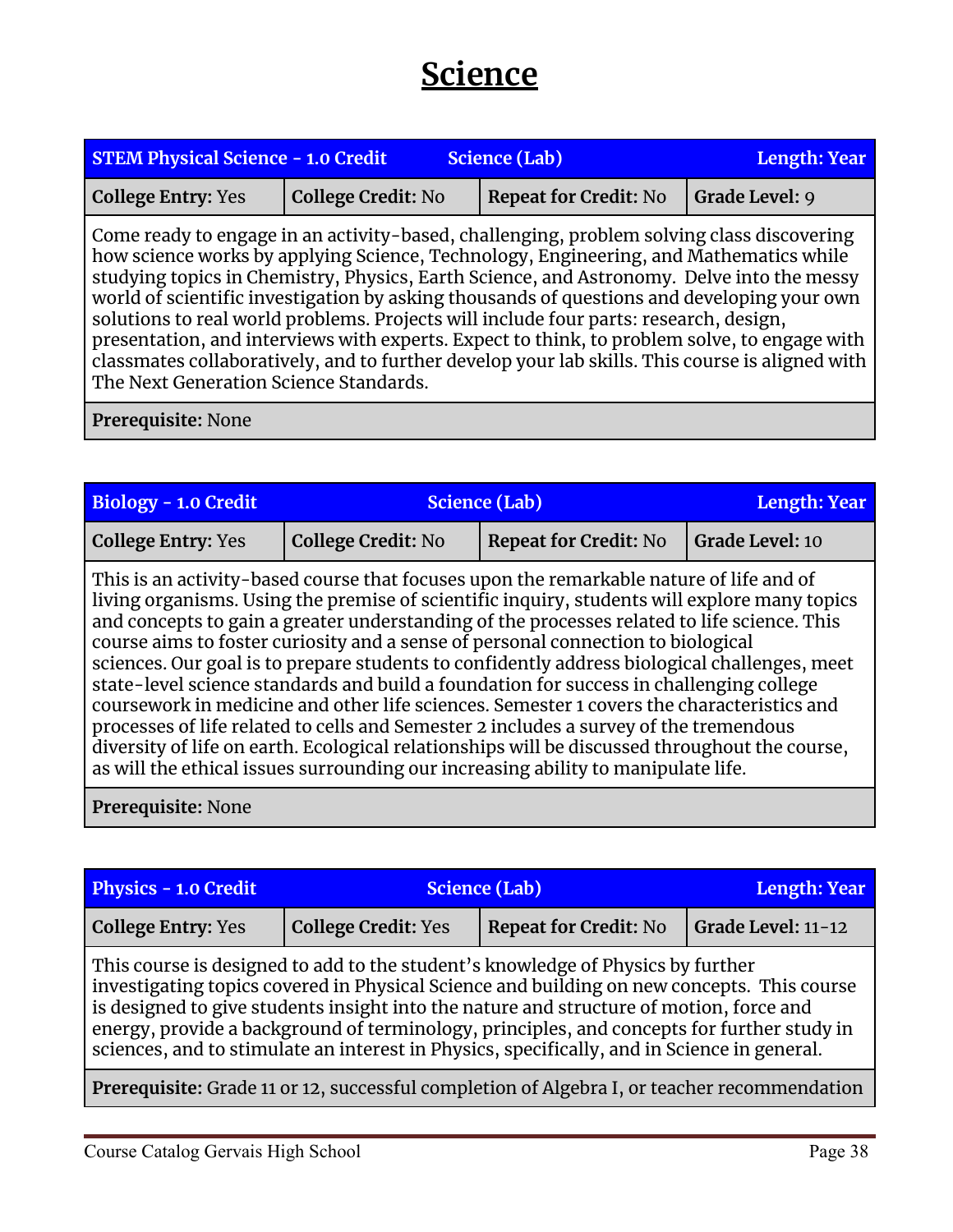| <b>Chemistry - 1.0 Credit</b>                                                                                                                                                                                                                                                                                                                                                                                                                                                                                                                                                | <b>Science (Lab)</b>       |                                                                                                          | <b>Length: Year</b> |
|------------------------------------------------------------------------------------------------------------------------------------------------------------------------------------------------------------------------------------------------------------------------------------------------------------------------------------------------------------------------------------------------------------------------------------------------------------------------------------------------------------------------------------------------------------------------------|----------------------------|----------------------------------------------------------------------------------------------------------|---------------------|
| <b>College Entry: Yes</b>                                                                                                                                                                                                                                                                                                                                                                                                                                                                                                                                                    | <b>College Credit: Yes</b> | <b>Repeat for Credit: No</b>                                                                             | Grade Level: 11-12  |
| This challenging course is designed for the serious science student interested in learning<br>the relationships between the properties of matter and their structure. The course will be<br>fast paced for students interested in careers where scientific backgrounds are required. The<br>student should be able to read and understand technical information. Frequent labs will<br>require self-directed students who have the ability to stay on task, take accurate notes, and<br>make accurate measurements. Basic calculators and knowledge of algebra are required. |                            |                                                                                                          |                     |
|                                                                                                                                                                                                                                                                                                                                                                                                                                                                                                                                                                              | $\sim$ 1 $\sim$            | $\mathbf{1}$ . The contract $\mathbf{1}$ is the contract of $\mathbf{1}$ is the contract of $\mathbf{1}$ |                     |

**Prerequisite:** Grade 11 or 12, successful completion of Algebra I, or teacher recommendation

| <b>Forensics - .50 Credit</b>                                                                                                                                                                                                                                                                                                                                                                                                                                                                                                                                                                                                                                                                                                                                                                                                | <b>Science</b>            |                              | Length: Year       |
|------------------------------------------------------------------------------------------------------------------------------------------------------------------------------------------------------------------------------------------------------------------------------------------------------------------------------------------------------------------------------------------------------------------------------------------------------------------------------------------------------------------------------------------------------------------------------------------------------------------------------------------------------------------------------------------------------------------------------------------------------------------------------------------------------------------------------|---------------------------|------------------------------|--------------------|
| <b>College Entry: Yes</b>                                                                                                                                                                                                                                                                                                                                                                                                                                                                                                                                                                                                                                                                                                                                                                                                    | <b>College Credit: No</b> | <b>Repeat for Credit: No</b> | Grade Level: 11-12 |
| This course is a lab-based introduction to forensic science and crime scene investigation.<br>Major topics include evidence collection, analysis of prints, serology, DNA analysis and<br>interrogation. Key concepts and vocabulary will be stressed along with student skill<br>development. Comparisons will be made between real detective work and what is portrayed<br>on TV. Current topics/career related issues in the community will also be addressed.<br>Students should be able to read some technical information, and lab experiences will be<br>offered whenever appropriate. Students will also work on a review of key science concepts<br>in order to prepare students for the state Science test. For each semester final, students will<br>be expected to work together with teammates to solve crimes. |                           |                              |                    |

**Prerequisite:** None

| <b>Environmental Science - .50 Credit</b> |                    | <b>Science</b>               | Length: Year       |
|-------------------------------------------|--------------------|------------------------------|--------------------|
| <b>College Entry: Yes</b>                 | College Credit: No | <b>Repeat for Credit: No</b> | Grade Level: 11-12 |

This is a project-based class where students learn about the balance of ecosystems, animals, plants, and civilization. Students complete research projects about various environmental topics including but not limited to specific ecosystems and their management, disaster and fire prevention, pollution and hazardous materials, urban sprawl, water and energy resources, and biodiversity. Students think critically about the issues facing ecosystems and human beings and learn how some people around the world are dealing with these issues. Using this knowledge, students engage in debates and form their own opinions drawing on their own experiences and new learning. Using applicable job skills, students also design solutions to some of these issues and create a practical plan to implement their new ideas. Recommended for, but not limited to, students interested in careers in the fields of forestry, firefighting, field biology, and the environment, or politics.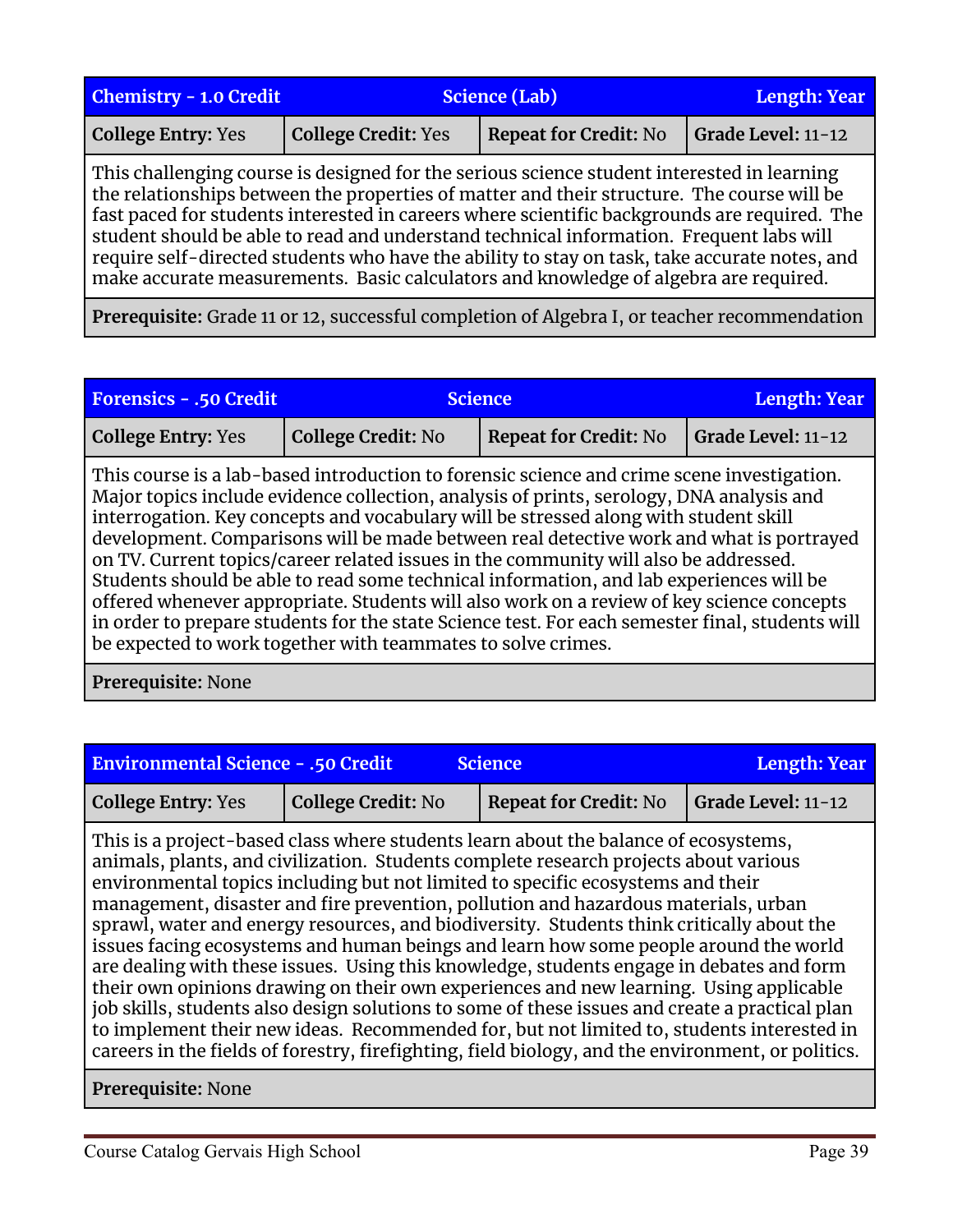| <b>Anatomy &amp; Physiology - 1.0 Credit</b> | <b>Length: Year</b>                                        |                                                                                                                                                                                                                                                                                                                                                                                                                                                                                                                                                                  |                    |
|----------------------------------------------|------------------------------------------------------------|------------------------------------------------------------------------------------------------------------------------------------------------------------------------------------------------------------------------------------------------------------------------------------------------------------------------------------------------------------------------------------------------------------------------------------------------------------------------------------------------------------------------------------------------------------------|--------------------|
| <b>College Entry: Yes</b>                    | <b>College Credit: No</b>                                  | <b>Repeat for Credit: No</b>                                                                                                                                                                                                                                                                                                                                                                                                                                                                                                                                     | Grade Level: 10-12 |
|                                              | veterinary science, zoology and other life science fields. | Anatomy and Physiology focuses on the study of body structures and functions while<br>working to apply this knowledge to real-world situations. Primary emphasis is on human<br>anatomy. This course covers multiple body systems in detail, including the skeletal system,<br>muscular system, cardiovascular system, digestive and urinary systems. This course aims<br>to help the student create a solid foundation for understanding basic human health while<br>preparing students for further training in nursing, medicine, dentistry, physical therapy, |                    |

**Prerequisite:** Grade 11 or 12, successful completion of Biology, or Teacher Recommendation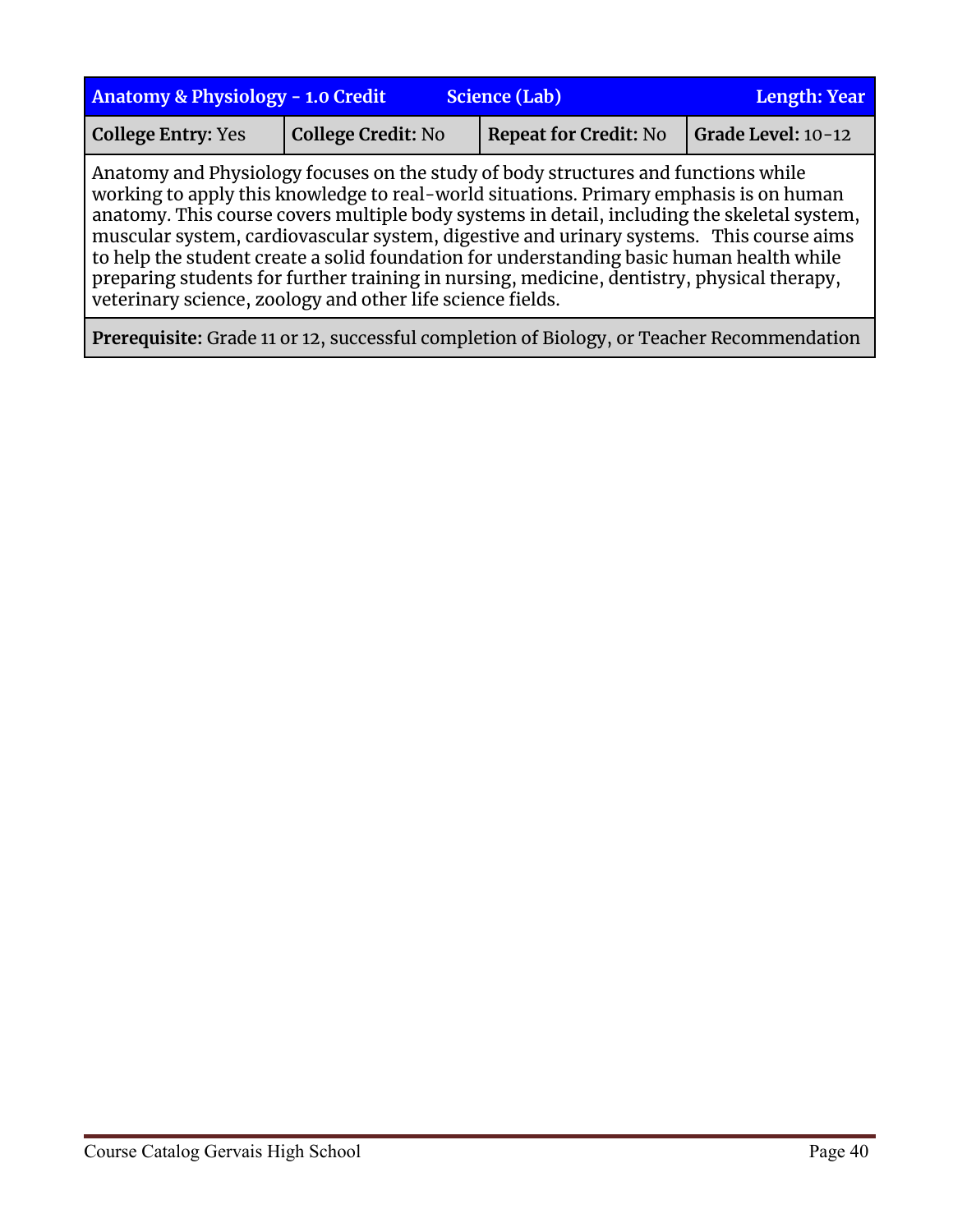## **Social Studies**

<span id="page-40-0"></span>

| <b>World Geography - .50 Credit</b><br><b>Social Studies</b>                                                                                                                                                                                                           |                           | Length: Semester             |                       |  |
|------------------------------------------------------------------------------------------------------------------------------------------------------------------------------------------------------------------------------------------------------------------------|---------------------------|------------------------------|-----------------------|--|
| <b>College Entry: Yes</b>                                                                                                                                                                                                                                              | <b>College Credit: No</b> | <b>Repeat for Credit: No</b> | <b>Grade Level: 9</b> |  |
| This course provides students with an overview of world geography, including the physical<br>environment; the political landscape; the relationship between people and the land;<br>economic production and development; and the movement of people, goods, and ideas. |                           |                              |                       |  |
| Prerequisite: None                                                                                                                                                                                                                                                     |                           |                              |                       |  |

| <b>World History - 1.0 Credit</b>                                                                                                                                                                                                           |                           | <b>Social Studies</b>        | Length: Year    |  |
|---------------------------------------------------------------------------------------------------------------------------------------------------------------------------------------------------------------------------------------------|---------------------------|------------------------------|-----------------|--|
| <b>College Entry: Yes</b>                                                                                                                                                                                                                   | <b>College Credit: No</b> | <b>Repeat for Credit: No</b> | Grade Level: 10 |  |
| This course provides students with an overview of the history of human society from early<br>civilization to the contemporary period, examining political, economic, social, religious,<br>military, scientific, and cultural developments. |                           |                              |                 |  |
| Prerequisite: None                                                                                                                                                                                                                          |                           |                              |                 |  |

| <b>US History - 1.0 Credit</b>                                                                                                                                                                                                                                                                                                                     | <b>Social Studies</b>     |                              | Length: Year    |  |
|----------------------------------------------------------------------------------------------------------------------------------------------------------------------------------------------------------------------------------------------------------------------------------------------------------------------------------------------------|---------------------------|------------------------------|-----------------|--|
| <b>College Entry: Yes</b>                                                                                                                                                                                                                                                                                                                          | <b>College Credit: No</b> | <b>Repeat for Credit: No</b> | Grade Level: 11 |  |
| This course provides students with an overview of the history of the United States,<br>examining time periods through the late 1900s. The course includes an historical overview<br>of political, military, scientific, and social developments. Course content may include a<br>history of the North American peoples before European settlement. |                           |                              |                 |  |
| Prerequisite: None                                                                                                                                                                                                                                                                                                                                 |                           |                              |                 |  |

| Government - .50 Credit                                                                                                                                                                                                                                                                                                                      |                           | <b>Social Studies</b>        | <b>Length: Semester</b> |  |
|----------------------------------------------------------------------------------------------------------------------------------------------------------------------------------------------------------------------------------------------------------------------------------------------------------------------------------------------|---------------------------|------------------------------|-------------------------|--|
| <b>College Entry: Yes</b>                                                                                                                                                                                                                                                                                                                    | <b>College Credit: No</b> | <b>Repeat for Credit: No</b> | <b>Grade Level: 12</b>  |  |
| This course provides an overview of the structure and functions of the U.S. government and<br>political institutions. It also examines constitutional principles, the concepts of rights and<br>responsibilities, the role of political parties and interest groups, and the importance of civic<br>participation in the democratic process. |                           |                              |                         |  |
| Prerequisite: 12 <sup>th</sup> Grade, or administrator approval                                                                                                                                                                                                                                                                              |                           |                              |                         |  |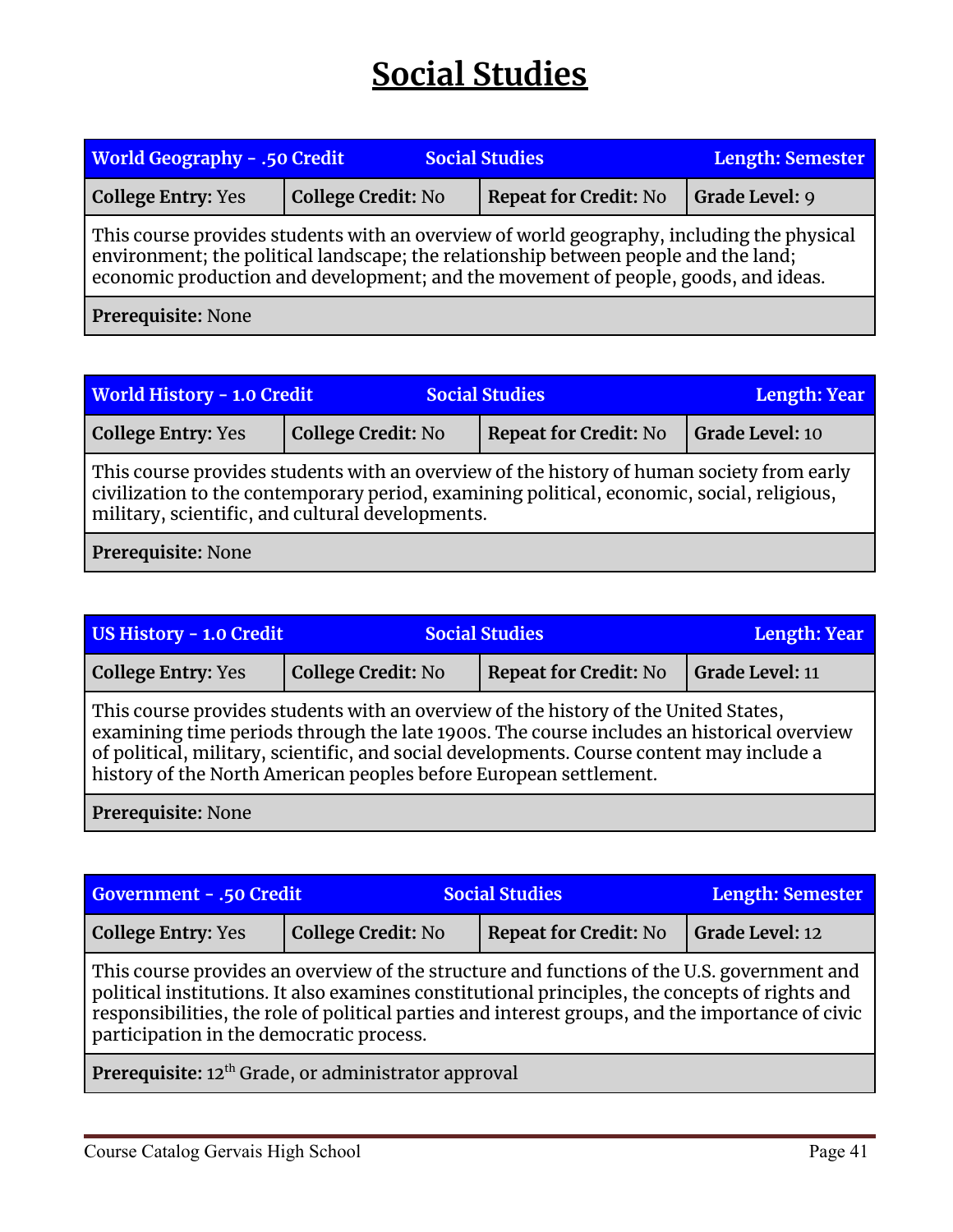| <b>Senior Survey - .50 Credit</b>                                                                                                                                                                                                      |                           | <b>Senior Survey</b>         | <b>Length: Semester</b> |  |
|----------------------------------------------------------------------------------------------------------------------------------------------------------------------------------------------------------------------------------------|---------------------------|------------------------------|-------------------------|--|
| College Entry: No                                                                                                                                                                                                                      | <b>College Credit: No</b> | <b>Repeat for Credit: No</b> | Grade Level: 12         |  |
| This is a required course for all seniors. The course involves career exploration and<br>research, extended outside career related experience (job shadow), public speaking,<br>economics, personal finance, and public relationships. |                           |                              |                         |  |
| Prerequisite: 12 <sup>th</sup> Grade, or administrator approval                                                                                                                                                                        |                           |                              |                         |  |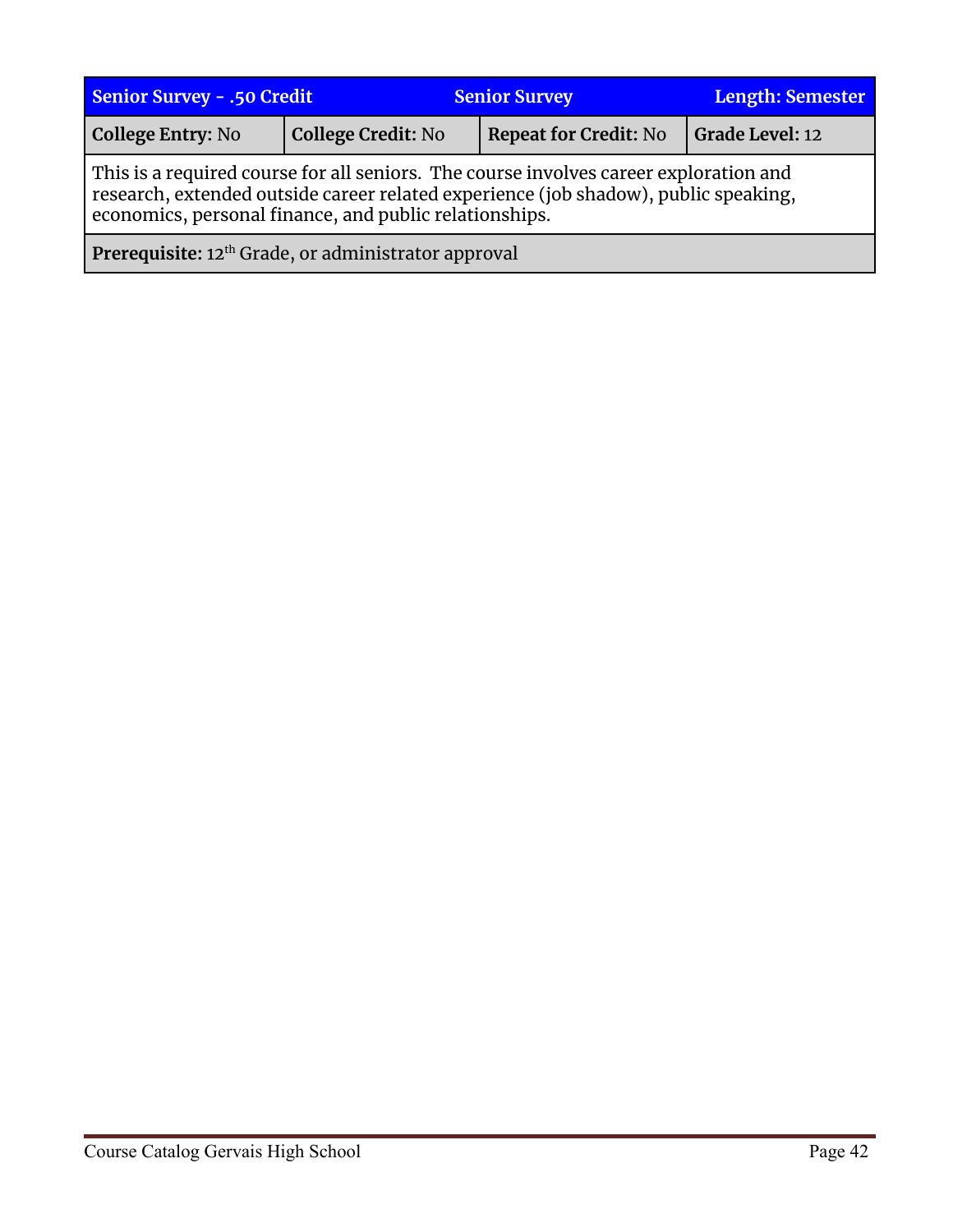## **World Languages**

<span id="page-42-0"></span>As the world grows smaller due to instant communication it is quite an asset to display a deeper understanding of another culture and be able to speak its language! Many universities require successful completion of at least two years of the same world language.

| Spanish I - 1.0 Credit    | Arts/2L                   |                                                                                                                                                                                                                                                                                                                                                                                                                                                                                                                                                               | Length: Year      |  |
|---------------------------|---------------------------|---------------------------------------------------------------------------------------------------------------------------------------------------------------------------------------------------------------------------------------------------------------------------------------------------------------------------------------------------------------------------------------------------------------------------------------------------------------------------------------------------------------------------------------------------------------|-------------------|--|
| <b>College Entry: Yes</b> | <b>College Credit: No</b> | <b>Repeat for Credit: No</b>                                                                                                                                                                                                                                                                                                                                                                                                                                                                                                                                  | Grade Level: 9-12 |  |
| form.                     |                           | jEmpezamos juntos! Spanish I covers several units of study. Each unit of study focuses on<br>thematic vocabulary, comprehension, self-expression and grammatical accuracy. Students<br>enrolled in this class will study introductory topics such as greetings, time, weather,<br>geography, leisure activities, school, family, and sports. These units present simple<br>grammatical structures including questions, sentences, description and introductory verb<br>*Most 4-Year Universities require 2 years of the same foreign language for admissions. |                   |  |
| Prerequisite: None        |                           |                                                                                                                                                                                                                                                                                                                                                                                                                                                                                                                                                               |                   |  |

| Spanish II - 1.0 Credit                                                                    | Arts/2L            |                              | Length: Year              |
|--------------------------------------------------------------------------------------------|--------------------|------------------------------|---------------------------|
| <b>College Entry: Yes</b>                                                                  | College Credit: No | <b>Repeat for Credit: No</b> | $\vert$ Grade Level: 9-12 |
| iVen a aprender con nosotros! In Spanish II the class moves into past tense verbs and more |                    |                              |                           |

Spanish II the class moves into past tense verbs an advanced sentence structures. Students cover eight units that have topics such as health, responsibilities at home and school, leisure activities, cultures and body language. In class students do skits or videos, play vocabulary games, and work together to gain better Spanish skills.

\*Most 4-Year Universities require 2 years of the same foreign language for admissions.

**Prerequisite:** Spanish I or demonstrated knowledge

| Spanish III - 1.0 Credit                                                                                                                                                                                                                                                                                                                                                                                                                             |                           | Arts/2L                      | <b>Length: Year</b> |  |
|------------------------------------------------------------------------------------------------------------------------------------------------------------------------------------------------------------------------------------------------------------------------------------------------------------------------------------------------------------------------------------------------------------------------------------------------------|---------------------------|------------------------------|---------------------|--|
| <b>College Entry: Yes</b>                                                                                                                                                                                                                                                                                                                                                                                                                            | <b>College Credit: No</b> | <b>Repeat for Credit: No</b> | Grade Level: 9-12   |  |
| jAprendemos de las Americas! In Spanish III students are presented all of the Spanish verb<br>forms and tenses. They begin reading and writing more advanced material. A major focus<br>in Spanish III is speaking and vocabulary expansion. Included in the curriculum are small<br>glimpses of culture and history from many Spanish-speaking countries.<br>*Most 4-Year Universities require 2 years of the same foreign language for admissions. |                           |                              |                     |  |
| Prerequisite: Spanish II or demonstrated knowledge                                                                                                                                                                                                                                                                                                                                                                                                   |                           |                              |                     |  |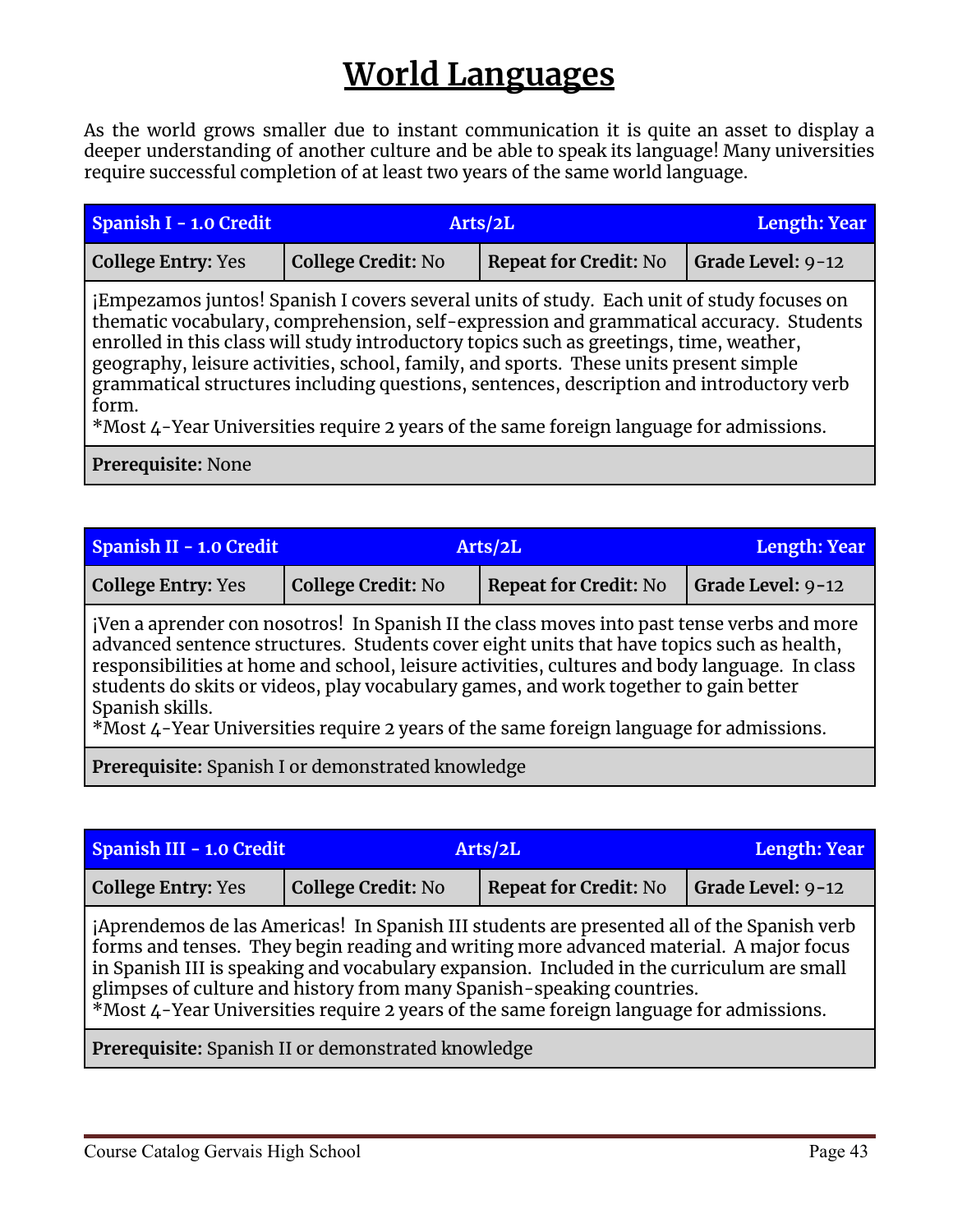| Spanish IV - 1.0 Credit   | Arts/2L            |                       | Length: Year       |
|---------------------------|--------------------|-----------------------|--------------------|
| <b>College Entry: Yes</b> | College Credit: No | Repeat for Credit: No | Grade Level: 10-12 |

¡Ya podemos leer y escribir en español! In this course students study the most advanced grammar structures and verb tenses. At this level students read Short stories, newspapers, magazines in Spanish. The class learns about the most popular authors and artists in Spanish-speaking history as well as in the present day.

\*Most 4-Year Universities require 2 years of the same foreign language for admissions.

**Prerequisite:** Spanish III or demonstrated knowledge

| Native Spanish I - 1.0 Credit |                            | <b>Arts/2L</b>               | Length: Year              |
|-------------------------------|----------------------------|------------------------------|---------------------------|
| <b>College Entry: Yes</b>     | <b>College Credit: Yes</b> | <b>Repeat for Credit: No</b> | $\vert$ Grade Level: 9-12 |

These courses support, reinforce and expand students' knowledge of their own tongue. Because students understand at least the rudiments and structure of the language and have a working vocabulary, Native Speakers' Spanish moves faster than a regular Spanish course. There is an emphasis on literary development using a study of literature and composition. There are also cultural and historical components.

\*Most 4-Year Universities require 2 years of the same foreign language for admissions.

**Prerequisite:** Active fluency in conversational Spanish or Teacher Recommendation

| <b>Native Spanish II - 1.0 Credit</b><br>Arts/2L                                                                                                                                                                                                                                                                                                                                                                                                                                                                             |                                                                 |                              | Length: Year      |  |
|------------------------------------------------------------------------------------------------------------------------------------------------------------------------------------------------------------------------------------------------------------------------------------------------------------------------------------------------------------------------------------------------------------------------------------------------------------------------------------------------------------------------------|-----------------------------------------------------------------|------------------------------|-------------------|--|
| <b>College Entry: Yes</b>                                                                                                                                                                                                                                                                                                                                                                                                                                                                                                    | <b>College Credit: Yes</b>                                      | <b>Repeat for Credit: No</b> | Grade Level: 9-12 |  |
| These courses support, reinforce and expand students' knowledge of their own tongue.<br>Because students understand at least the rudiments and structure of the language and have<br>a working vocabulary, Native Speakers' Spanish moves faster than a regular Spanish course.<br>There is an emphasis on literary development using a study of literature and composition.<br>There are also cultural and historical components.<br>*Most 4-Year Universities require 2 years of the same foreign language for admissions. |                                                                 |                              |                   |  |
|                                                                                                                                                                                                                                                                                                                                                                                                                                                                                                                              | <b>Prerequisite:</b> Native Spanish I or Teacher Recommendation |                              |                   |  |
| Why Take Spanish?<br>- Learn to converse with classmates<br>- Join the majority of the world's population who are multilingual<br>- Connect with other people groups, other cultures<br>- Advance your career, have the advantage when applying for employment<br>- Challenge your brain!                                                                                                                                                                                                                                    |                                                                 |                              |                   |  |

- Keep all post-high school doors open to be eligible to apply for 4-year Universities - Earn your biliteracy seal\* - Prepare to see the world

\*The State Seal of Biliteracy is established to recognize high school graduates who have attained a high level of proficiency in reading, writing, listening, and speaking in two or more World Languages. The State Seal of Biliteracy is applied on a student's diploma. Contact the GHS World Languages teacher for more information.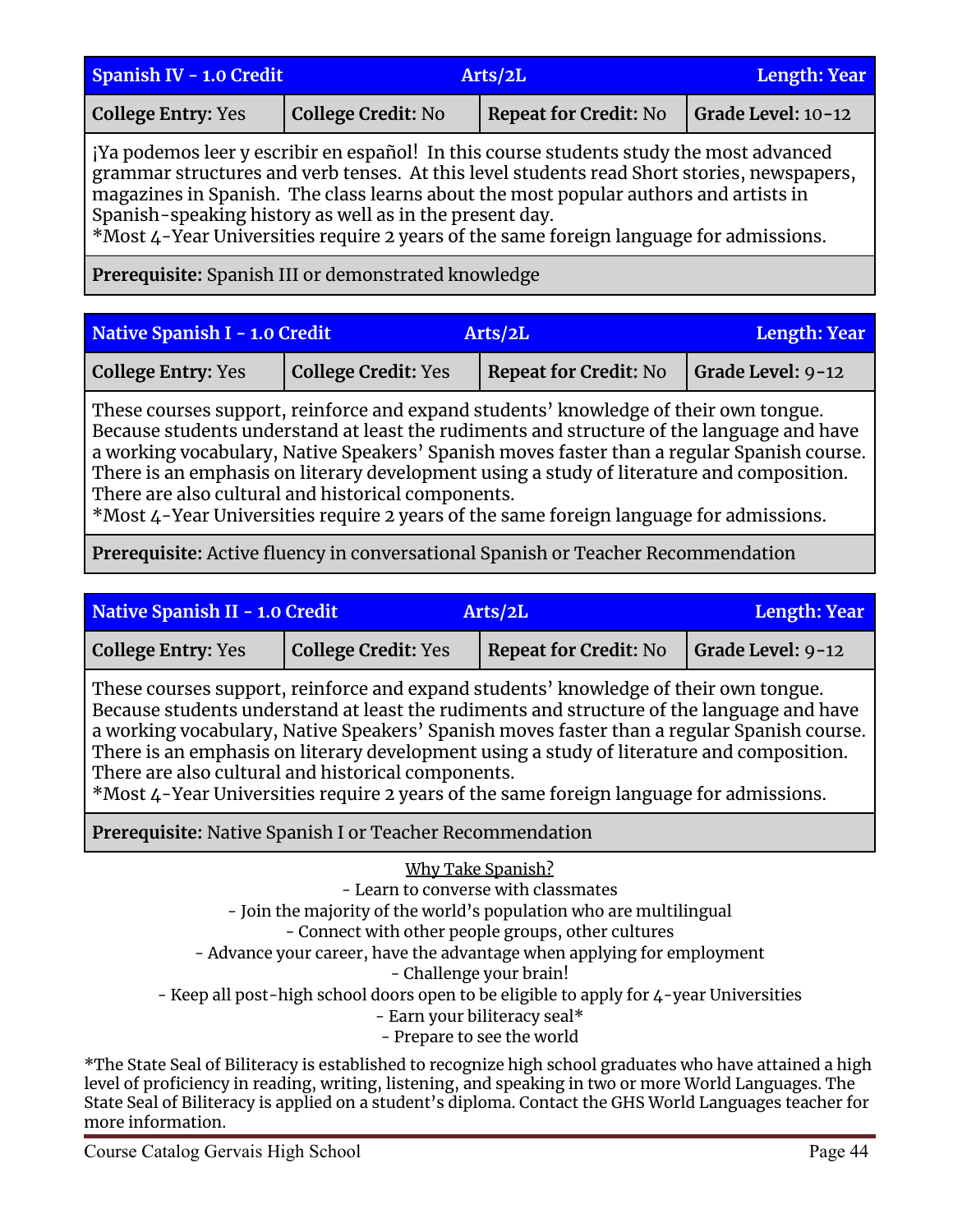## **Miscellaneous**

<span id="page-44-0"></span>

| <b>Advisory - .50 Credit</b>                                                                                                                                                                                                                                                                                                                                                                                                                                                                           | <b>Elective</b>           |                               | <b>Length: Year</b> |  |
|--------------------------------------------------------------------------------------------------------------------------------------------------------------------------------------------------------------------------------------------------------------------------------------------------------------------------------------------------------------------------------------------------------------------------------------------------------------------------------------------------------|---------------------------|-------------------------------|---------------------|--|
| <b>College Entry: No</b>                                                                                                                                                                                                                                                                                                                                                                                                                                                                               | <b>College Credit: No</b> | <b>Repeat for Credit: Yes</b> | Grade Level: 9-12   |  |
| All GHS students are enrolled in a daily Advisory class. (.25 elective credits may be earned<br>each semester). Lessons are presented on topics ranging from maintaining physical and<br>mental health to career research and post-high school planning. Each student completes<br>and annually updates their "Personal Education Plan and Profile" (PEPP) in their Advisory<br>class. Students remain with the same Advisory teacher for four years enabling a mentoring<br>relationship to be built. |                           |                               |                     |  |
| Prerequisite: None                                                                                                                                                                                                                                                                                                                                                                                                                                                                                     |                           |                               |                     |  |

| <b>AVID - 1.0 Credit</b>                                                                                                                                                                                                                                                                                                                                                                                                                                                                                                                                                                                                                                                                                                           | Elective                  |                              | <b>Length: Year</b> |
|------------------------------------------------------------------------------------------------------------------------------------------------------------------------------------------------------------------------------------------------------------------------------------------------------------------------------------------------------------------------------------------------------------------------------------------------------------------------------------------------------------------------------------------------------------------------------------------------------------------------------------------------------------------------------------------------------------------------------------|---------------------------|------------------------------|---------------------|
| <b>College Entry: No</b>                                                                                                                                                                                                                                                                                                                                                                                                                                                                                                                                                                                                                                                                                                           | <b>College Credit: No</b> | <b>Repeat for Credit: No</b> | Grade Level: 9-12   |
| Advancement Via Individual Determination (AVID) is designed to improve student academic<br>performance and achievement via the development of college prep skills. Students will<br>receive instruction in college & career skills, tutorials, motivational skills, best academic<br>practices, student survival skills, and community involvement. There will be a focus on the<br>writing and reading skills necessary for college success. All AVID students will go on college<br>visits, participate in community involvement projects, and hear college and career guest<br>speakers. In upper grades students will complete college admissions and financial aid<br>processes. Application Required. (Contact Mrs. Enfield) |                           |                              |                     |

**Prerequisite:** Application and Approval

| Leadership - 1.0 Credit |                           | <b>Elective</b>                                                                                                                                                                                                                                                                                                                                                                                                                                                                                                                                                                                                                                                    | <b>Length: Year</b> |
|-------------------------|---------------------------|--------------------------------------------------------------------------------------------------------------------------------------------------------------------------------------------------------------------------------------------------------------------------------------------------------------------------------------------------------------------------------------------------------------------------------------------------------------------------------------------------------------------------------------------------------------------------------------------------------------------------------------------------------------------|---------------------|
| College Entry: No       | <b>College Credit: No</b> | <b>Repeat for Credit: Yes</b>                                                                                                                                                                                                                                                                                                                                                                                                                                                                                                                                                                                                                                      | Grade Level: 9-12   |
| hours.                  |                           | This course offers the opportunity for students grades 9-12 to acquire leadership skills<br>through project-based curricula. This is a required course for ALL elected or selected<br>student council (Class and ASB) officers throughout their tenure in office. This course is<br>the main time and place for student council to meet, plan, and implement various projects<br>including, but not limited to: assemblies, dances, community events, fundraisers, and<br>service projects. Non-elected students may take this course, but need instructor approval to<br>do so. This course requires students enrolled to attend some functions outside of school |                     |

**Prerequisite:** Application and Approval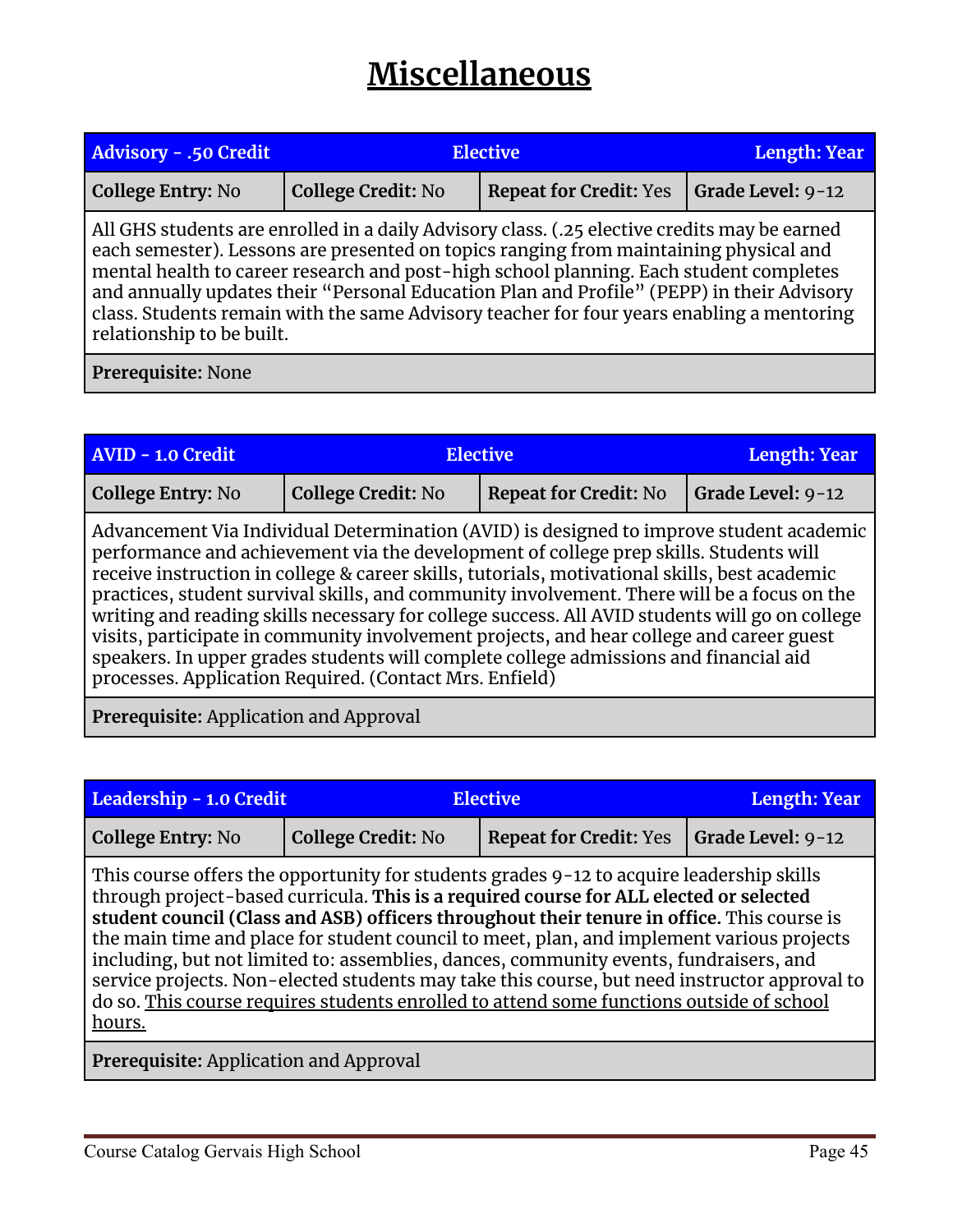| <b>Peer Tutor Training - .25 credit</b>                                                                                                                                                                                                                                                                                                                                                                                                                               |                           | <b>Elective</b>              | Length: Independent Study |  |
|-----------------------------------------------------------------------------------------------------------------------------------------------------------------------------------------------------------------------------------------------------------------------------------------------------------------------------------------------------------------------------------------------------------------------------------------------------------------------|---------------------------|------------------------------|---------------------------|--|
| <b>College Entry: No</b>                                                                                                                                                                                                                                                                                                                                                                                                                                              | <b>College Credit: No</b> | <b>Repeat for Credit: No</b> | Grade Level: 9-12         |  |
| This training course will enable selected students to provide assistance to other high school<br>students through the use of tutoring techniques that foster active learning and student<br>independence. Topics include productive tutoring techniques, supporting the whole<br>learner, learning styles, and dealing with learning differences. Students must complete<br>tutor training and complete a minimum of 15 hours of verified training to receive credit. |                           |                              |                           |  |
| $\mathbf{r}$ $\mathbf{r}$ $\mathbf{r}$ $\mathbf{r}$ $\mathbf{r}$ $\mathbf{r}$ $\mathbf{r}$ $\mathbf{r}$ $\mathbf{r}$ $\mathbf{r}$ $\mathbf{r}$ $\mathbf{r}$ $\mathbf{r}$ $\mathbf{r}$ $\mathbf{r}$ $\mathbf{r}$ $\mathbf{r}$ $\mathbf{r}$ $\mathbf{r}$ $\mathbf{r}$ $\mathbf{r}$ $\mathbf{r}$ $\mathbf{r}$ $\mathbf{r}$ $\mathbf{$                                                                                                                                    |                           |                              |                           |  |

**Prerequisite:** 3.0 GPA or higher, Teacher Recommendation. Contact Mrs. Joy-Koer

| <b>Peer Tutor Practicum - .50 credit</b><br><b>Elective</b>                                                                                                                                                                    |                           |                               | Length: Semester  |
|--------------------------------------------------------------------------------------------------------------------------------------------------------------------------------------------------------------------------------|---------------------------|-------------------------------|-------------------|
| <b>College Entry: No</b>                                                                                                                                                                                                       | <b>College Credit: No</b> | <b>Repeat for Credit: Yes</b> | Grade Level: 9-12 |
| A peer tutor works with the classroom teacher. The tutor will meet with small groups of<br>students or individuals as assigned by the teacher. A tutor must be a self-starter, able to<br>work with minimal adult supervision. |                           |                               |                   |
| Prerequisite: 3.0 GPA or higher, completion of Peer Tutor Training, Teacher<br>Recommendation. Contact Mrs. Joy-Koer                                                                                                           |                           |                               |                   |

| Teacher Assistant - .50 Credit<br><b>Elective</b>                                                                                          |                           |                               | Length: Semester   |
|--------------------------------------------------------------------------------------------------------------------------------------------|---------------------------|-------------------------------|--------------------|
| College Entry: No                                                                                                                          | <b>College Credit: No</b> | <b>Repeat for Credit: Yes</b> | Grade Level: 11-12 |
| A teacher assistant (TA) is a student who works with a classroom teacher, completing<br>specific responsibilities assigned by the teacher. |                           |                               |                    |
| Prerequisite: On-track to graduate, Application and Teacher/Counselor/Parent Approval                                                      |                           |                               |                    |

| <b>Teacher Assistant</b><br>Preschool/Day Care - .50 Credit<br><b>Elective</b><br><b>Length: Semester</b>                                                                                                                                                                                                                                                 |                           |                               |                    |
|-----------------------------------------------------------------------------------------------------------------------------------------------------------------------------------------------------------------------------------------------------------------------------------------------------------------------------------------------------------|---------------------------|-------------------------------|--------------------|
| College Entry: No                                                                                                                                                                                                                                                                                                                                         | <b>College Credit: No</b> | <b>Repeat for Credit: Yes</b> | Grade Level: 11-12 |
| A teacher assistant (TA) for Pre-School/Day Care is a student who works with the<br>pre-school or Day Care staff to take care of the young students in those programs. This<br>class earns elective credit, but this can be changed to CTE credit with the completion of a<br>few readings/assignments/reflections. See our counselor for an application. |                           |                               |                    |
| Prerequisite: On-track to graduate, Application and Counselor/Parent Approval                                                                                                                                                                                                                                                                             |                           |                               |                    |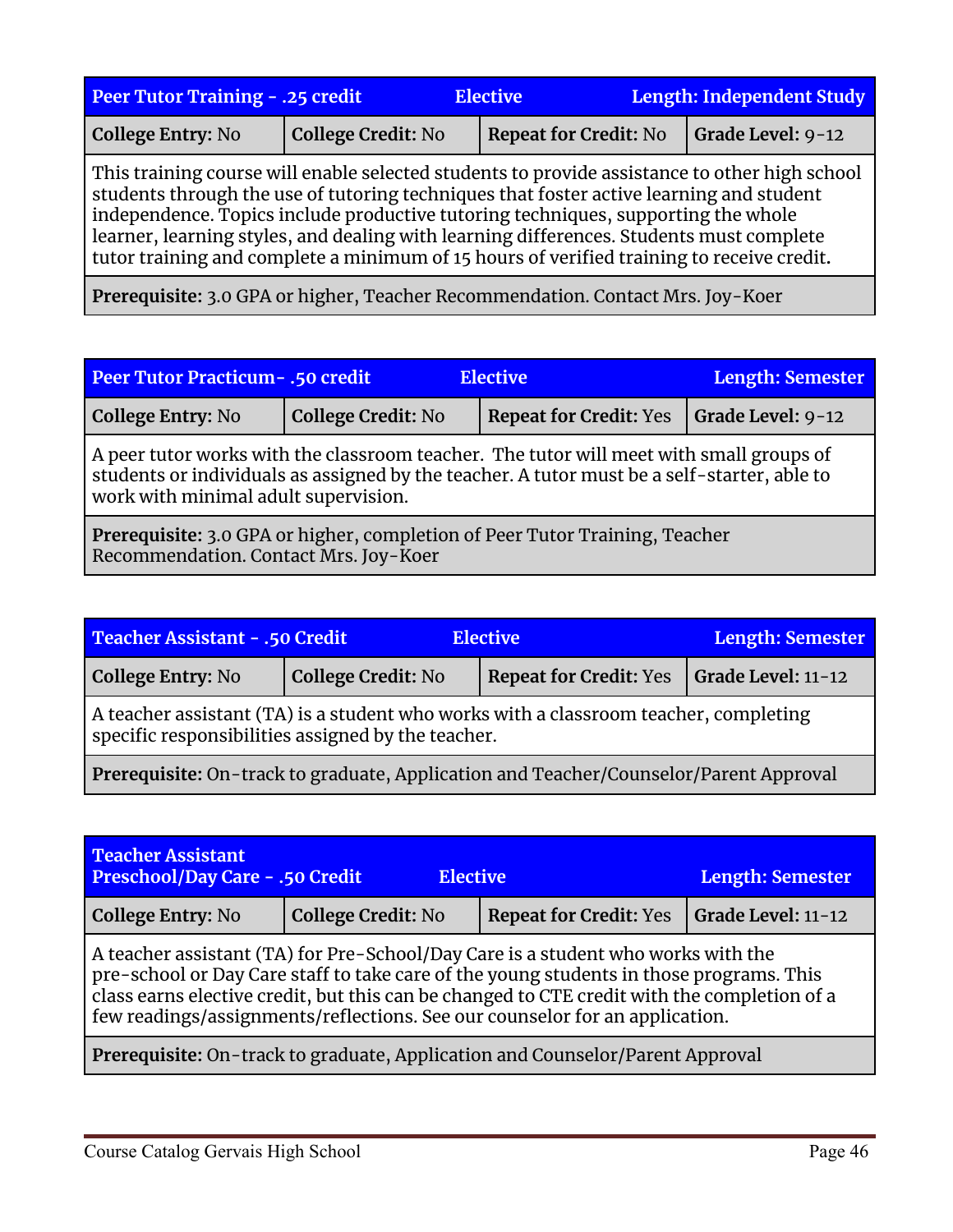| <b>Office Assistant - .50 Credit</b><br><b>Elective</b>                                                                                                                                                                                                                                                                                                                                                                                        |                           | Length: Semester              |                    |
|------------------------------------------------------------------------------------------------------------------------------------------------------------------------------------------------------------------------------------------------------------------------------------------------------------------------------------------------------------------------------------------------------------------------------------------------|---------------------------|-------------------------------|--------------------|
| College Entry: No                                                                                                                                                                                                                                                                                                                                                                                                                              | <b>College Credit: No</b> | <b>Repeat for Credit: Yes</b> | Grade Level: 11-12 |
| Office assistants gain experience in filing, record keeping, telephone etiquette, and related<br>general office tasks in a clerical office setting. This course helps to prepare students for<br>entry positions in business occupations by emphasizing the importance of desirable<br>personality characteristics, the ability to work with supervision, office confidentiality,<br>punctuality, cooperativeness, and an attention to detail. |                           |                               |                    |
| Prerequisite: On-track to graduate, Application and Office/Counselor/Parent Approval                                                                                                                                                                                                                                                                                                                                                           |                           |                               |                    |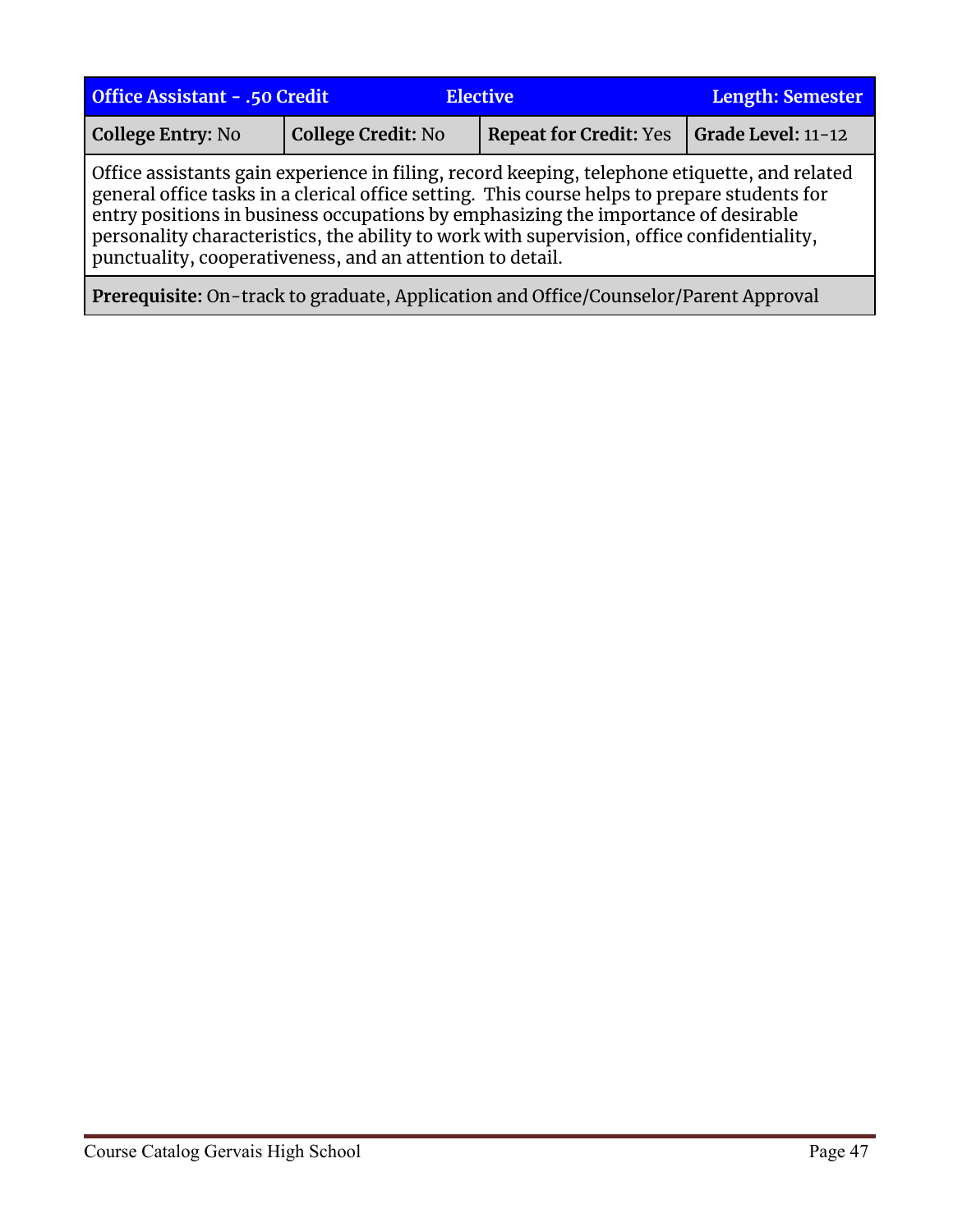## **Archived Classes**

## **NOT OFFERED IN 22-23**

## <span id="page-47-0"></span>**Introduction to Foods (0.5)**

Students will learn about food safety and processing. Food science is the study concerned with all technical aspects of food, beginning with harvesting and ending with its cooking and consumption. Students will learn about food quality and safety, nutrition and research, food processing, and current trends in the food industry. A chance to obtain a food handler's card will be available

## **Introduction to Equine Science (0.5) College Credit possible**

Students will learn basic concepts and terms used in the horse world. Units of instruction will include the benefits and influences of horses on our society, the history of horses, breed and age identification, anatomy, colors and markings of horses. Linn Benton College credit offered.

## **Introduction to Business (0.5)**

Introduces the interrelationships of business, government and society. In this overview course you will learn about economics, leadership, marketing, business plans, entrepreneurship, international business, government regulation, and the banking system. **Prerequisite**: None

## **Sports and Entertainment Marketing (0.5)**

This is an introductory course that will help students gain an understanding of marketing concepts as they apply to the sports and entertainment industries. This course focuses on finance, marketing and management functions/tasks that can be applied in amateur or professional sports, sporting events, entertainment or entertainment events, the selling or renting of supplies and equipment used for recreational or sporting purposes, products and services related to hobbies or cultural events, or businesses primarily engaged in making productive or enjoyable use of leisure time. **Prerequisite**: None

## **Language, Power and Social Justice (0.5)**

This course examines the connections between language, power, and social justice. Students will explore how inequities at the local, national, and global levels are perpetuated through language. Students will practice writing conventions, practice formal grammar, respond to reading/writing assessment prompts, and write every day. Drawing on contemporary examples, students will learn how the power of language can both produce and combat inequities. This is a one-semester course for sophomores, and is aligned with the Oregon State Writing Standards.

## **College Writing A (0.5) and B (0.5) College credit possible**

This course provides students with an opportunity to earn Writing 121 credit through the Willamette Promise program administered by Western Oregon University. To earn dual credit, students must be enrolled for the full year (both A and B). The course may also provide engagement with classic works of literature, time to focus on college essays, and other curriculum supporting student success.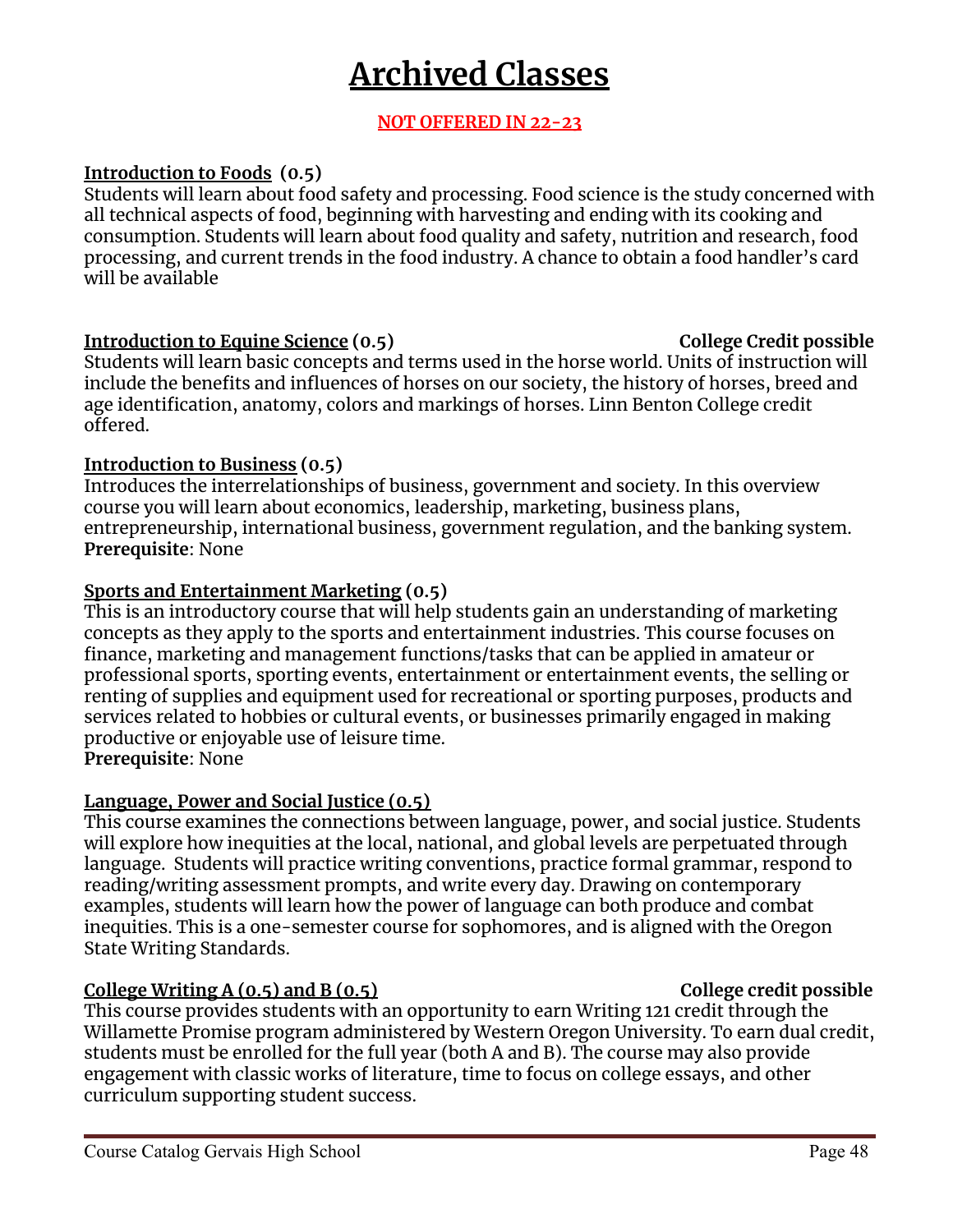## **Accelerated Algebra (1.0) [Grade 9 Only]**

Accelerated Algebra 1 is for 9<sup>th</sup> grade students who demonstrated advanced mastery of Algebraic topics in  $8<sup>th</sup>$  grade. In the span of one semester, students build on the algebraic success they had in  $8^{\rm th}$  grade to achieve mastery in all Algebra 1 standards. The key content of this course involves writing, solving, and graphing linear and quadratic equations, including systems of two equations in two unknowns. The course also includes study of monomial and polynomial expressions, inequalities, exponents, functions, rational expressions, ratios, and proportion. **Prerequisite: Teacher recommendation**

## **Math Essential Skills (0.5 elective credit)**

In order to graduate all students must prove their mastery of advanced math skills. This can be done by earning a superior score on various national tests (SBAC, PSAT, SAT, ACT, Work Keys) or through the completion of work samples. Students not achieving a superior score as a junior will be placed in one or more essential skills classes in order to complete the work samples required for graduation.

## **Advanced Biology A (0.5) and B (0.5) Lab Science**

This is a two-term course focused on preparing students for work in medicine, dentistry, veterinary science and other life science fields after graduation from high school, as well as for college-level biology. The course covers principles of biochemistry, cell and molecular biology, genetics, ecology and the history of life on earth. Laboratories will utilize methods of biotechnology and students will explore applications and ethical questions created by emerging biotechnologies.

**Prerequisites: Successful completion of Biology A/B. Preferred: Completion of Chemistry, IPS, or instructor permission**.

## **Psychology (0.5)**

This course introduces students to the study of individual human behavior. Course content typically includes (but is not limited to) an overview of the field of psychology, topics in human growth and development, personality and behavior, and abnormal psychology.

## **Wellness Occupations (.50)**

Exploration of Healthcare Occupations that will expose students to the variety of opportunities available within the healthcare industry. Students could be exposed to careers in nursing, therapy, dental care, administrative services, lab technology, and many more. This exposure can come in the form of guest speakers from the healthcare field, and discussions/projects related to the profession. Students will also be eligible to attend field trips to colleges and professional-level schools, and other healthcare facilities.

## **Construction I (1.0)**

Students will review general shop safety, and identification and use of hand and power tools used in basic woodworking and construction. Tools of emphasis include table saw, circular saw, band saw, jig saw, drills, sanders, nail guns, and basic hand tools. Students will be introduced to the different vocational areas involved within the construction industry. Students will participate in advanced woodworking projects including framing, siding, and other construction techniques, applying the safe use of tools provided. Students will develop knowledge of residential and commercial contracting in a variety of categories, including framing, tile, drywall, electrical, exterior finishing, and paint. Students will research and analyze data to evaluate tool attributes and work in small groups to build small sellable construction projects such as garden sheds. Students will have an opportunity to earn